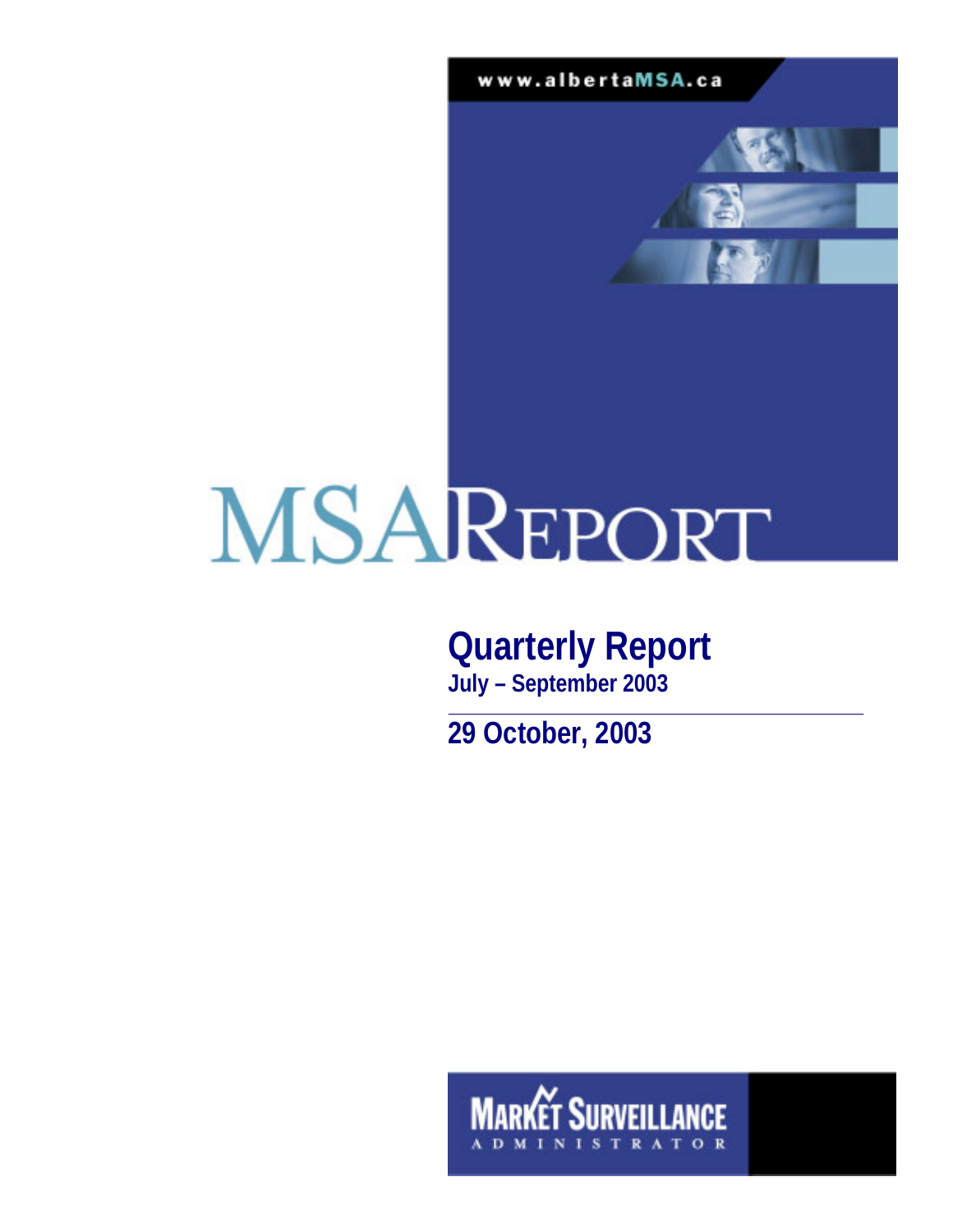# **TABLE OF CONTENTS**

| 1                       |      | REVIEW OF THE WHOLESALE ELECTRICITY MARKET 4                 |
|-------------------------|------|--------------------------------------------------------------|
|                         | 1.1  |                                                              |
|                         | 1.2  |                                                              |
|                         | 1.3  |                                                              |
|                         | 1.4  |                                                              |
|                         |      |                                                              |
|                         | 1.5  |                                                              |
|                         | 1.6  |                                                              |
|                         | 1.7  |                                                              |
|                         | 1.8  |                                                              |
|                         | 1.9  | Imports, Exports, and Prices in Other Electricity Markets 15 |
|                         | 1.10 |                                                              |
|                         | 1.11 |                                                              |
|                         | 1.12 |                                                              |
| $\overline{2}$          |      |                                                              |
|                         | 2.1  |                                                              |
|                         | 2.2  |                                                              |
|                         | 2.3  |                                                              |
|                         | 2.4  |                                                              |
|                         | 2.5  |                                                              |
| $\mathbf{3}$            |      |                                                              |
|                         | 3.1  |                                                              |
|                         | 3.2  |                                                              |
|                         | 3.3  |                                                              |
|                         | 3.4  |                                                              |
| $\overline{\mathbf{4}}$ |      |                                                              |
|                         | 4.1  |                                                              |
|                         | 4.2  |                                                              |
|                         | 4.3  |                                                              |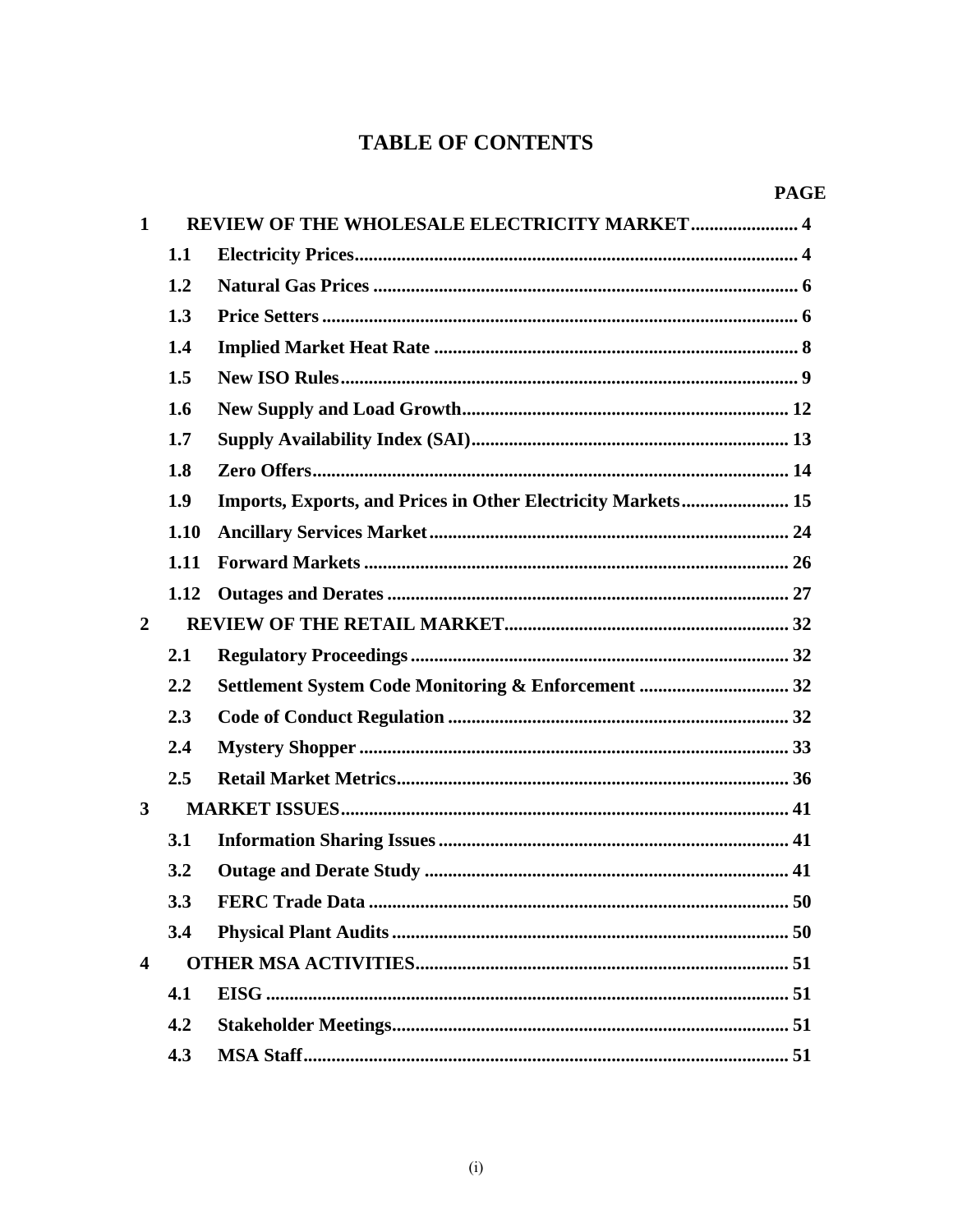| Figure 25 - 2002 Unplanned Outage vs. Day-Ahead Forecast System Demand  44<br>Figure 28 - 2003 (End of Q3) Unplanned Outage vs. Supply Cushion  46<br>Figure 29 - Pool Price - 30 Day RAPP Vs Planned Outages (Major Turnarounds), PPA |                                                                             |  |
|----------------------------------------------------------------------------------------------------------------------------------------------------------------------------------------------------------------------------------------|-----------------------------------------------------------------------------|--|
|                                                                                                                                                                                                                                        |                                                                             |  |
|                                                                                                                                                                                                                                        |                                                                             |  |
|                                                                                                                                                                                                                                        |                                                                             |  |
|                                                                                                                                                                                                                                        |                                                                             |  |
|                                                                                                                                                                                                                                        |                                                                             |  |
|                                                                                                                                                                                                                                        |                                                                             |  |
|                                                                                                                                                                                                                                        |                                                                             |  |
|                                                                                                                                                                                                                                        |                                                                             |  |
|                                                                                                                                                                                                                                        |                                                                             |  |
|                                                                                                                                                                                                                                        |                                                                             |  |
|                                                                                                                                                                                                                                        |                                                                             |  |
|                                                                                                                                                                                                                                        |                                                                             |  |
|                                                                                                                                                                                                                                        |                                                                             |  |
|                                                                                                                                                                                                                                        |                                                                             |  |
|                                                                                                                                                                                                                                        |                                                                             |  |
|                                                                                                                                                                                                                                        |                                                                             |  |
|                                                                                                                                                                                                                                        |                                                                             |  |
|                                                                                                                                                                                                                                        |                                                                             |  |
|                                                                                                                                                                                                                                        |                                                                             |  |
|                                                                                                                                                                                                                                        |                                                                             |  |
|                                                                                                                                                                                                                                        |                                                                             |  |
|                                                                                                                                                                                                                                        |                                                                             |  |
|                                                                                                                                                                                                                                        |                                                                             |  |
|                                                                                                                                                                                                                                        |                                                                             |  |
|                                                                                                                                                                                                                                        | Figure 26 - 2003 (End of Q3) Unplanned Outage vs. Day Ahead Forecast System |  |
|                                                                                                                                                                                                                                        |                                                                             |  |
|                                                                                                                                                                                                                                        |                                                                             |  |
|                                                                                                                                                                                                                                        |                                                                             |  |
|                                                                                                                                                                                                                                        |                                                                             |  |

## **LIST OF FIGURES**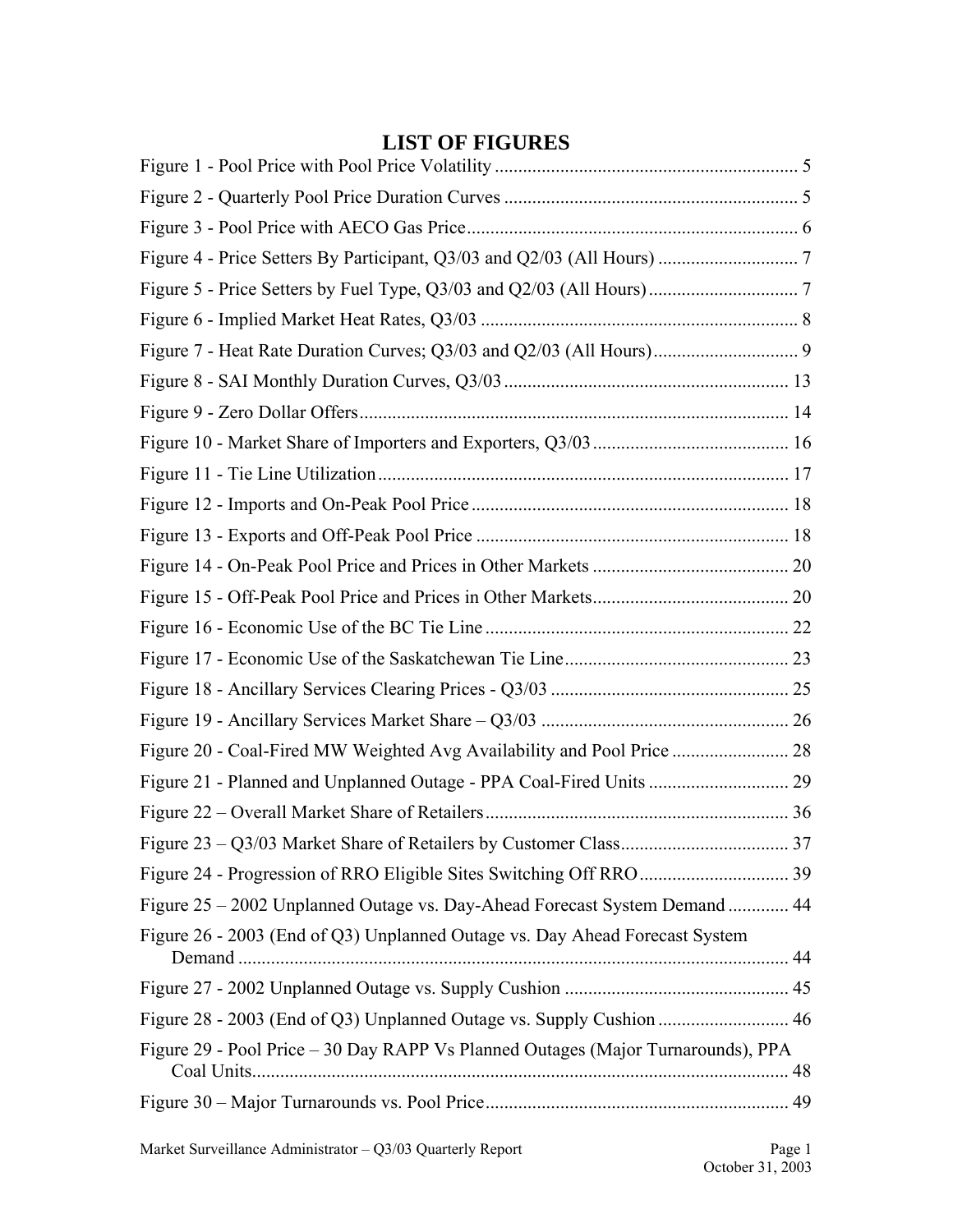## **LIST OF TABLES**

| Table 6 – MW Weighted Portfolio Target Availability (%) vs. Actual Availability – Coal |  |
|----------------------------------------------------------------------------------------|--|
|                                                                                        |  |
|                                                                                        |  |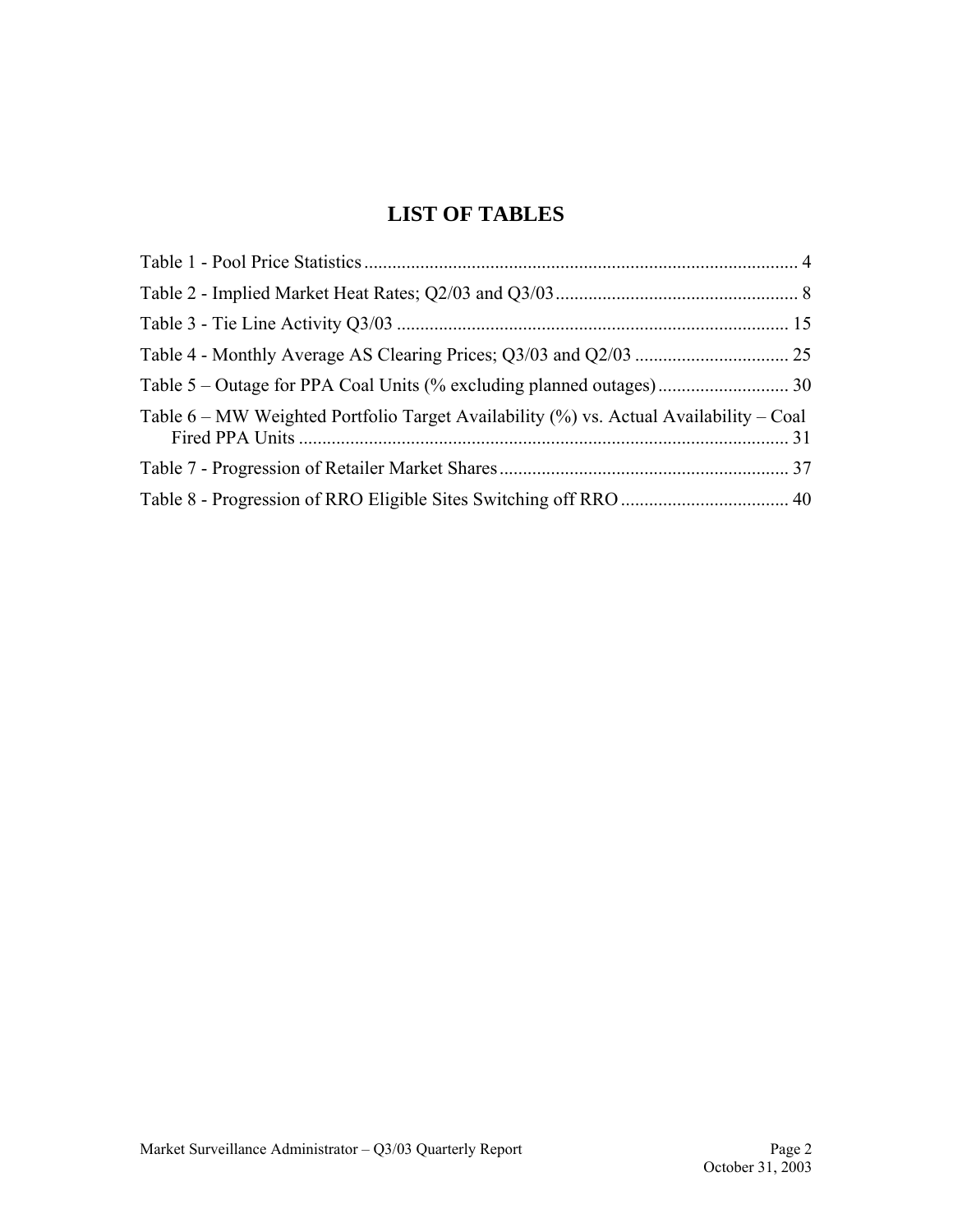#### **Market Highlights**

- The average price of electricity in the Alberta wholesale spot market in Q3/03 was \$62.59/MWh; up from \$50.94/MWh last quarter. Average Pool price for 2003 year to date was \$65.75/MWh vs. \$38.06/MWh for the same period a year ago.
- Alberta spot gas prices moved lower in Q3/03 relative to the prior quarter as average price decreased to \$5.54/GJ from \$6.47/GJ. This contributed to an increase in the on-peak average implied market heat rate to 13.7 GJ/MWh in Q3/03 from 9.8 GJ/MWh in the prior quarter.
- Although average Pool price moved higher in Q3/03, price volatility was lower in Q3/03 relative to both last quarter and Q3/02.
- The outage rate for PPA coal units (excluding planned outages) increased in Q3/03 although availability of PPA coal units for 2003 year to date remained ahead of target availability.
- Export volumes to Powerex decreased slightly in Q3/03 as compared to last quarter but reached a 15 month high in September. Energy flows on the tie lines in Q3/03 corresponded well with the economically implied flow direction
- The MSA conducted a review of its approach to monitoring of outages and derates and a synopsis of its internal report is presented herein.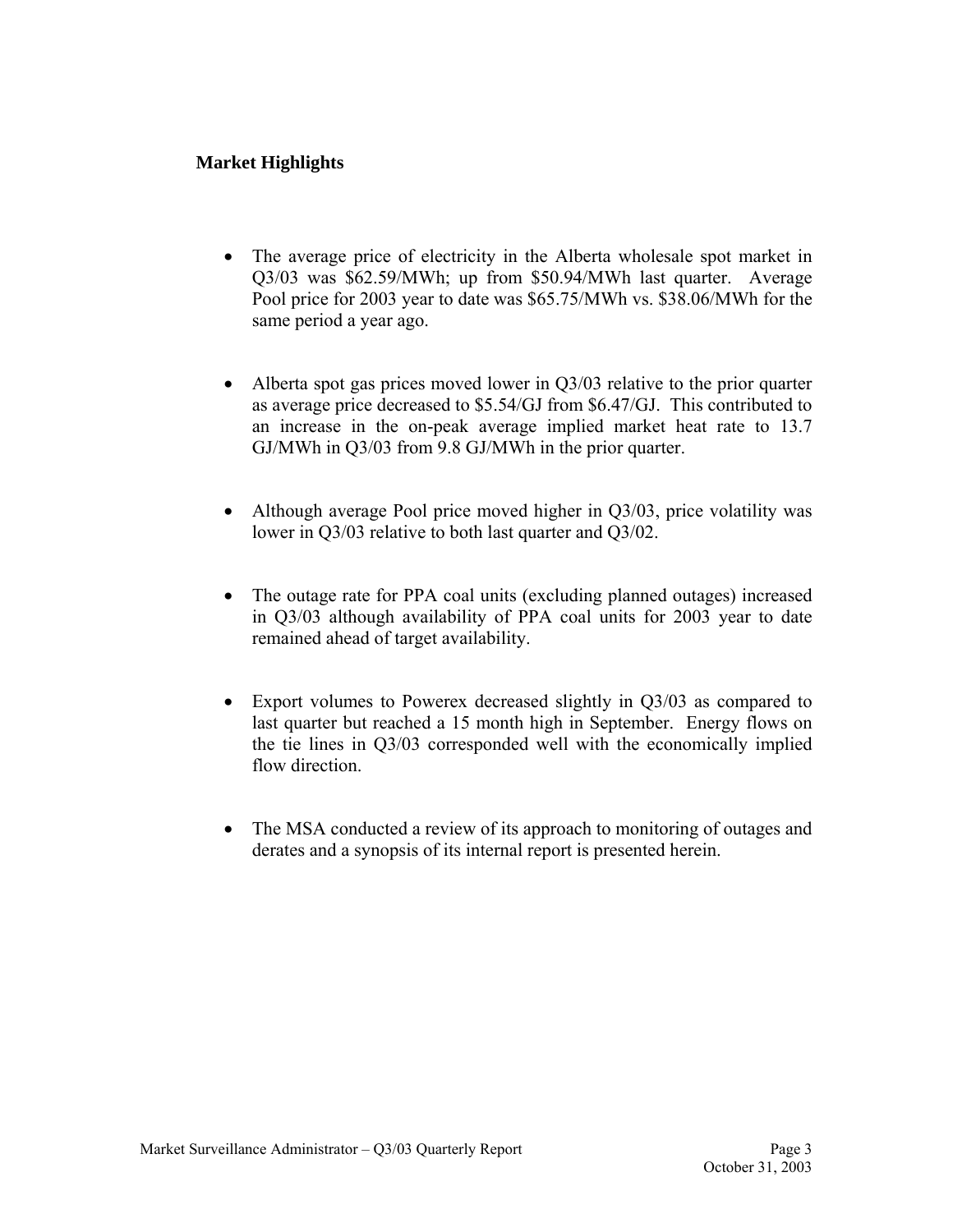#### <span id="page-5-0"></span>**1 REVIEW OF THE WHOLESALE ELECTRICITY MARKET**

#### **1.1 Electricity Prices**

The MSA's interest in Pool price is to the extent that Pool price is determined by market forces in a fair, efficient, and openly competitive manner. As the MSA has indicated publicly on several occasions, the MSA is not for high prices or for low prices, only competitive prices which are determined in the aforementioned way.

On a monthly average basis, pool prices were higher in Q3/03 as compared to both last quarter and the same period a year ago on both an on-peak and an off-peak basis, as shown in **Figure 1** and **Table 1**. Pool prices were higher in Q3/03 overall, due to strong on and off peak prices in July attributable in large measure to coal unit outages (see 1.12 Outages and Derates) and this pulled up the averages for the quarter significantly. Although prices were higher overall in Q3/03, prices did decline month on month through the quarter with an average price in September of \$43.63/MWh. The price duration curves shown in **Figure 2** show that although prices in Q3/03 were higher the majority of the time relative to last quarter and to Q3/02, Q3/03 prices remained in a more consistent range as shown by the flatter center portion of the graph for Q3/03. **Figure 2** also demonstrates that price spikes were limited in duration and were similar in Q3/03 relative to last quarter although somewhat more frequent than the same quarter last year. As noted previously, prices in Q3/03 were more stable the majority of the time which is reflected by lower relative volatility (as defined here by coefficient of variation) than last quarter and the same quarter last year.

|           | Average Price | On-Pk Price | Off-Pk Price | Std Dev <sup>1</sup> | Coeff. Variation <sup>2</sup> |
|-----------|---------------|-------------|--------------|----------------------|-------------------------------|
| Jul -03   | 87.91         | 106.25      | 64.64        | 98.72                | 112%                          |
| Aug -03   | 55.63         | 66.34       | 42.12        | 38.90                | 70%                           |
| Sep $-03$ | 43.63         | 53.26       | 31.58        | 43.93                | 101%                          |
| Q3/03     | 62.59         | 75.29       | 46.12        | 69.05                | 110%                          |
| Apr $-03$ | 51.68         | 62.57       | 36.71        | 50.74                | 98%                           |
| May $-03$ | 56.50         | 69.57       | 39.94        | 62.87                | 111%                          |
| Jun -03   | 44.47         | 59.57       | 25.59        | 59.25                | 133%                          |
| Q2/03     | 50.94         | 63.90       | 34.08        | 58.09                | 114%                          |
| Jul -02   | 26.41         | 36.16       | 14.06        | 41.48                | 157%                          |
| Aug -02   | 32.03         | 41.27       | 19.22        | 52.58                | 164%                          |
| Sep $-02$ | 45.70         | 61.43       | 27.72        | 42.16                | 92%                           |
| Q3/02     | 34.59         | 46.29       | 20.33        | 46.41                | 134%                          |

#### **Table 1 - Pool Price Statistics**

1 - Standard Deviation of hourly pool prices for the period

2 - Coefficient of Variation for the period (standard deviation/mean)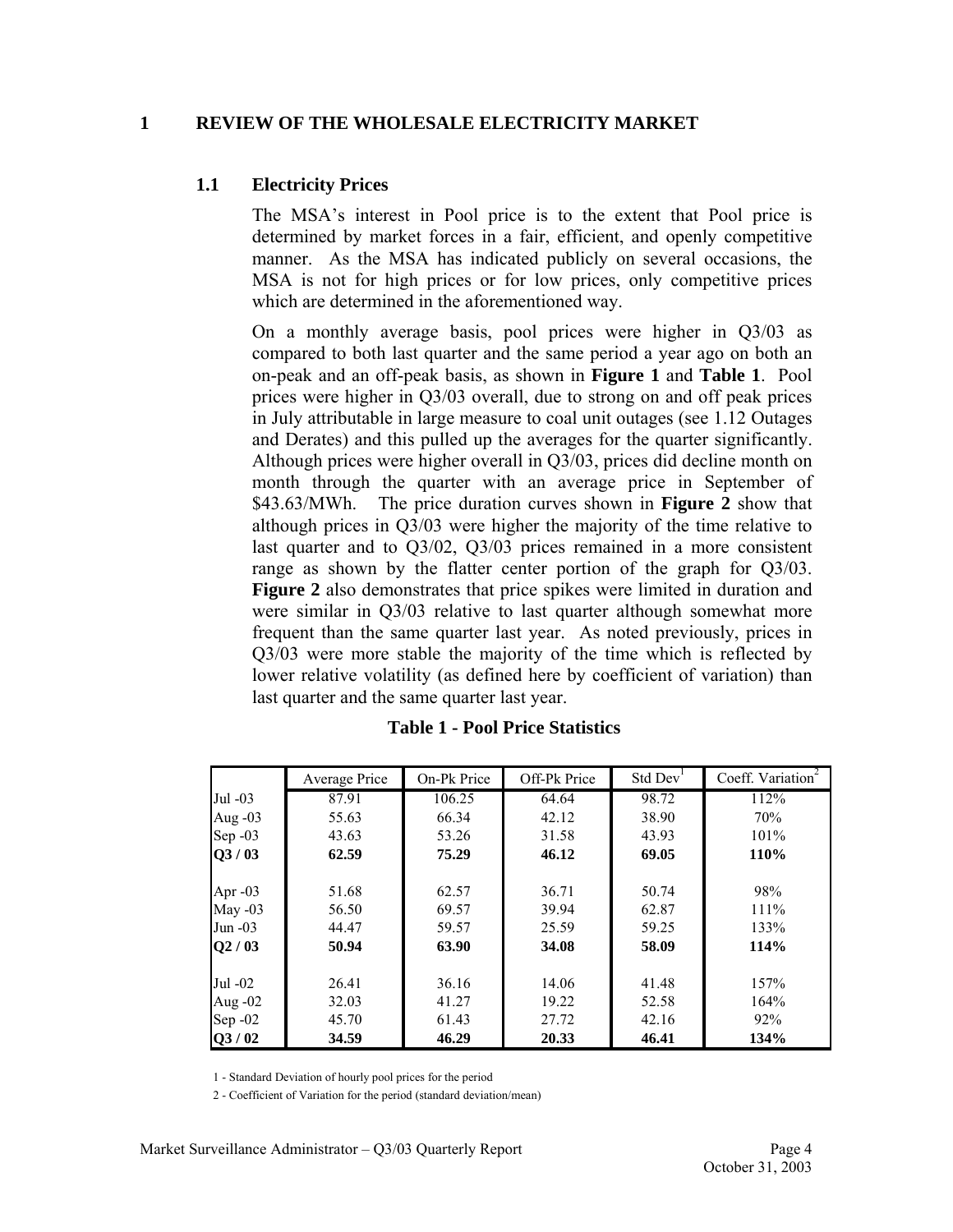<span id="page-6-0"></span>

**Figure 1 - Pool Price with Pool Price Volatility** 

**Figure 2 - Quarterly Pool Price Duration Curves** 

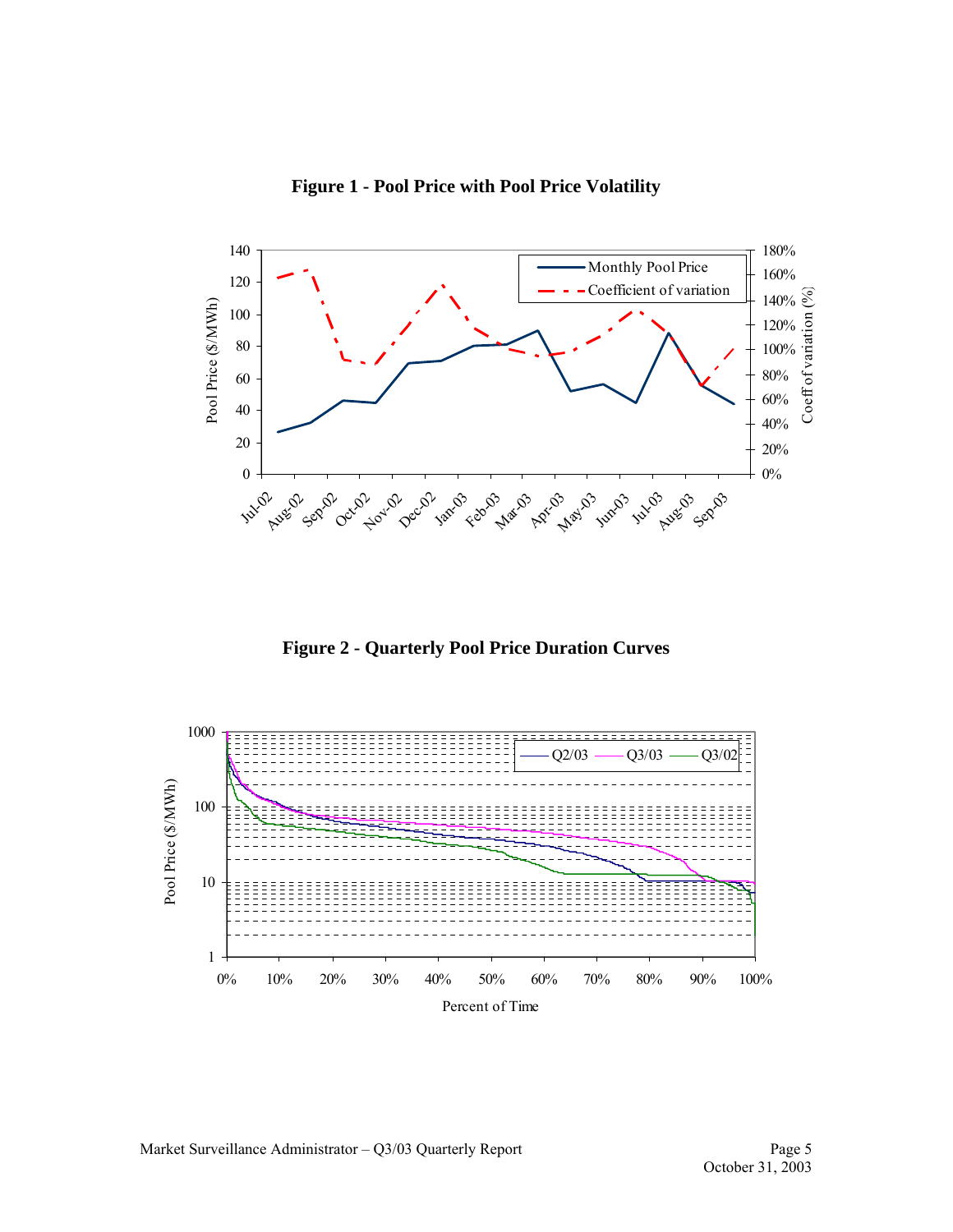#### <span id="page-7-0"></span>**1.2 Natural Gas Prices**

Alberta gas prices declined in July and remained in the \$5.50/GJ range for the balance of the quarter as can be seen in **Figure 3**. This was approximately \$1.00/GJ lower than the average level of gas prices observed last quarter. The correlation between Pool prices and Alberta gas prices weakened somewhat in Q3/03 as the rolling 15 month correlation between pool price and Alberta gas prices for the period ending September 30/03 was 0.75 as compared to 0.83 for the 15 month period ending June 30/03. Gas fuelled units set marginal pool price more frequently in Q3/03 relative to Q2/03 and one might expect that as a result, the correlation of pool prices and gas prices should strengthen. The results to the contrary suggest that although gas units set marginal price more frequently, their offer behaviour was less tied to short-run marginal cost.



**Figure 3 - Pool Price with AECO Gas Price** 

#### **1.3 Price Setters**

**Figure 4** shows the profile of the 5 most frequent price setting participants through Q3/03 and Q2/03 together with the weighted average price at which they set system marginal price (the individual price setters are not necessarily the same parties at each ranking). The leading price setter in Q3/03 set the system marginal price just under 30% of the time at a weighted average SMP of \$61.17/MWh (all hours basis) which is below the average pool price of \$62.59 for the quarter. Price setting was dispersed to a greater extent in Q3/03 as the top 5 price setters were the marginal price setters 69% of the time vs. 86% in Q2/03. This suggests that no one generator dominated the marginal price of wholesale electricity in Q3/03.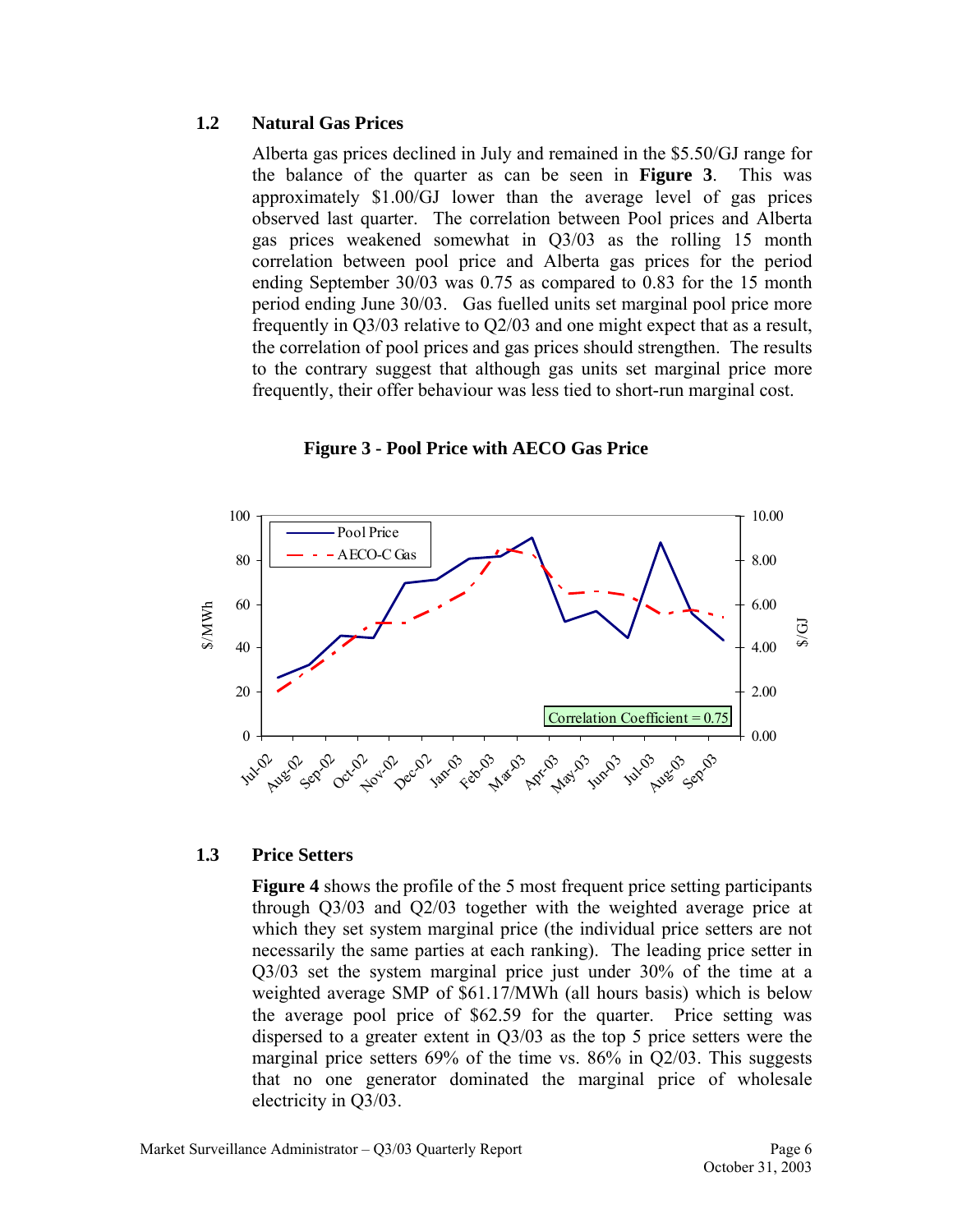

<span id="page-8-0"></span>

Top 5 Price Setters (All Hours)

**Figure 5** shows the price setting breakdown for Q3/03 and Q2/03 by fuel type of the price setting unit. Q3/03 showed a significant shift in the price setting frequency of gas units (including co-gen) relative to coal units as gas units set price 64% of the time on an all hours basis as compared to 32% of the time for coal units. In the previous quarter, gas units set price 37% of the time while coal set price 62% of the time. Gas units are typically the marginal units the majority of the time on an all hours basis although this was not the case in Q2/03 as a result of the low market heat rates in that period.

#### **Figure 5 - Price Setters by Fuel Type, Q3/03 and Q2/03 (All Hours)**



Price Setters by Fuel Type (All Hours)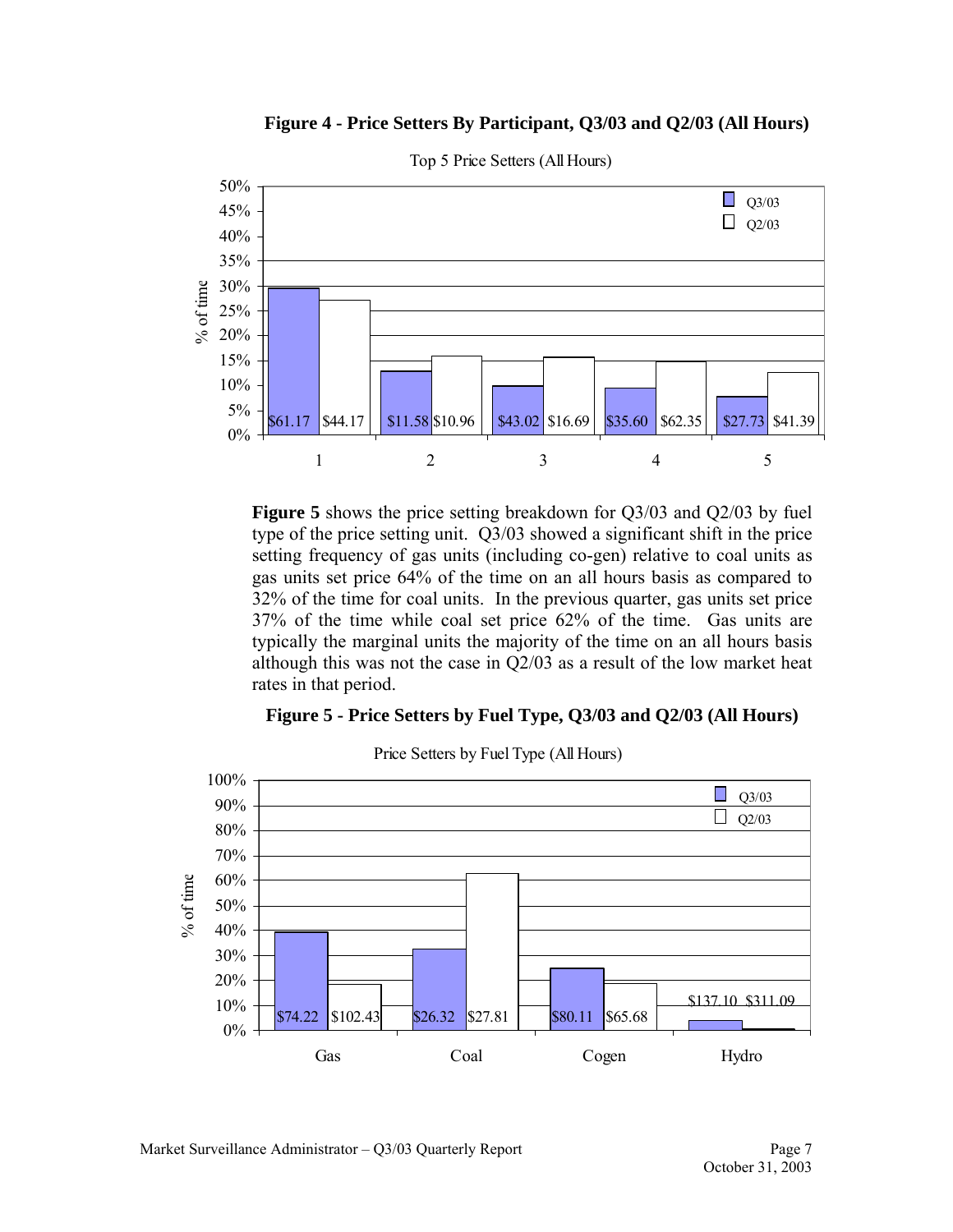#### <span id="page-9-0"></span>**1.4 Implied Market Heat Rate**

The implied market heat rate (IMHR) provides a basis to assess the profitability of the market from the perspective of both current and new potential market entrants. **Figure 6** shows the daily implied market heat rate for Q3/03 on an all hours basis. As shown in both **Figure 6** and **Table 2**, implied heat rates moved higher in both on-peak and off-peak periods with an average on-peak IMHR of 13.7 GJ/MWh in Q3/03 vs. 9.8 GJ/MWh in the previous quarter. On an off-peak basis, IMHR improved to 7.9 GJ/MWh from 4.9 GJ/MWh in the previous quarter. Although IMHR's were stronger quarter over quarter, it can be seen in **Figure 6** that there was a generally decreasing trend through Q3/03.



**Figure 6 - Implied Market Heat Rates, Q3/03** 

**Table 2 - Implied Market Heat Rates; Q2/03 and Q3/03** 

| <b>Month</b> | <b>On-Peak</b> | <b>Off-Peak</b> | <b>All Hours</b> |
|--------------|----------------|-----------------|------------------|
| Apr          | 9.7            | 5.6             | 8.0              |
| May          | 11.3           | 5.5             | 9.1              |
| Jun          | 8.7            | 3.8             | 6.8              |
| O2/O3        | 9.8            | 4.9             | 7.9              |
|              |                |                 |                  |
| Jul          | 19.2           | 11.3            | 15.9             |
| Aug          | 11.6           | 7.1             | 9.7              |
| Sep          | 9.8            | 5.0             | 8.1              |
| Q3/03        | 13.7           | 7.9             | 11.4             |

**Figure 7** provides some further context to the heat rate levels observed in Q3/03 and in the prior quarter. The figure shows implied heat rate duration curves for the last two quarters with the approximate heat rates of Clover Bar (CB; 11.5 GJ/MWh) and a new combined cycle plant (CC; 7.5 GJ/MWh) superimposed, representing the two ends of the efficiency spectrum among gas-fired units in the Alberta system. In Q3/03 a new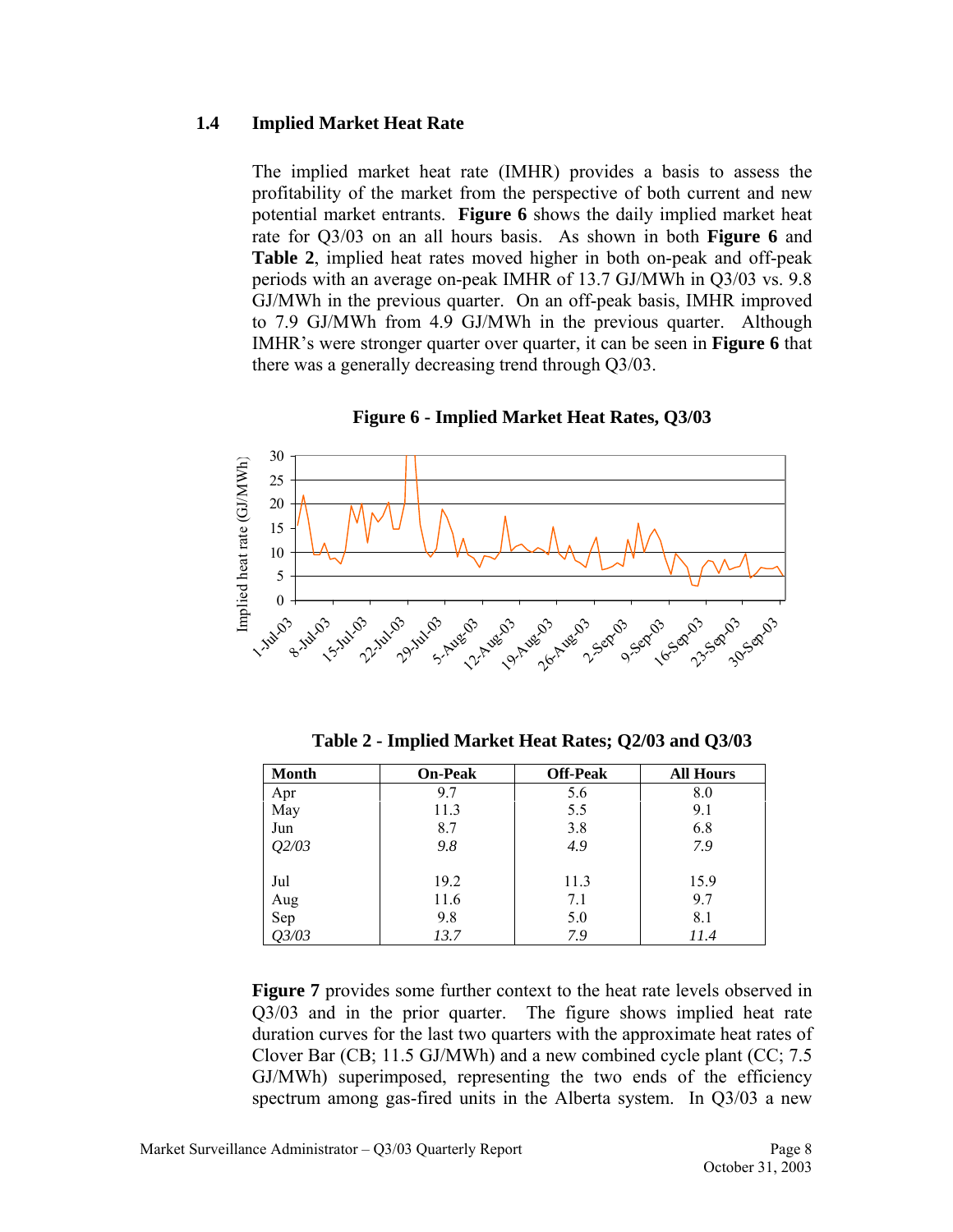<span id="page-10-0"></span>combined cycle plant would have been in a position of operating while at least recovering its fuel costs about 76% of the time, however, the same plant would have been able to operate and cover its fuel costs only 52% of the time in the previous quarter.



**Figure 7 - Heat Rate Duration Curves; Q3/03 and Q2/03 (All Hours)** 

#### **1.5 New ISO Rules**

The Alberta Government proclaimed the new *Electric Utilities Act* (EUA) on June 1, 2003. The Act, among other things, integrated the functions of the Power Pool, the Power Pool Administrator, the System Controller and Transmission Administrator under the Independent System Operator (ISO), known as the Alberta Electric System Operator (AESO). Also under the new Act, the Balancing Pool and the MSA became independent entities, with the Balancing Pool Reporting to a newly formed Balancing Pool Council, and the MSA reporting to the Chairman of the Alberta Energy and Utilities Board (AEUB).

As part of its mandate, the AESO has consolidated the Power Pool Rules, Power Pool Code (Code), Transmission Administrator Operating Policies (TAOPs), and Settlement System Code into an amalgamated ISO Rules document. The ISO document contains two broad categories. The first is Market Participant Rules, which represent the combination of the Power Pool Rules and the Settlement System Code. The second is Operating Policies and Procedures (OPPs), which combine the Pool Code and the TAOPs. The amalgamated document came into effect July 28, 2003. In addition, the EUA contemplates that the ISO will establish a schedule of fees and charges and administrative penalties, which although not rules or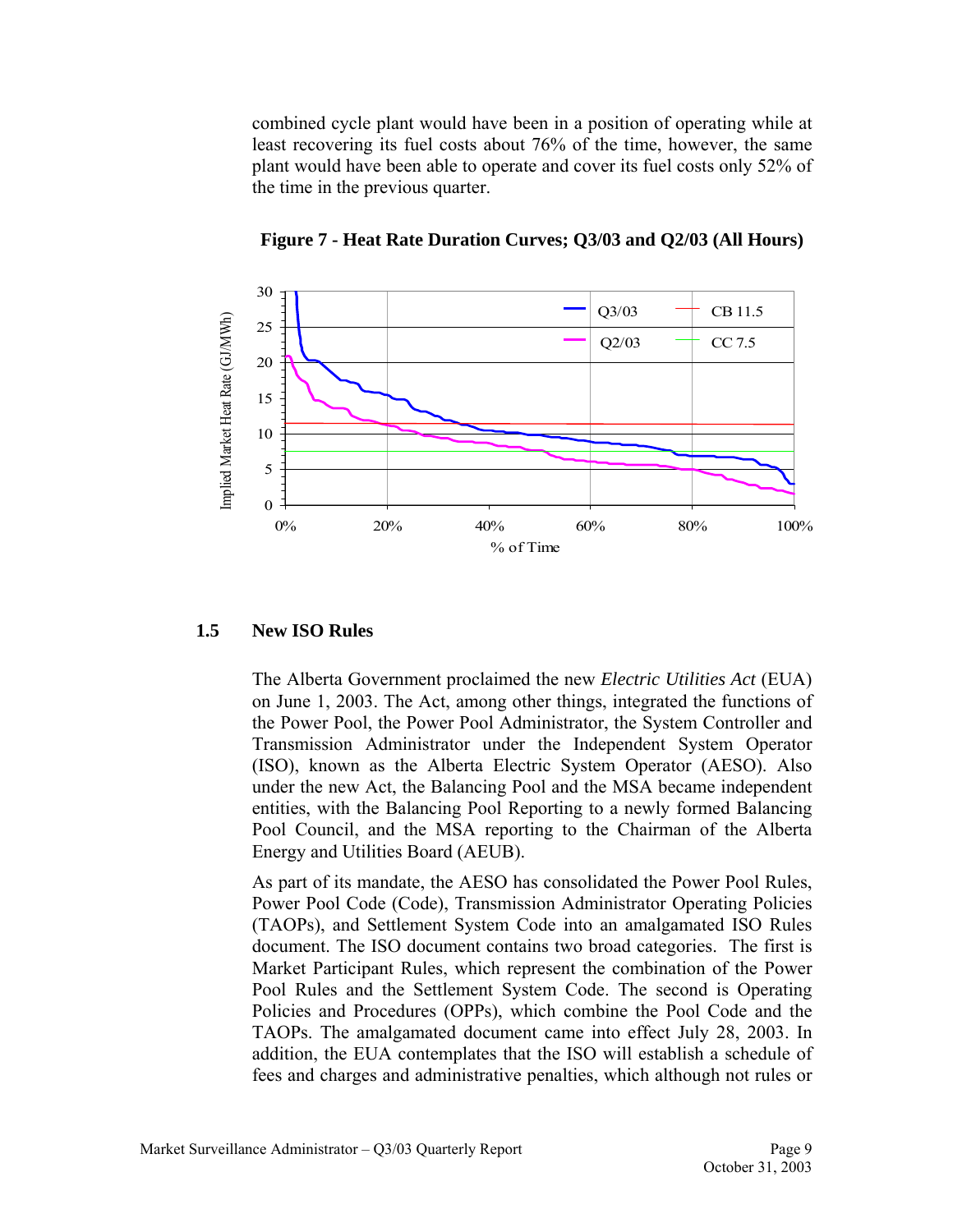operating procedures, are included in the ISO Rules document for convenience.

The new ISO Rules document is not intended to create substantive changes to existing rules and operating policies but rather to create a single document that complies with the new EUA. However, over the course of Q3/2003, subsequent to the issuance of the new Rules document, there have been several rule and operating policy changes approved, as outlined below.

#### **Rule Change Classification**

On August 15, 2003, the AESO proposed a number of rule changes, for implementation on September 30, 2003. In order to facilitate the rule change process and consultations, the AESO categorized the rule changes as follows in relation to their expected level of significance:

Level I are those changes having a significant operational or financial impact on the industry or ISO. These changes typically require working group input and/or extensive stakeholder consultations to implement the effective solution.

Level II are changes that are expected to have a moderate to low impact on the industry or the ISO, and generally require little to no effort by stakeholders for implementing a solution. They are provided to stakeholders to review to ensure that the expected impact is reasonable, to identify unrealized impacts and/or to provide notice of the potential change in the administrative process.

Level III are administrative changes that do not intend to impact the meaning and/or implementation of the rules. They are provided to stakeholders for review to provide transparency and ensure that the zero impact intent is maintained.

All Level I and II rule changes are approved through the Executive Rules Change Committee at the AESO.

Some of the rule changes which came into effect on September 30, 2003 are set out below.

#### **Participant Rule Changes**

#### **Locking Restatement Guideline – Rule Integration: Market Participant Rule 3.5.2(b)** – (Level II change)

The Guideline for use of the locking restatement was approved by the Power Pool Council on June 13, 2002. It has been integrated as a rule to facilitate participant understanding of operational implications of the locking restatement in a central locale, rather than searching for "guidelines" separately from "rules".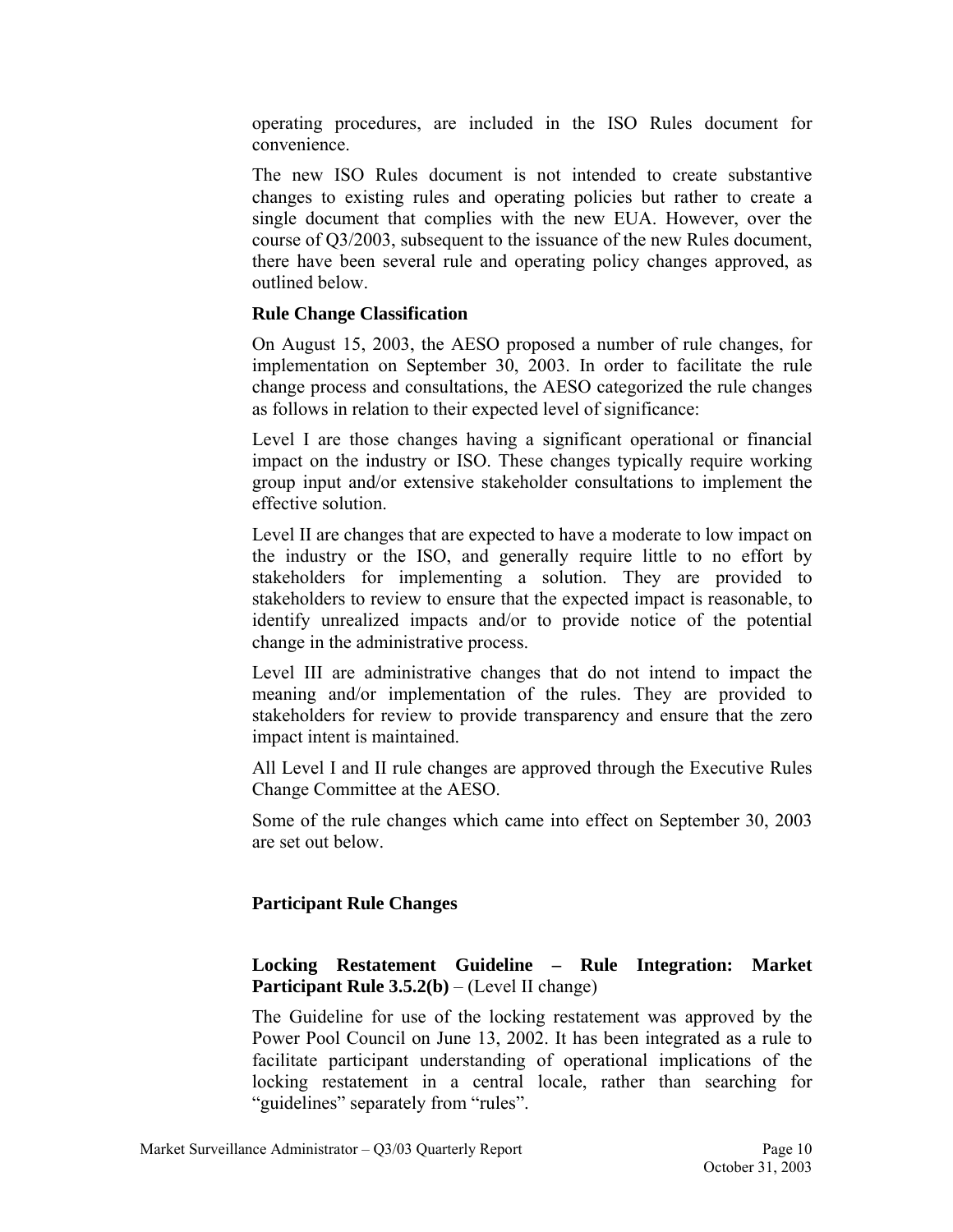#### **MSA Access to Information: Market Participant Rule 10.9.1 Confidentiality Obligations - (**Level III change)

The wording of the rule has changed from "The ISO will provide the Market Surveillance Administrator access to confidential information." to "In accordance with the Act and related regulations, the ISO will make available to the Market Surveillance Administrator confidential information and other records relating to market participants that are held by or become available to the ISO pursuant to the Act." This rewording is designed to better align Rule 10.9.1 with the *Market Surveillance Regulation.*

#### **Definition of the MSA, G1 Definitions**

The definitions within the Rules document have been amended to include a definition of the MSA, to cross reference the Market Surveillance definition in the Act. The definition is as follows: "Market Surveillance Administrator" (MSA) has the same meaning as given in the Act".

#### **Operating Policies and Procedures (OPP) Changes**

There have been a number of OPP changes approved by the AESO since the approval of the Rules document. OPP 002, *Change Management Process*, outlines the new process for developing and revising Operating Policies and Procedures. Details can be found on the AESO's website at: [http://ets.powerpool.ab.ca/downloads/opp\\_002\\_finalDraft.pdf](http://ets.powerpool.ab.ca/downloads/opp_002_finalDraft.pdf). Revisions to Operating Policies include OPP 503 *Revision of Empress Area Security* ([http://ets.powerpool.ab.ca/downloads/opp\\_503\\_Draft.pdf](http://ets.powerpool.ab.ca/downloads/opp_503_Draft.pdf)) and a Revision of OPP 804 *Off Nominal Frequency Load Shedding and Restoration*  ([http://ets.powerpool.ab.ca/downloads/opp\\_503\\_finalDraft.pdf](http://ets.powerpool.ab.ca/downloads/opp_503_finalDraft.pdf)). The AESO has also withdrawn OPP 506 *Fort Saskatchewan Area Operating Procedures* and OPP 511 *Janet 138kV South Bus Operating Procedures*. These Operating Policies have been withdrawn due to the commissioning of the Josephburg and Beddington substations, which have relieved concern around transmission line overloading in these areas, making these OPPs unnecessary.

#### **Settlement System Code**

Load Settlement Compliance Enforcement – (Level I change)

This rule change seeks to define responsibilities, processes, and actions to be taken by the ISO and other market participants in the event of noncompliance to the ISO rules governing load settlement. Pursuant to the Act, the ISO has the duty to regulate and administer load settlement, and to enforce ISO rules.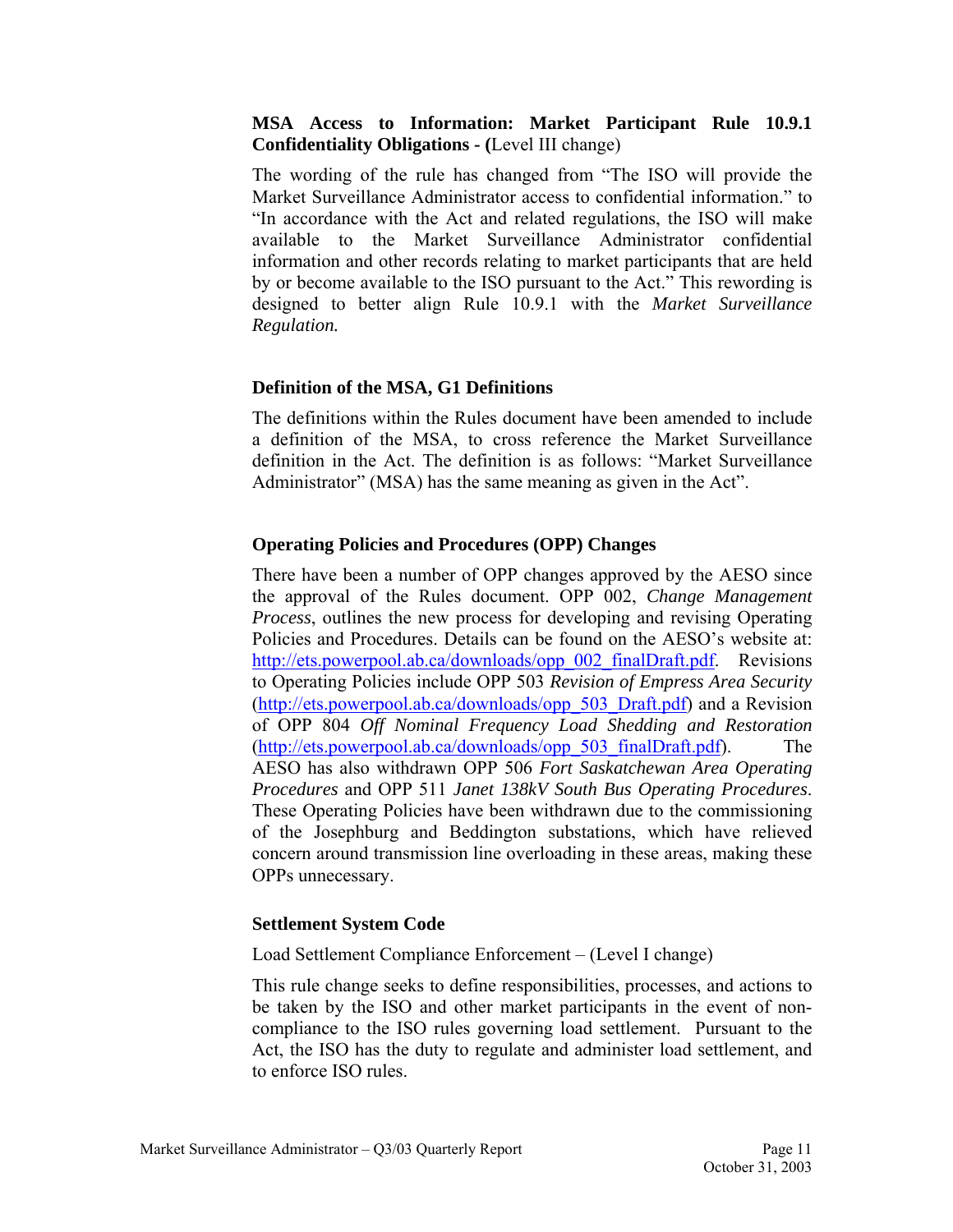<span id="page-13-0"></span>A complaint regarding the contravention of a load settlement rule may be initiated by another market participant, or the ISO itself.

Where the ISO determines that there has been a contravention of a load settlement rule by a market participant, the ISO will assess the contravention level. The ISO will then work with the non-compliant party toward rectifying the non-compliance.

Not to be confused with the AESO's rule change classification, Settlement System Code contravention terminology also uses the term "Level" to denote severity of the contravention.

The levels for contravention of a load settlement rule are as follows:

*Level One: Minor Contravention* 

These are contraventions that have little or no impact on market participants involved in load settlement or their processes.

*Level Two: Major Contravention* 

These are contraventions that have a significant impact on market participants involved in load settlement or their processes.

*Level Three: Serious Contravention* 

These are contraventions that impact settlement of the market.

*Level Four* 

These are contraventions that are deliberate, intentional, deceptive, or fraudulent.

Where the ISO has assessed a contravention, it will determine appropriate enforcement actions within that level of assessment. The ISO may provide timelines and schedules for completion of these actions.

#### **1.6 New Supply and Load Growth**

No significant new generation was brought on line during Q3/03 although year to date, 250 MW of new generation was added to the system.

The monthly average hourly system demand for electrical energy in Q3/03 was:

|  | July | 7095 MW | $+0.1\%$ vs. July 2002 |
|--|------|---------|------------------------|
|--|------|---------|------------------------|

- August  $7172 \text{ MW} +5.1\% \text{ vs. August } 2002$
- September  $7016 \text{ MW} +3.2\% \text{ vs. September } 2002$

Peak demand in Q3/03 was 8295 MW which occurred in HE 16 on July 31 at a pool price of \$76.00/MWh. Peak demand in Q3/03 increased approximately 1% from peak demand in the same period a year ago.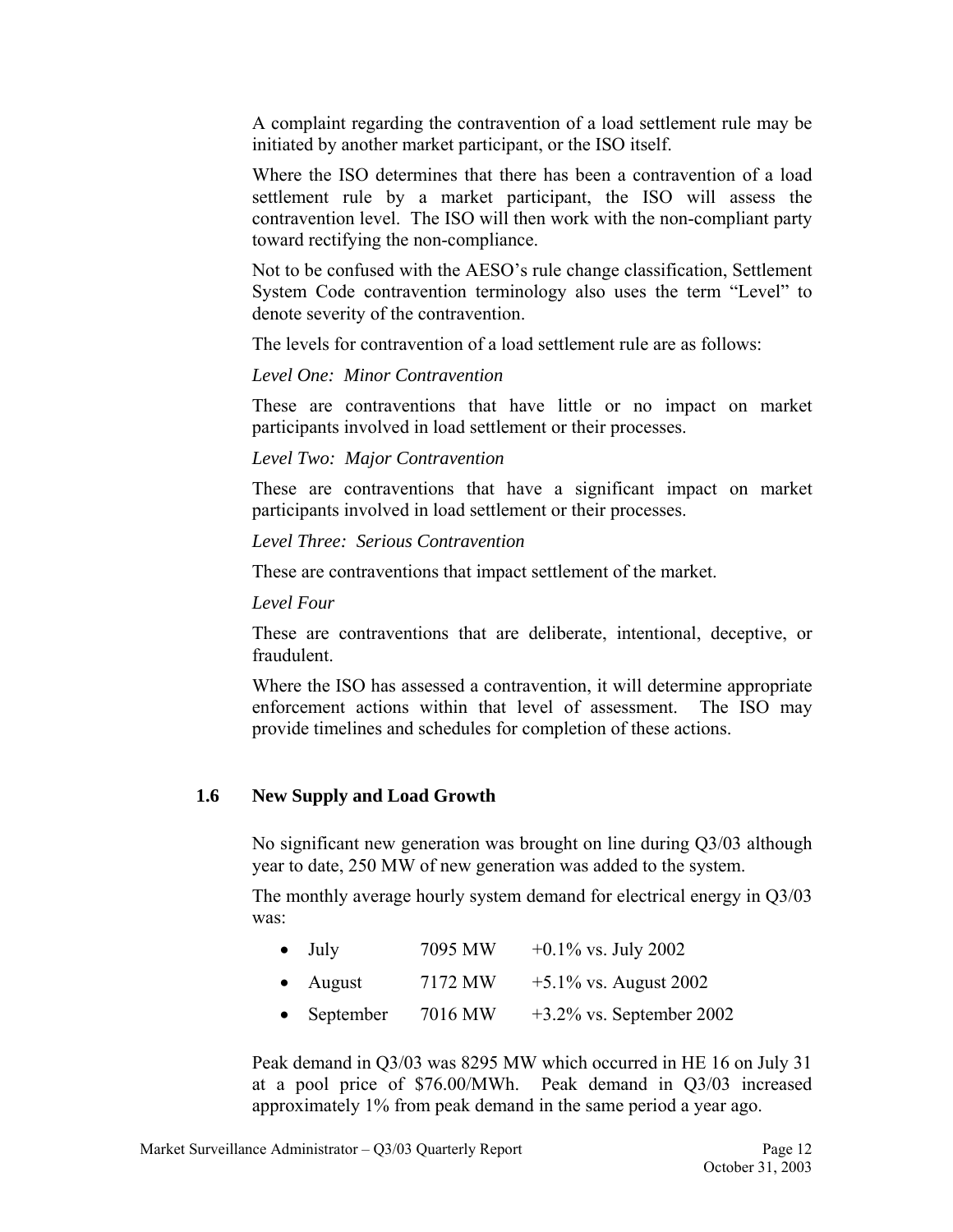#### <span id="page-14-0"></span>**1.7 Supply Availability Index (SAI)**

SAI is a metric defined by the MSA to assess market supply demand tightness based on the remaining volume of energy in the merit order above the dispatch level for each hour. This measure is intended to reflect the supply available to the System Controller intra-hour (within the hour). **Figure 8** shows the SAI for each month in the quarter in a duration curve format. **Figure 8** shows that the month of September had the lowest mean SAI in Q3/03, however, for that portion of the curve where the SAI is at its lowest (ie: between 90% and 100% on the horizontal axis), the month of July was the tightest . It is at very low SAI values where price response tends to be most pronounced, and as would be expected, July was the highest price volatility month in the quarter. Relative to the prior quarter, average supply availability decreased 5% from 812 MW in Q2/03 to 768 MW in Q3/03. Availability and price are generally negatively correlated. It is important to note that the strength of this correlation varies with the shape of the supply offer curve in that less price response is seen the more flat the supply curve happens to be and vice versa. In Q3/03, the correlation coefficient between SAI and hourly pool price was determined as  $-0.44$ . This compares to  $-0.47$  in  $Q2/03$  and indicates that the correlation weakened slightly in Q3/03 relative to the previous quarter.

#### **Figure 8 - SAI Monthly Duration Curves, Q3/03**



Percent of the Time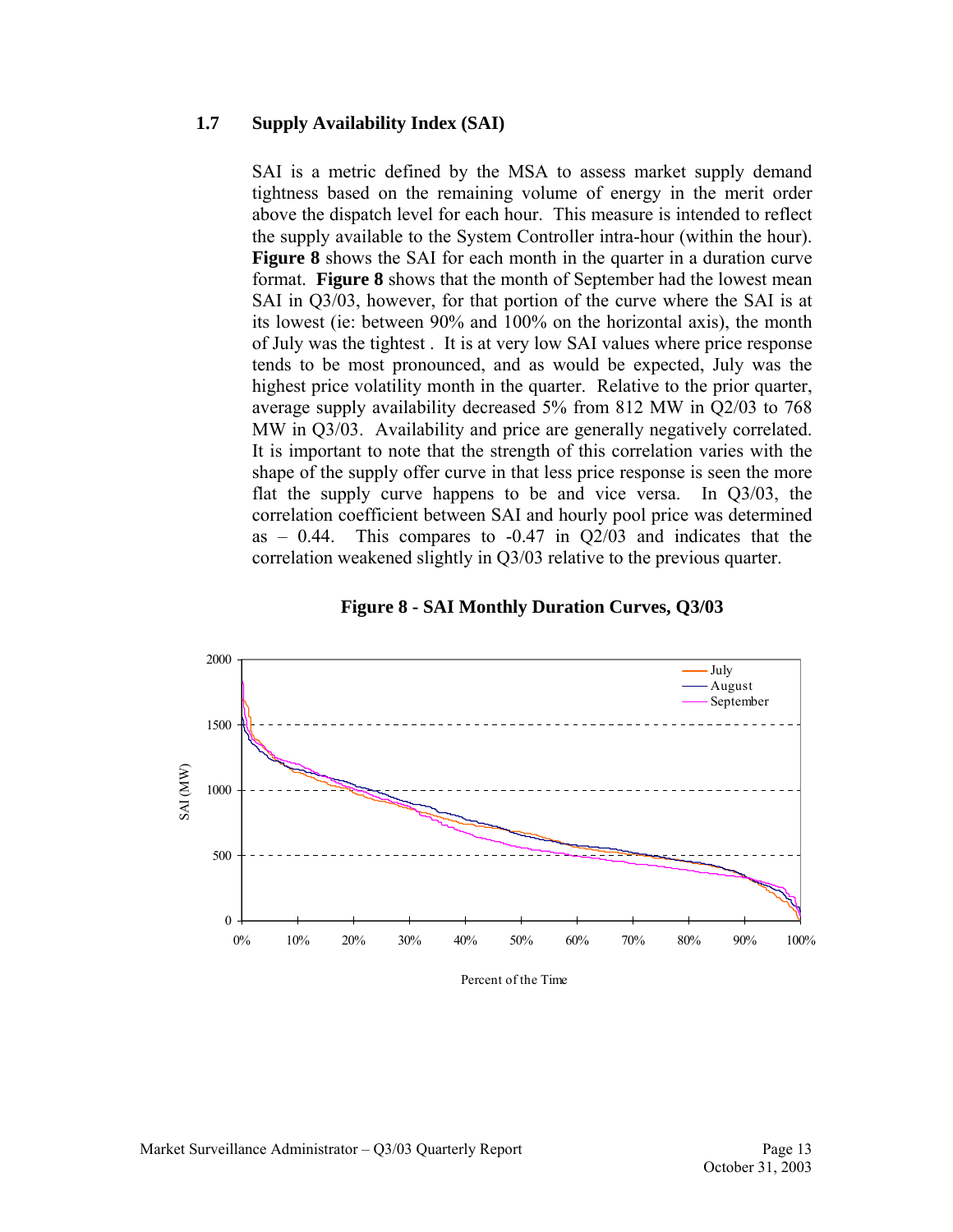#### <span id="page-15-0"></span>**1.8 Zero Offers**

The MSA has made a commitment to periodically report on zero offer behavior in the Alberta electricity market. **Figure 9** plots monthly average MW offered at \$0/MWh by unit type for 2002 and 2003 to date.



**Figure 9 - Zero Dollar Offers** 

The figure shows that after reaching an all-time high in May 2003, total zero offers seem to have leveled off in Q3/03. Average zero offers for the quarter were 5,025 MW. This is a 101 MW decrease from the Q2/03 average of 5,126 MW but a 690 MW increase from the Q3/02 average of 4,335 MW.

Total zero offer volumes continue to be primarily influenced by coal unit zero offers. Variability in coal unit zero offers tends to be highly related to coal unit outages since most coal units offer at least some of their capacity at \$0/MWh and when a unit is unavailable, it is not offered into the market. As such, a change in zero offer volume tends to reflect a similar directional change in coal unit availability. Zero offer behavior of gas units, hydro units, and imports did not change significantly over the course of the quarter.

Although zero offers persist, they do not appear to be increasing or changing in a way that the MSA finds detrimental to the operation of the market. The MSA will continue to monitor zero offer behavior but will only report on zero offers if they appear to be having a significant effect on the fair, efficient and openly competitive operation of the market.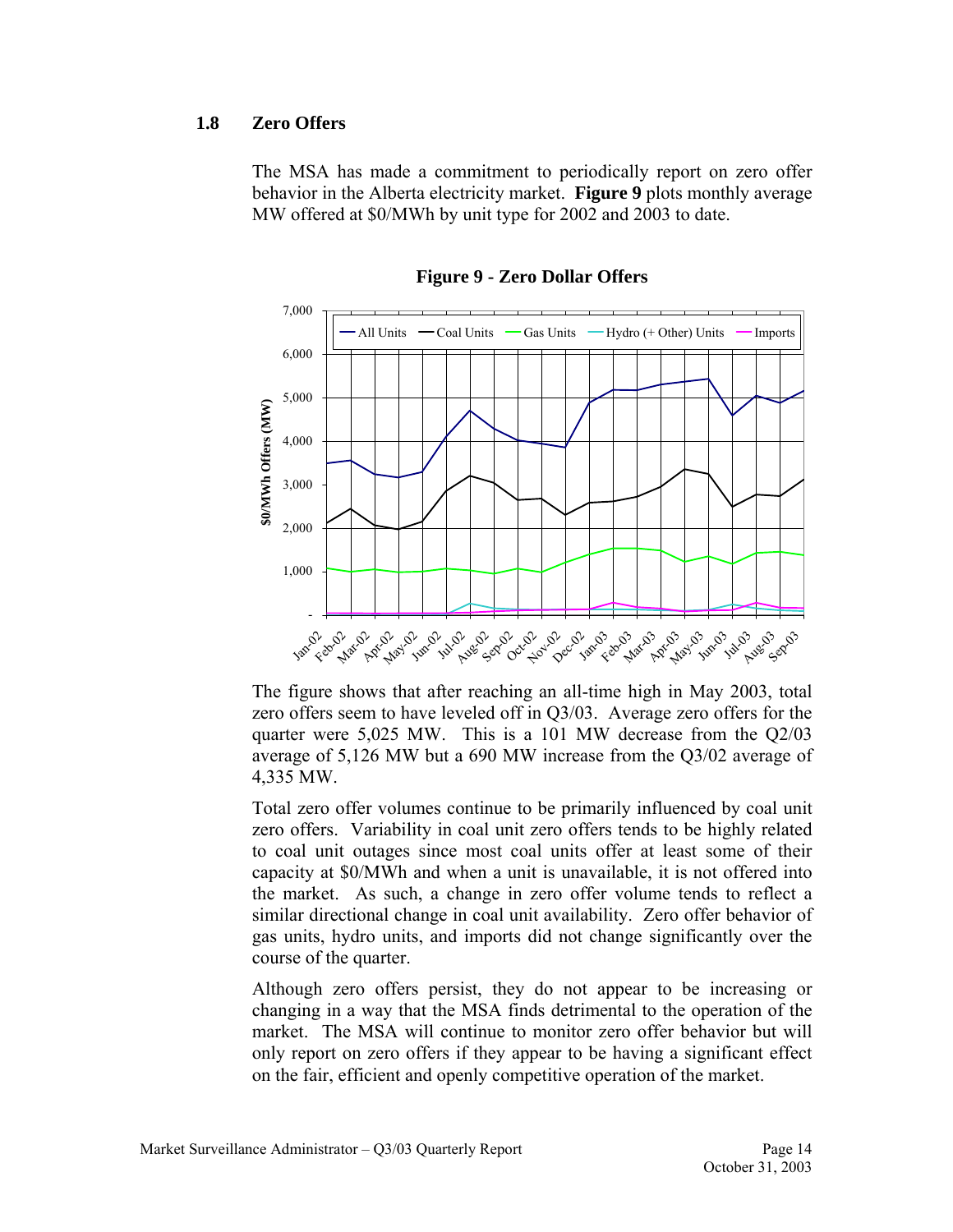#### <span id="page-16-0"></span>**1.9 Imports, Exports, and Prices in Other Electricity Markets**

The interconnections between Alberta and neighboring markets/jurisdictions play an integral part in the operation of the Alberta electricity market. Tie-line activity can effectively increase or decrease either supply or demand in the market by as much as the tie-line capacity and therefore has a significant impact on Pool price. The prices in other markets also affect the activity on the interties which in turn has an impact on activity (and price) in the Alberta market. **Table 3** summarizes the activity on the tie-lines for Q3/03.

|              | <b>BC</b>  |            | <b>Saskatchewan</b>                                                                          |            |            | <b>Overall</b> |            |            |            |
|--------------|------------|------------|----------------------------------------------------------------------------------------------|------------|------------|----------------|------------|------------|------------|
|              |            |            | <b>Net</b><br><b>Imports Exports Imports Imports Exports Imports Imports Exports Imports</b> |            |            | <b>Net</b>     |            |            | <b>Net</b> |
|              | <b>MWh</b> | <b>MWh</b> | <b>MWh</b>                                                                                   | <b>MWh</b> | <b>MWh</b> | <b>MWh</b>     | <b>MWh</b> | <b>MWh</b> | <b>MWh</b> |
| Jul          | 105,400    | 80.100     | 25,300                                                                                       | 37,500     | 200        | 37,300         | 142,900    | 80,300     | 62,600     |
| Aug          | 52.700     | 100.700    | (48,000)                                                                                     | 41,700     | 4,000      | 37,700         | 94.400     | 104.700    | (10,300)   |
| Sep          | 54.100     | 140.100    | (86,000)                                                                                     | 12,700     | 2,600      | 10,100         | 66.800     | 142.700    | (75,900)   |
| <b>Total</b> | 212,200    | 320,900    | (108,700)                                                                                    | 91.900     | 6,800      | 85,100         | 304,100    | 327,700    | (23,600)   |
| On-Peak      | 87%        | 6%         |                                                                                              | 51%        | 58%        |                | 76%        | 7%         |            |
| Off-Peak     | 13%        | 94%        |                                                                                              | 49%        | 42%        |                | 24%        | 93%        |            |

#### **Table 3 - Tie Line Activity Q3/03**

Note: Negative net imports indicate net exports

In Q3/03, Alberta was an overall net exporter. Exports are dominated by activity on the BC tie-line (98%) – primarily in the off-peak hours. Exports increased throughout the quarter while imports decreased. This is likely the effect of higher Pool prices in July and more modest prices towards the end of the quarter. High levels of exports in September are also likely the result of BC Hydro buying energy from Alberta for use within BC in lieu of drawing down the storage in their reservoirs.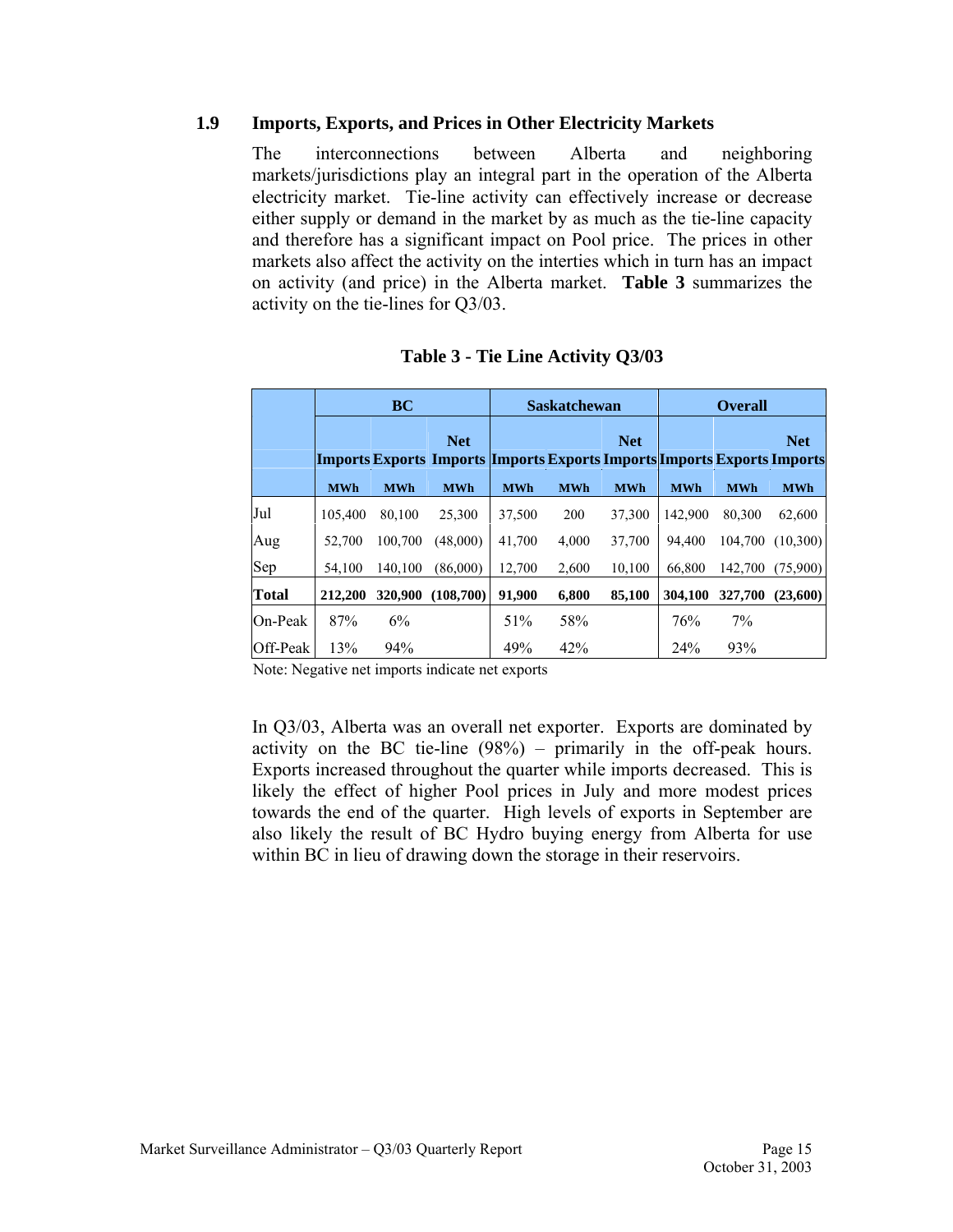<span id="page-17-0"></span>

**Figure 10 - Market Share of Importers and Exporters, Q3/03** 

**Figure 10** shows the distribution of market shares of importers and exporters on the BC and Saskatchewan tie-lines (combined) in Q3/03. Market share of importers is fairly well distributed with no importer having more than a 31% market share and four importers having market shares of 10% or greater. Market share of exporters is dominated by one participant: Powerex. This is not surprising as Powerex holds all firm transmission rights on the BC tie-line and generally makes use of its export transmission capacity in all off-peak hours.

**Figure 11** shows a duration curve of tie-line utilization in Q3/03 as a function of available transfer capability (ATC) – the maximum amount of energy which can be moved across the tie-line in any given hour. For example, if the ATC of an intertie for an hour was 500 MW and only 200 MW flowed across that line in that hour, the utilization would be 40%. ATC is posted on the AESO website and varies on an hourly basis.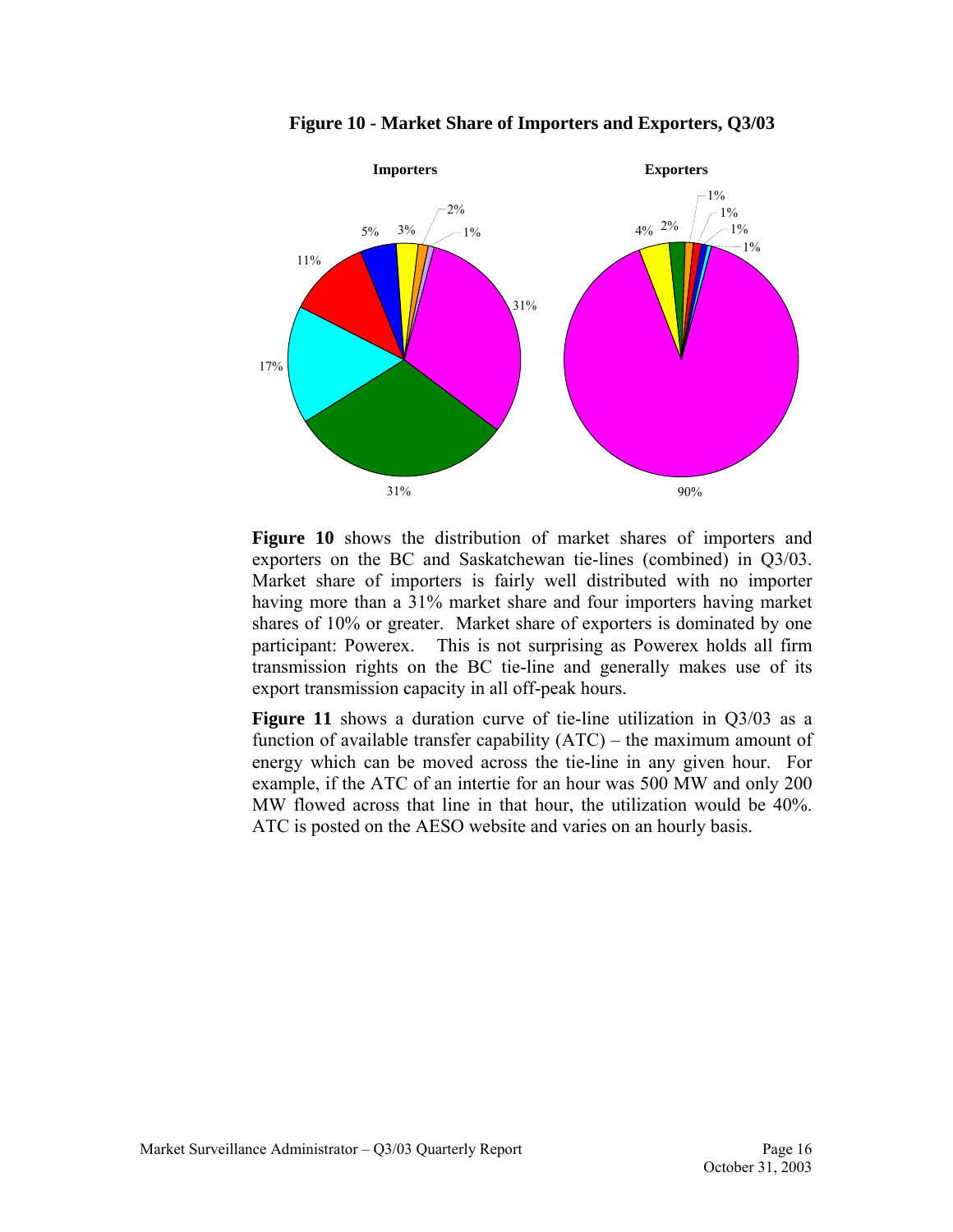

<span id="page-18-0"></span>

The figure shows that there is unutilized tie-line capacity available on all of the tie-lines almost all of the time. The Saskatchewan export line is the most underutilized tie-line on a percentage basis. Note that we would not expect all of the tie-lines to be full, or even in use, 100% of the time. A number of factors including (but not limited to) transmission access, Pool price and market position contribute to determining whether or not it is profitable to make use of the available tie-line capacity. Note that there were no significant tie-line outages in Q3/03, but those few hours of tieline outage were removed from the sample.

Activity on the tie-lines can be highly dependent on Pool price. **Figures 12** and **13** plot total monthly imports with average monthly on-peak Pool prices and total monthly exports with average monthly off-peak Pool prices respectively for the July 2002 through September 2003 period. During Q3/03, 76% of imports occurred during on-peak hours and 93% of exports occurred during off-peak hours, therefore comparisons with on and off-peak prices are appropriate.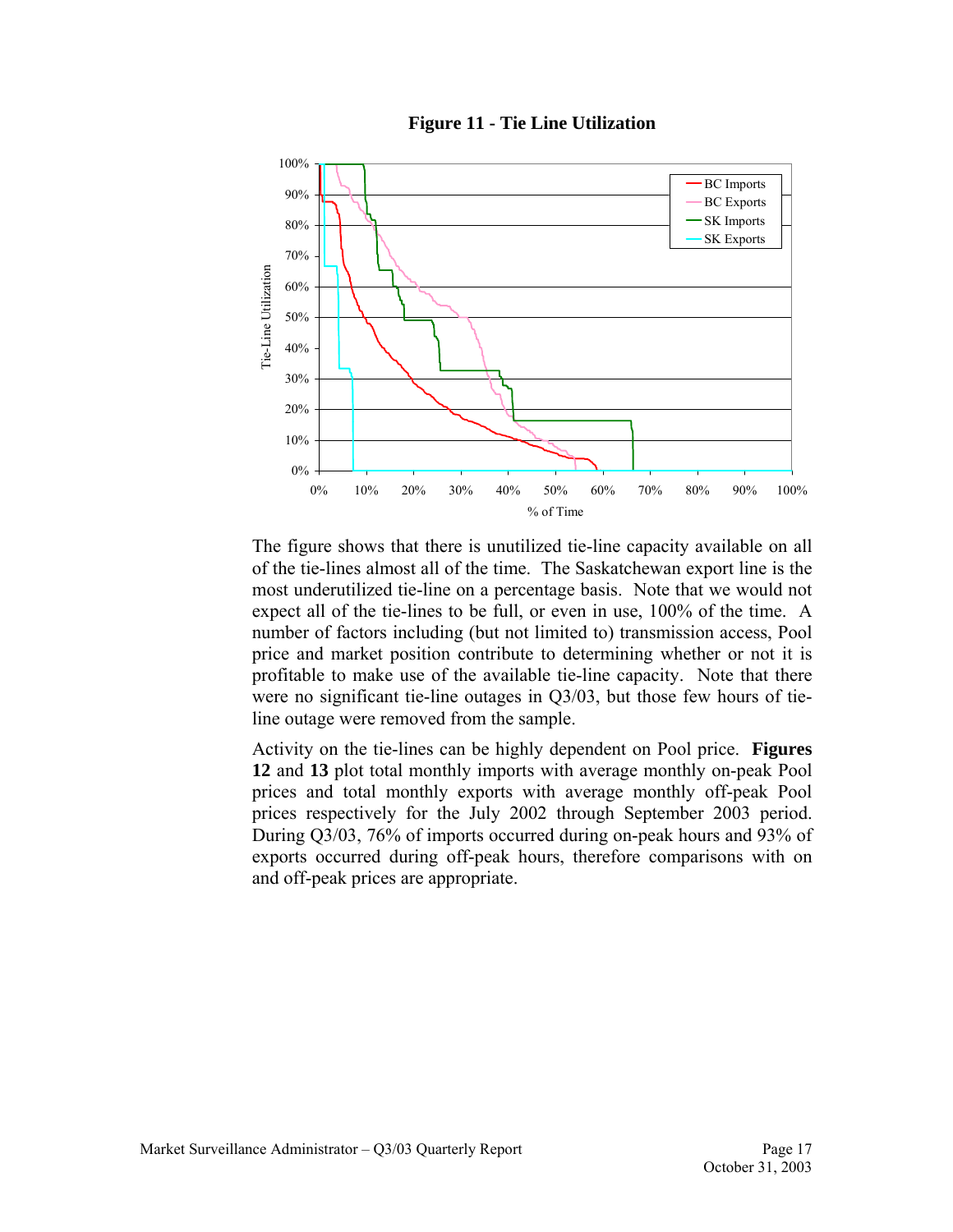<span id="page-19-0"></span>

**Figure 12 - Imports and On-Peak Pool Price** 

Import volumes correspond well with on-peak Pool prices – as price increases, the volume of imports increase. Both prices and import volumes have increased in Q3/03 from Q2/03. The average on-peak Pool price in Q3/03 was \$75.28/MWh with a total of over 304,000 MWh of electricity being imported compared to 229,000 MWh being imported at an average price of \$63.90/MWh in Q2/03. Large import volumes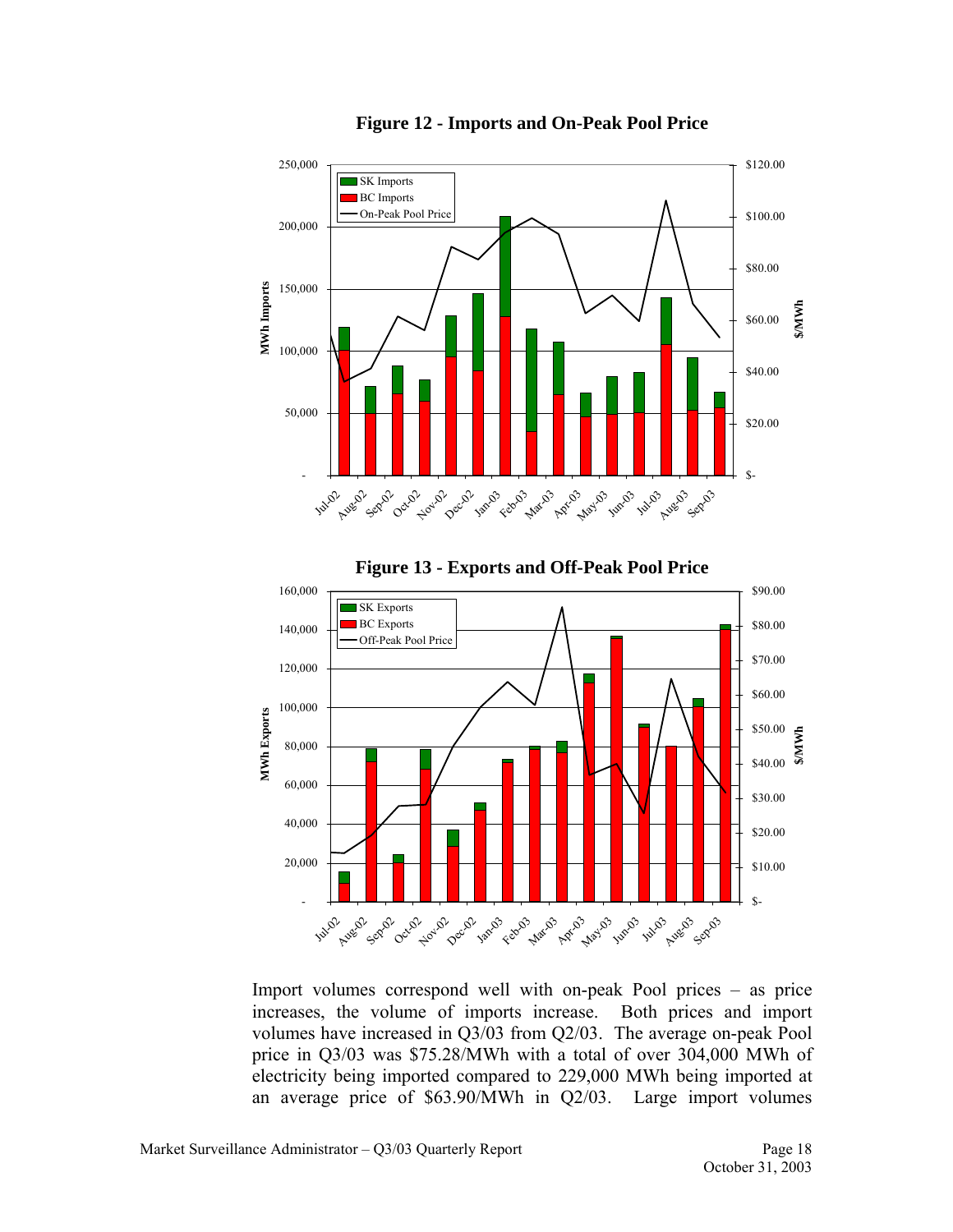(particularly from BC) and high prices in July are a major contributor to the increase. Although the average on-peak price in Q3/03 was significantly higher than the on-peak price in the same period last year, import volumes are not substantially different. This indicates that price is not the only factor affecting import volumes.

During Q3/03 the inverse relationship between off-peak Pool price and export volumes is clear. Exports (primarily on the BC tie-line) fell in July and then rebounded to reach a 15-month high in September. Average exports for the quarter were slightly lower than for last quarter (327,700 MWh in Q3/03 vs. 345,800 MWh in Q2/03). Q3/03 exports, however, were approximately three times higher than in the same period last year. Export activity is increasingly dominated by the BC tie-line. Only 6,800 MWh of electricity flowed on the Saskatchewan tie-line in Q3/03 compared to 7,500 MWh last quarter and 16,900 in Q3/02. Exports to Saskatchewan reached an all-time low in July 2003 with only 200 MWh of exports. Note that the Saskatchewan tie-line did not experience any major outages during the period and low export volumes are therefore attributed to market conditions.

Prices in other markets also have an impact on the economics of importing and exporting electricity into and out of the province. Although neither of Alberta's neighbors operates a competitive electricity market, electricity is often moved through these areas into adjoining markets. **Figures 14** and **15** show monthly average on-peak and off-peak price indices for MAPP-North (US Mid-West), Mid-C (US Pacific Northwest) and North-Path 15 (California) compared to Pool price. All prices are in Canadian dollars and have been converted at an exchange rate of 1.40 CDN/US.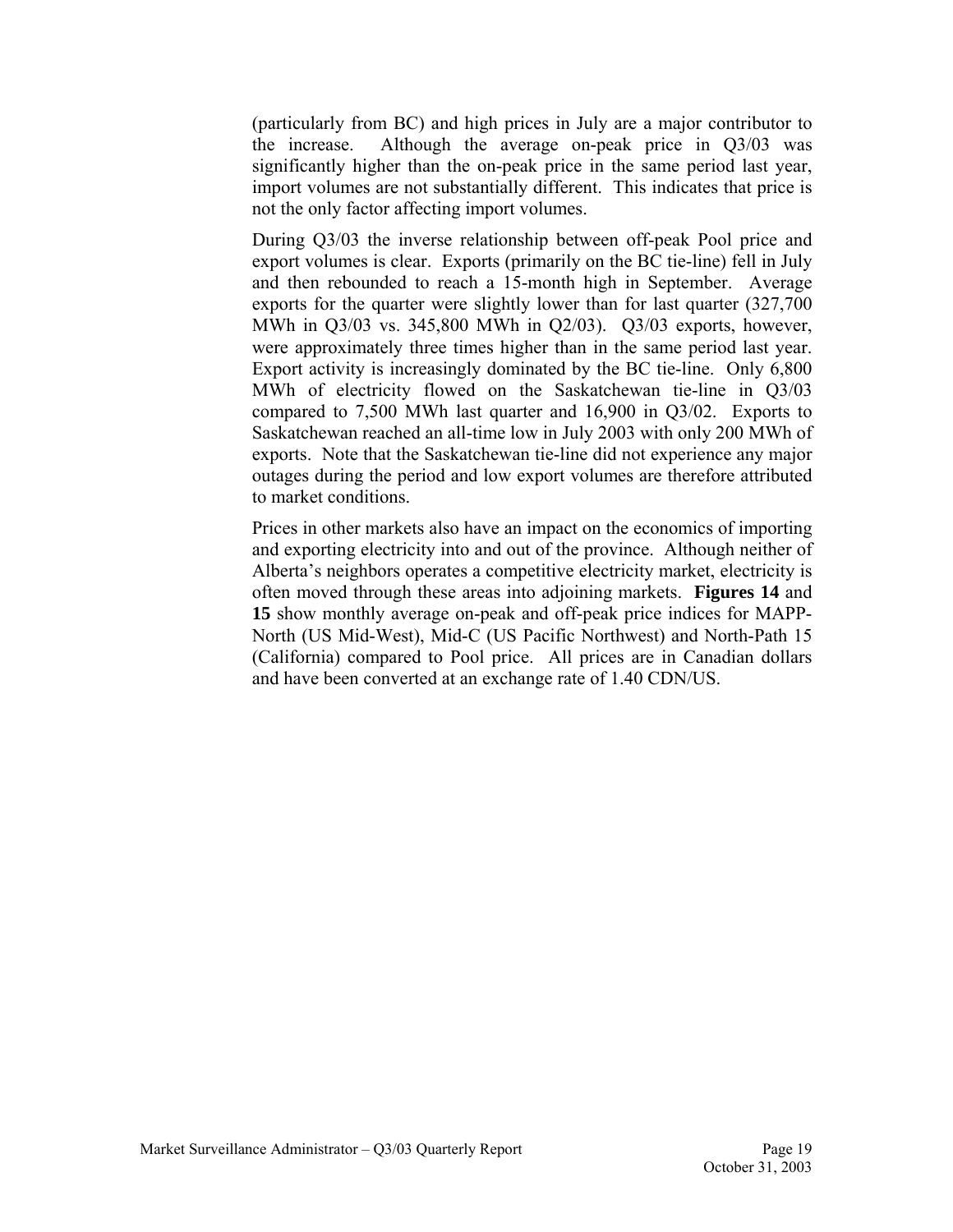<span id="page-21-0"></span>

**Figure 14 - On-Peak Pool Price and Prices in Other Markets** 

**Figure 15 - Off-Peak Pool Price and Prices in Other Markets** 



On-peak prices in Alberta started strong this quarter but decreased during August and September. On-peak prices in other markets generally followed the same trend but differences were less extreme and prices were not as volatile as Alberta prices. The one notable exception is the increase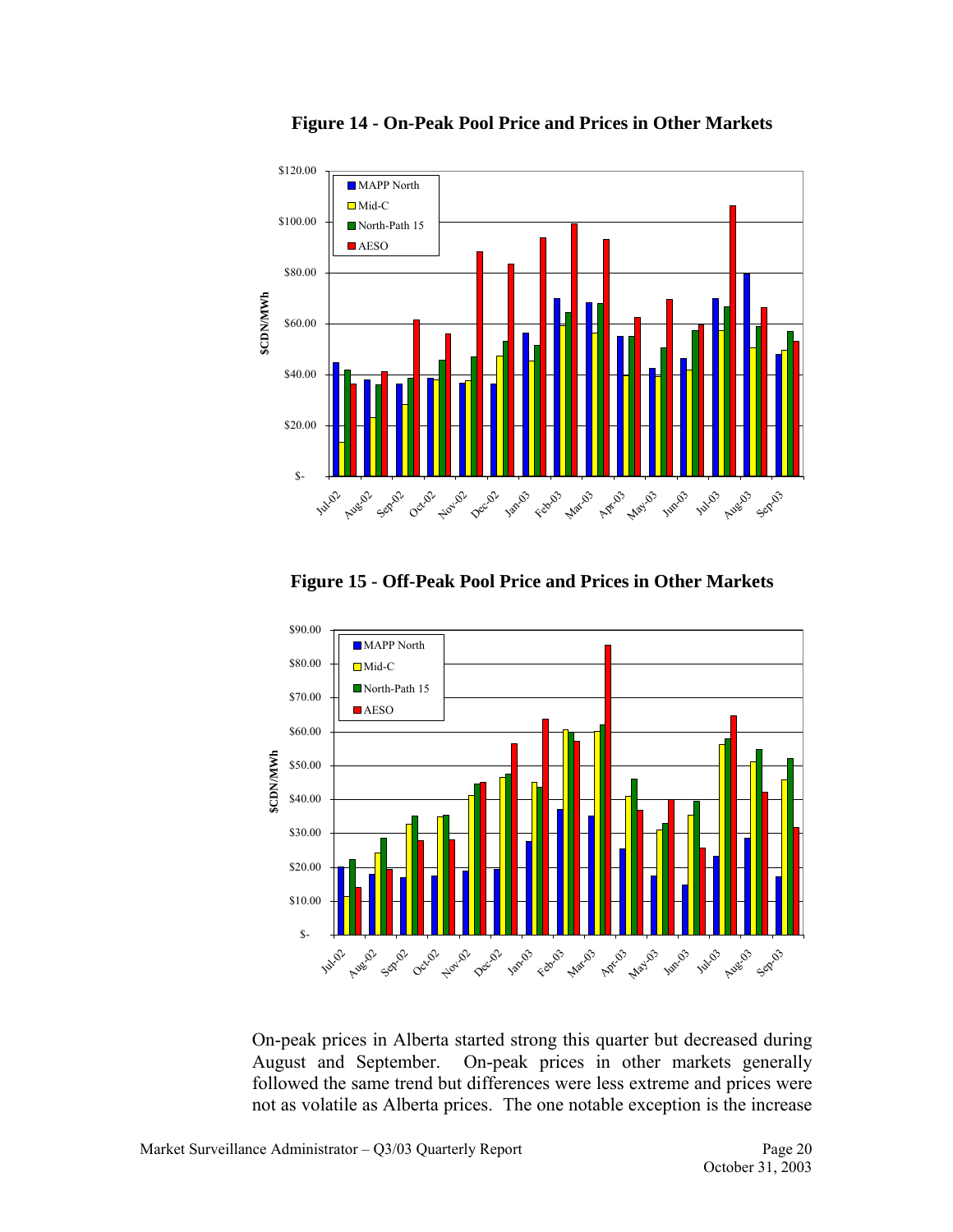in average MAPP-North price in August. This price increase could be a result of the blackout in the eastern US and Canada as the MAPP area may have been called on to supply electricity to the affected areas during the weeks after the blackout. On-peak Alberta prices have generally been higher relative to other markets, implying an opportunity to profit from importing energy into the province.

Off-peak prices in Alberta have remained strong compared to MAPP-North prices but were weaker (with the exception of July 2003) relative to both Mid-C and North-Path 15 prices. These price differentials support the export activity observed over the quarter.

Because neither BC nor Saskatchewan operate open markets, it is difficult to assess the economics of moving energy to and from these areas, although energy is often moved through BC and Saskatchewan to markets in the US. The difference in the price at which energy can be bought and sold gives an indication of the economically correct direction for energy to be moving across the tie-line. For example, if the Pool price in Alberta is \$50/MWh and the price at MID-C is \$100/MWh, it would be most economically efficient to buy energy in Alberta and sell it at MID-C (i.e. exporting). Energy being imported during that price scenario would be seen to be economically inefficient use of the tie-line.

**Figures 16** and **17** attempt to capture the economic use of the BC and Saskatchewan tie-lines over the last quarter. In the graphs, hourly net imports (to the Pacific Northwest and the Eastern US) are plotted with daily on and off-peak price differentials. Lines and bars on the same side of the x-axis indicate economically efficient tie-line usage. Calculations do not take into account the cost of transmission from one jurisdiction to another. Daily index prices are used for this analysis and not actual trade prices, therefore the analysis should be considered only directional in nature. Note that energy that originated in or was delivered to BC or Saskatchewan (whichever the case may be) is not included in the analysis.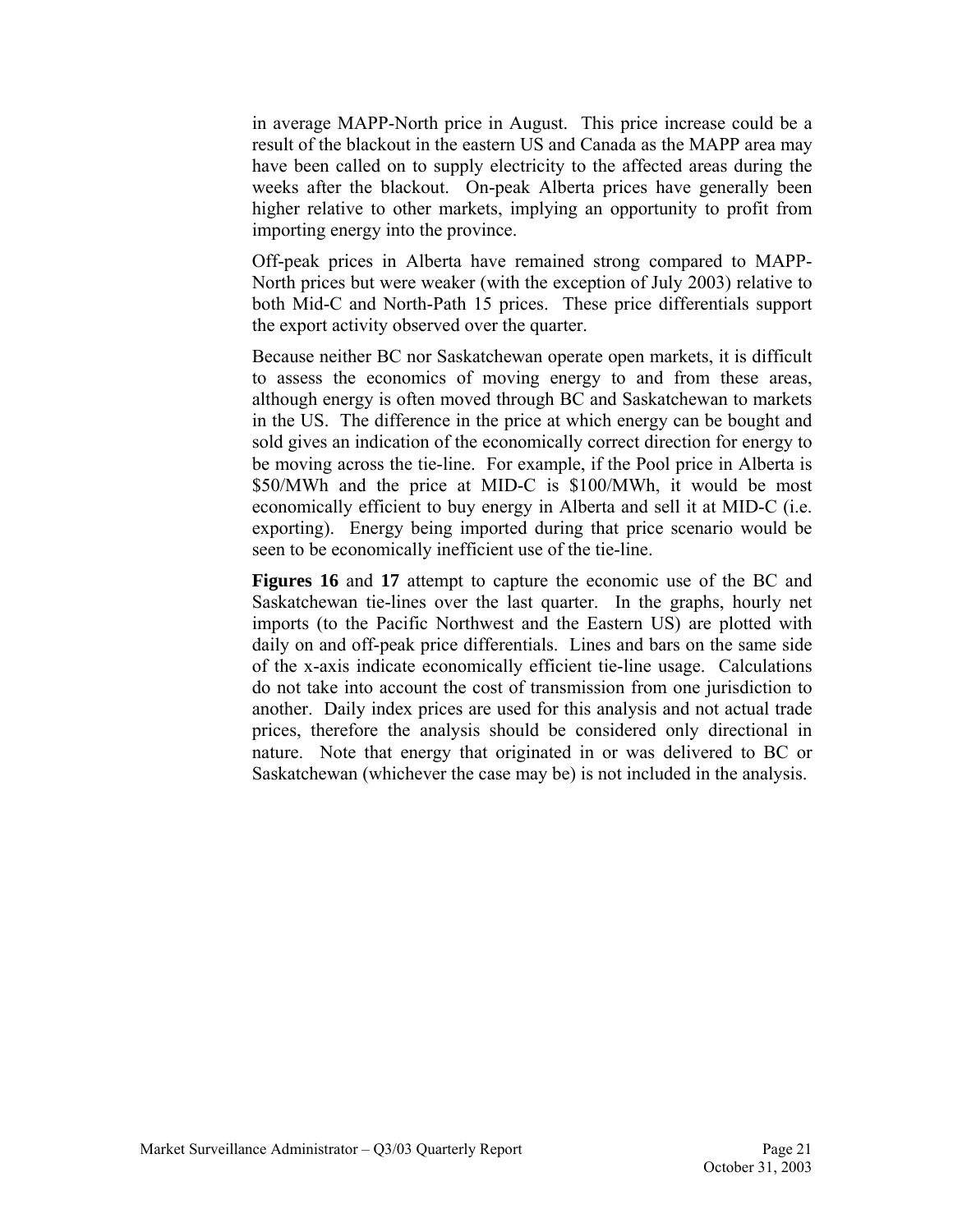<span id="page-23-0"></span>

**Figure 16 - Economic Use of the BC Tie Line**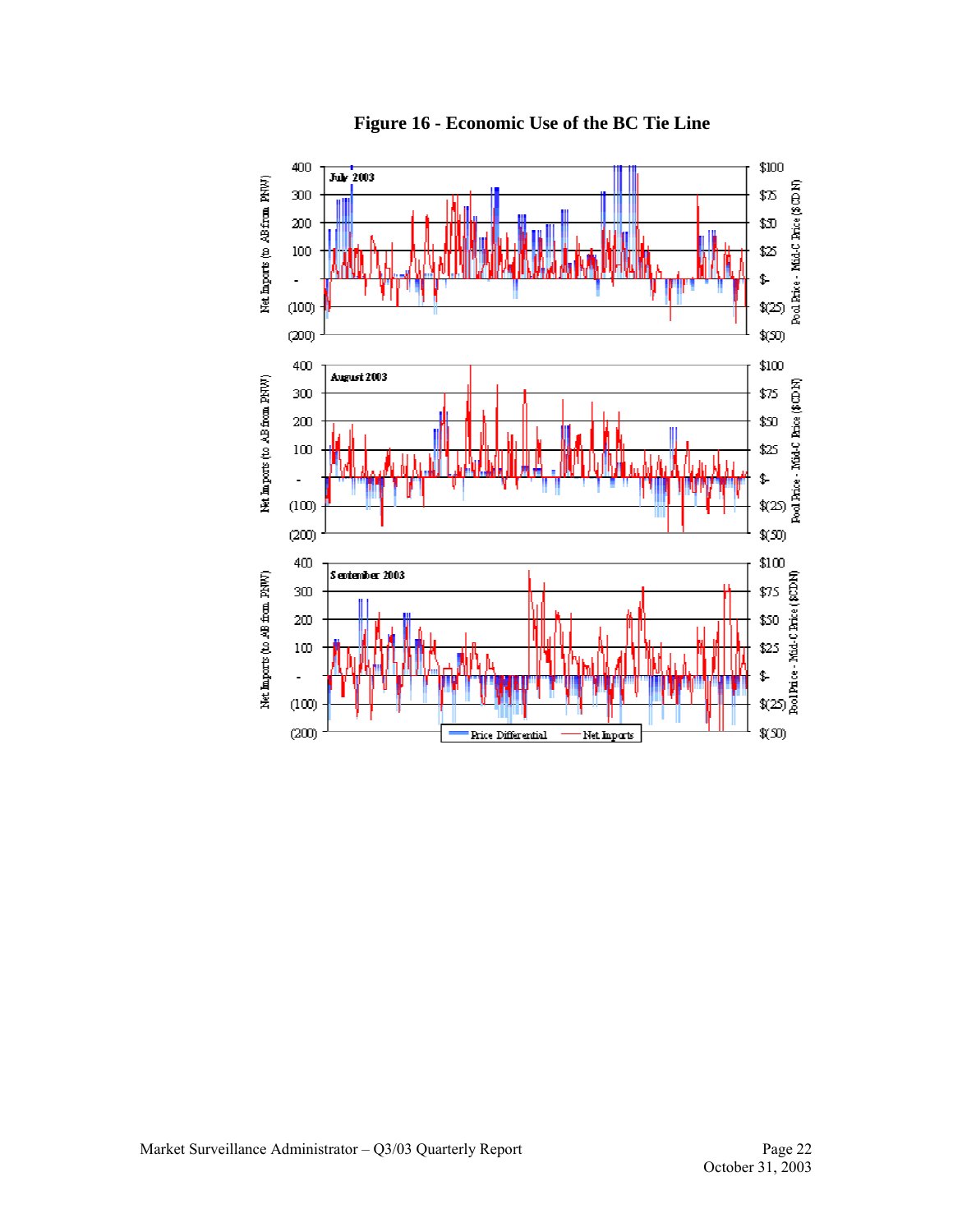<span id="page-24-0"></span>

**Figure 17 - Economic Use of the Saskatchewan Tie Line** 

Figure 16 indicates that for the majority of the quarter, energy moving through BC was traveling in the right economic direction. Towards the end of September high volumes of imports from the Pacific Northwest during times when the price differential indicated that it would be more economic to export. Most of these imports occurred during the on-peak hours at times when the price differential was less than \$10.00/MWh – generally less than the cost of transmission to the Pacific Northwest. This apparent inefficient use of the tie-line could possibly be the result of a "bad guess" on the part of the importer(s) or the result of his imports (which must be offered into the market at \$0/MWh) depressing the Pool price for that hour. In some cases participants may be importing at an apparent loss to cover a short position caused by unexpected outages.

Figure 17 indicates that for the majority of the quarter, energy moving through Saskatchewan was traveling in the right economic direction. During September apparent exporting at a loss was observed on a number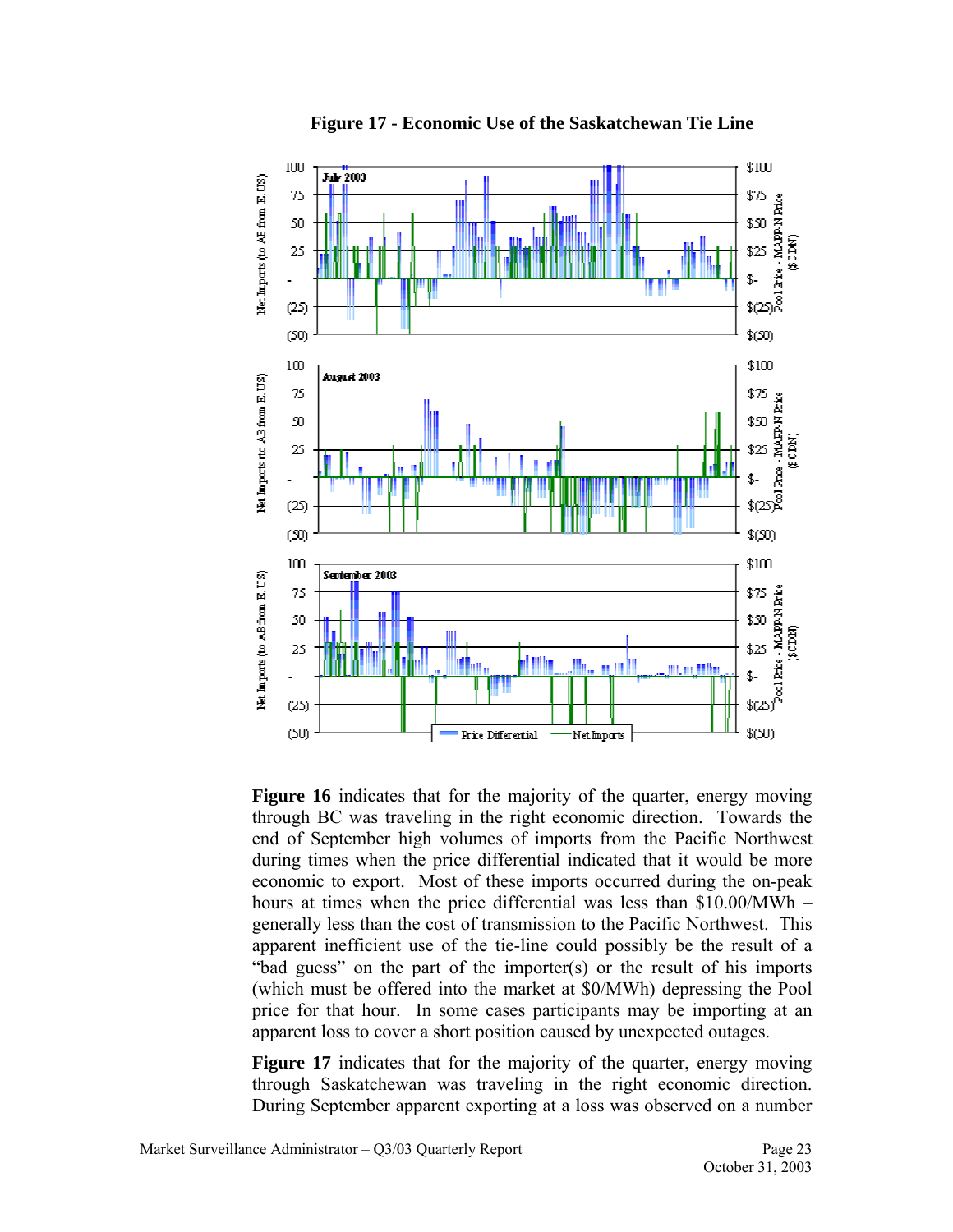<span id="page-25-0"></span>of occasions. These instances tended to be short in duration (one or two hours at a time) and usually occurred at times with fairly low price differentials.

During Q3/03 the MSA did not observe any inefficient import or export activity which it felt was untoward. However, the MSA continues to monitor the economic use of the tie-line and may approach a particular importer or exporter if prolonged or continually repeated economically inefficient use of the tie-lines is noticed.

#### **1.10 Ancillary Services Market**

In the Q2/03 quarterly report, the MSA noted that a liability concern had been perceived by some market participants due to language in the new *Electric Utilities Act* (the "Act"). As a result of this concern, the AESO has made indemnification agreements available to ancillary services providers as an interim measure to relieve concerns while the AEUB takes the matter under consideration. A decision on the "liability module" is expected to be rendered by the AEUB by late Q4/03, although it is not known at this time what form a long-term solution to the liability issue will take based on the outcome of the AEUB decision.

Another development in the Ancillary Services market relates to current constraints that exist with respect to the combination of operating reserve services a qualified participant is able to provide concurrently as well as how frequently a participant can transact in the standby market for the same delivery date. The AESO has begun a broad based systems enhancement that will allow participants to provide both active and standby reserve services for the same reserve type at the same time, and from the same asset (ie: active spinning reserve and standby spinning reserve). As well, this change will enable participants to transact multiple times in the standby market for a given reserve service for the same delivery date and instrument (on-peak or off-peak). These enhancements are expected to be implemented by early Q2/04.

Looking at market metrics for Q3/03, **Figure 18** shows the clearing price of active ancillary service products traded on Watt-Ex through the quarter. **Table 4** shows the monthly averages of the daily values seen in **Figure 18**. As can be seen in the figure, on-peak clearing prices fell considerably toward the end of the quarter since on-peak Pool prices reached quarterly lows through this period and all active reserves are priced as a differential to Pool price. **Table 4** shows how the higher Pool prices in July flowed through as higher clearing prices in each of the traded products. The offpeak chart in **Figure 18** shows that off-peak clearing prices for the three reserve types tend to be clustered closer to pool price than on-peak clearing prices. This can be attributed largely to the more limited range of Pool prices that typically occur in off-peak periods.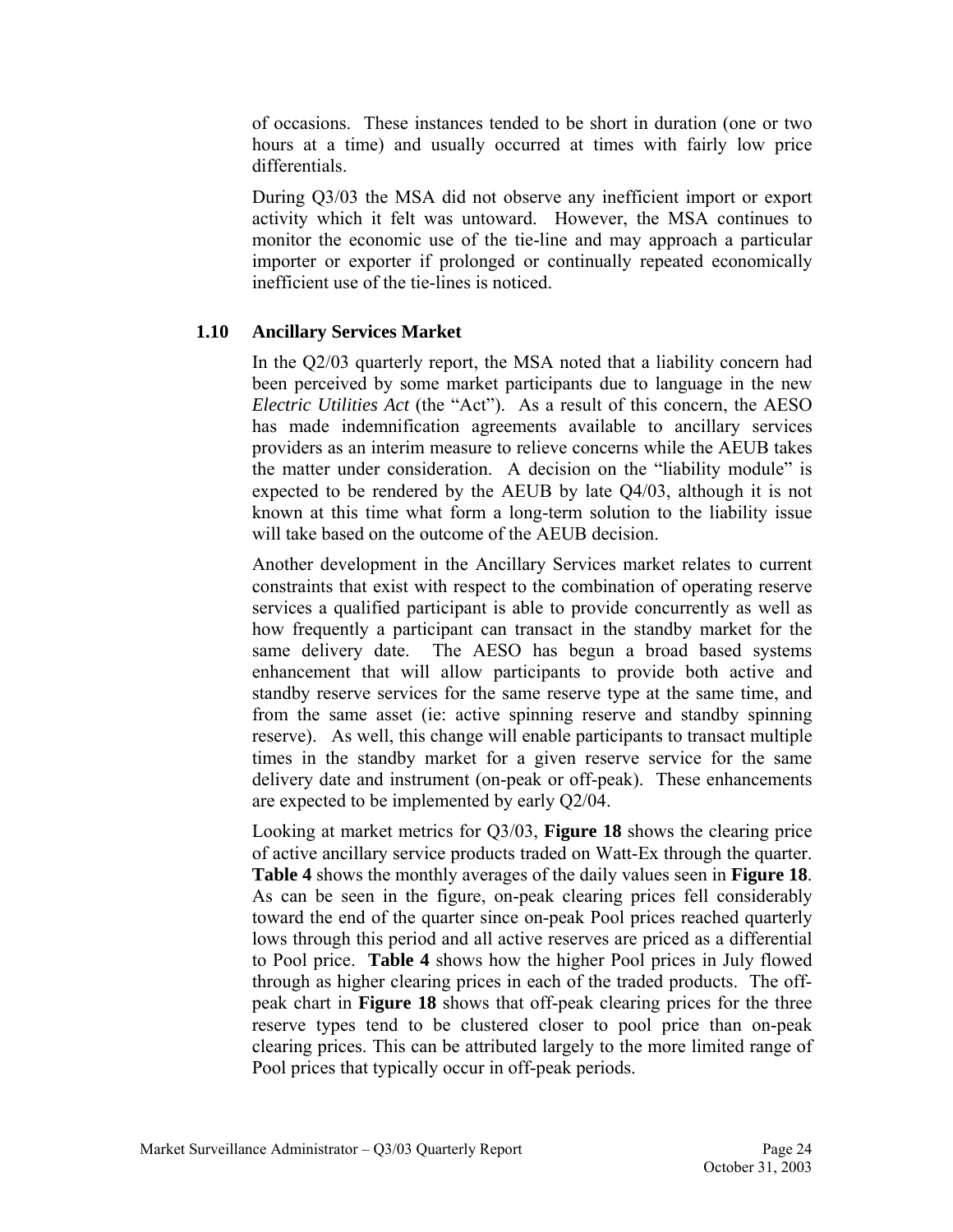#### **Figure 18 - Ancillary Services Clearing Prices - Q3/03**

<span id="page-26-0"></span>

Weighted Average (on-peak)

Weighted Average (off-peak)



**Table 4 - Monthly Average AS Clearing Prices; Q3/03 and Q2/03** 

|       |            | <b>Active Clearing Prices (avg on-peak)</b> |             | <b>Active Clearing Prices (avg off-peak)</b> |             |             |  |
|-------|------------|---------------------------------------------|-------------|----------------------------------------------|-------------|-------------|--|
| Month | <b>Reg</b> | <b>Spin</b>                                 | <b>Supp</b> | Reg                                          | <b>Spin</b> | <b>Supp</b> |  |
| Apr   | 32.80      | 18.45                                       | 2.28        | 21.60                                        | 18.12       | 0.06        |  |
| May   | 35.27      | 17.23                                       | 1.48        | 16.47                                        | 11.94       | 0.00        |  |
| Jun   | 23.70      | 18.44                                       | 4.69        | 14.38                                        | 10.77       | 0.00        |  |
| Q2/03 | 30.59      | 18.04                                       | 2.81        | 17.48                                        | 13.61       | 0.02        |  |
| Jul   | 58.25      | 57.22                                       | 14.81       | 48.20                                        | 38.63       | 0.26        |  |
| Aug   | 19.99      | 15.60                                       | 0.63        | 18.99                                        | 14.88       | 0.01        |  |
| Sep   | 13.12      | 11.86                                       | 0.64        | 12.10                                        | 8.46        | 0.01        |  |
| Q3/03 | 30.46      | 28.23                                       | 5.36        | 26.43                                        | 20.66       | 0.09        |  |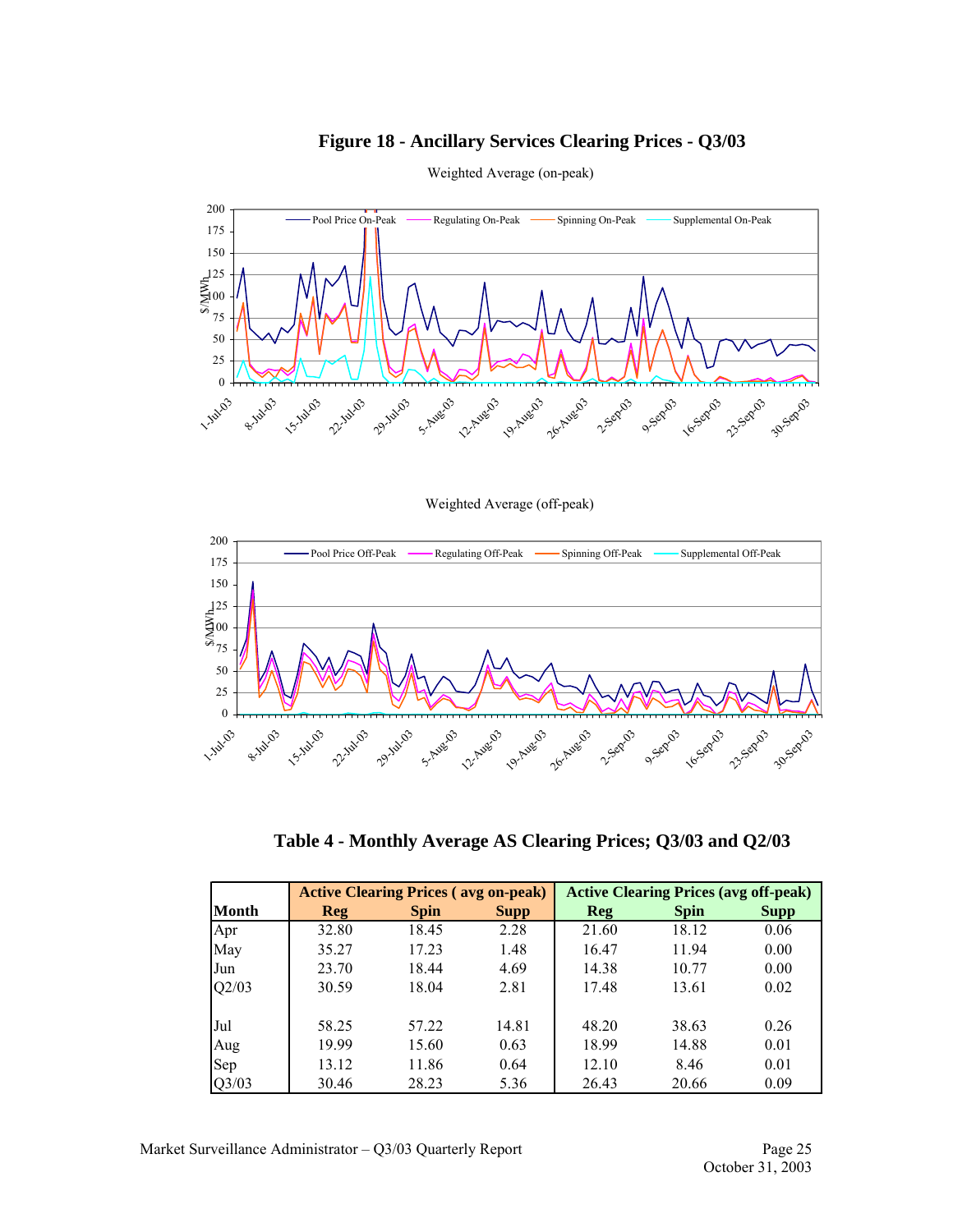<span id="page-27-0"></span>**Figure 19** shows the (anonymous) breakdown of market share in the 6 competitively procured ancillary service markets in Q3/03. The colors denoting individual market participants are consistent between the chart showing active reserves and the chart showing standby reserves. The physical characteristics of generating assets (as well as load assets) tend to make certain assets better suited to provide either active or standby reserve services, which is why the two charts show a substantially different participant makeup.



#### **Figure 19 - Ancillary Services Market Share – Q3/03**

#### **1.11 Forward Markets**

Exchange traded forward activity in the Alberta market is split between the Alberta Watt-Exchange (Watt-Ex) and the Natural Gas Exchange (NGX). There is additional over-the-counter (OTC) activity among market participants and although there is some level of visibility into bid/offer spreads, the MSA has little visibility into volumes transacted on the OTC market.

In Q3/03, forward volumes on Watt-Ex, while still modest, increased to 286,985 MWh relative to 143,710 MWh in the previous quarter. Volumes traded on NGX since the introduction of its Alberta basis contracts in early Q2/02 increased marginally, although trade remains intermittent in these instruments.

New developments occurred on both Watt-Ex and on NGX during Q3/03 which should enhance the ability of market participants to transact in the forward energy markets. Watt-Ex has extended the availability to trade daily instruments from 7 days ahead to 30 days ahead. NGX has introduced additional fixed-for-floating electricity financial swap contracts with a Mid-C basis and has also added an extended peak contract to its Alberta basis contracts. Thus far, no trades have been observed in the Mid-C basis contracts since their introduction.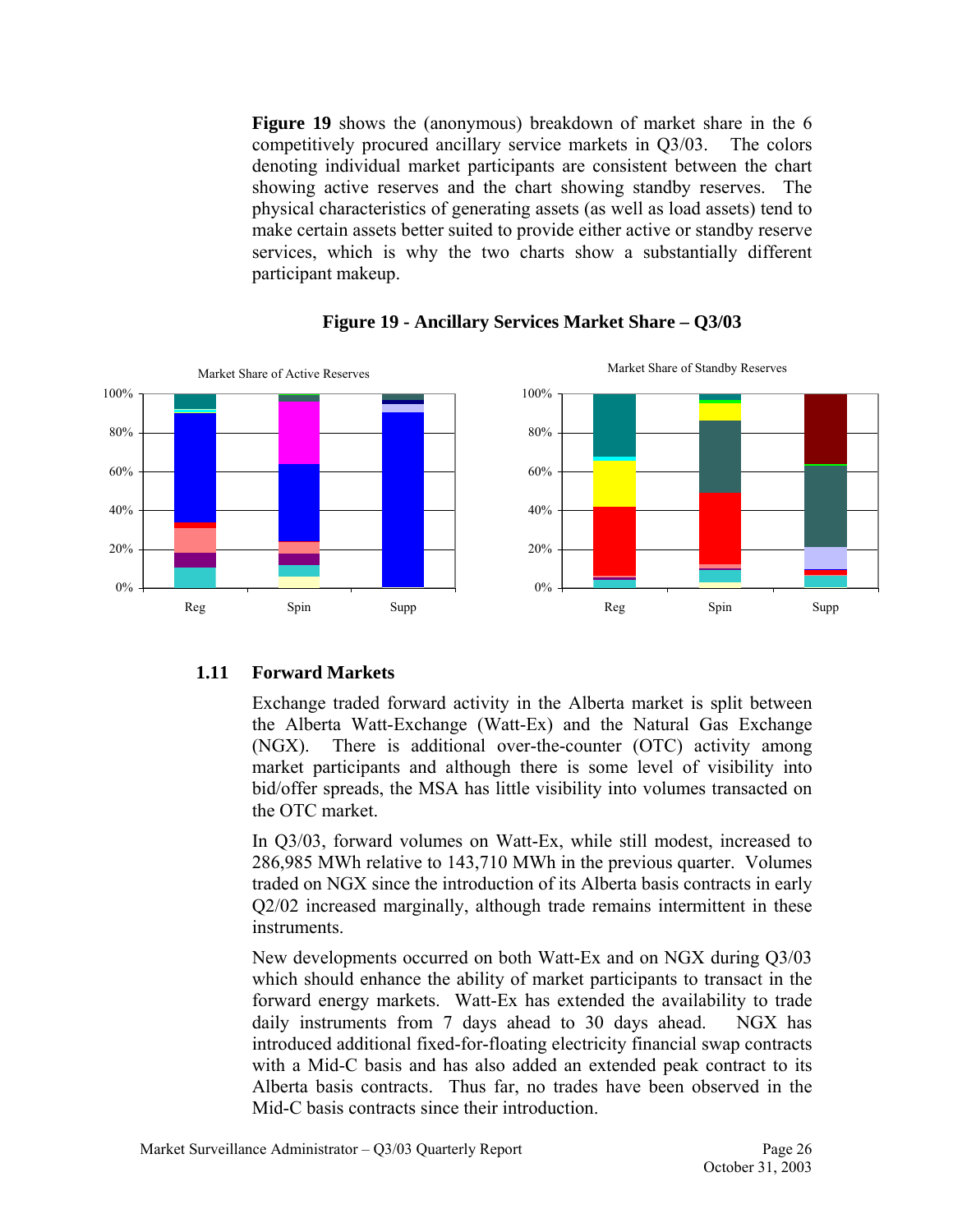#### <span id="page-28-0"></span>**1.12 Outages and Derates**

The MSA monitors the outages and derates of generating units in Alberta. Of particular interest are the previously regulated thermal generating units that are now operated under the terms and conditions of the Power Purchase Arrangements (PPAs). This is due to the design of the PPAs, where outages impact plants whose capacity and energy has been purchased by another party. Therefore, outages at these plants impact both the plant owners' portfolios and the PPA buyers' portfolios. Also, the PPA coal units are large compared with most peaking units and represent a major portion of installed capacity in Alberta (approximately 5500MW in total or about 50% of installed capacity). Therefore, outages at these units tend to have a significant impact on the Pool price.

The MSA monitors unit availability on a real-time basis, as well as having developed a number of data filters which indicate when the timing or duration of outages and derates deviates significantly from a unit's historical performance. When the amount of outage exceeds a unit specific threshold, a flag is raised and the MSA seeks to understand from the owner more about the causes leading to the situation. The MSA has also developed a number of metrics used to analyze outages and derates with respect to market conditions such as system demand, Pool price and the 30-day rolling average Pool price. As well, the MSA monitors the amount of planned outage versus unplanned outage and how this ratio changes over time.

Historically, outages and derates, both planned and unplanned, tend to fluctuate or appear cyclical on both a quarterly and annual basis. The amount of outage can vary from one time period to the next because planned outages are generally scheduled on a multi-year basis. This in turn impacts upon unplanned (maintenance and forced) outages. Also important to unit availability is the age of a generating unit. As with other machines, generating units generally require more frequent maintenance as they age.

The importance of the coal-fired PPA generating fleet to market outcomes is underscored by **Figure 20**. It illustrates that as unit availability increased from July through September from 85% to 95%, average monthly Pool price decreased from \$87.91/MWh to \$43.59/MWh. Average availability for the quarter, accounting for both planned and unplanned outages was 90%, with a corresponding average Pool price of \$62.59/MWh. Note that this analysis excludes other factors that may impact on Pool price including changes to system demand, import/export activity and the price of natural gas. Regardless, the relationship between coal-fired availability and Pool price is strong.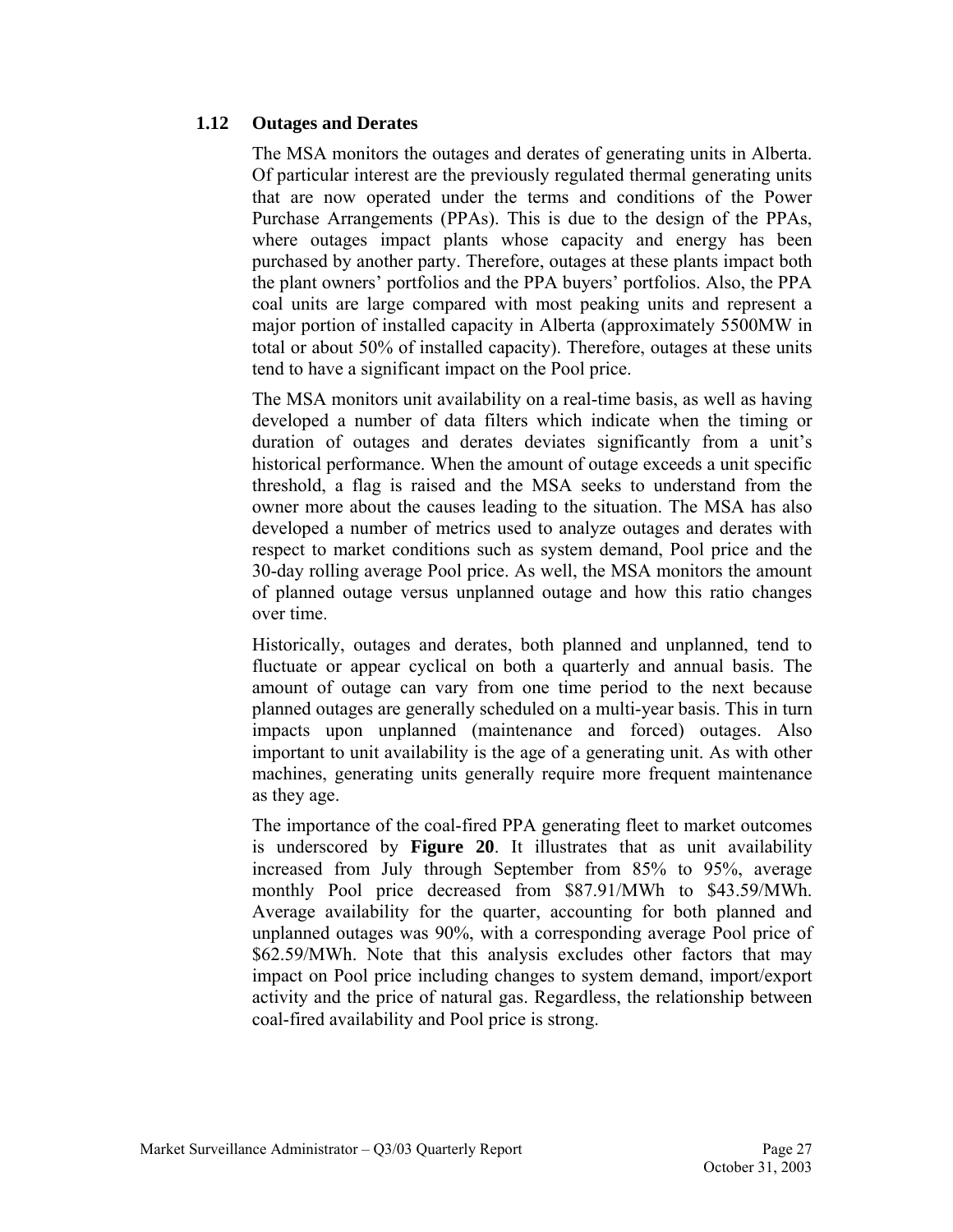<span id="page-29-0"></span>

**Figure 20 - Coal-Fired MW Weighted Avg Availability and Pool Price** 

**Figure 21** illustrates planned and unplanned outage levels for 2001, 2002, and January through September 2003. The figure illustrates that the overall PPA outage level at the coal-fired facilities has been relatively stable from 2001 through September 2003. However, there have been fluctuations at the owner level. The graph illustrates outage levels for the three PPA owners (referenced as *Owner A, B* and *C*). *Owner-A's* outage level has cycled from 5.6% in 2001, up to 8.1% in 2002 and down slightly to 7.4% for January to September, 2003<sup>1</sup>. Owner-B's coal fired PPA outage level has also shown some variability, from 5.4% in 2001 to 2.9% in 2002 and up to 4.1% for year-to-date 2003. *Owner-C* saw its overall PPA coal outage level range from 14.2% in 2001 to 13.1% in 2002 and 13.5% in the first 3 quarters of 2003.

The first three quarters of 2003 saw a higher rate of planned outages as a percentage of total outages than was experienced during 2002. Again, variations are expected on a year-over-year basis due to multi-year planned outage cycles. In 2002, the planned outage rate was 2.7%, which represented only 26% of all outages. Year-to-date 2003 has seen a planned outage level of 7%, which represent about 50% of all outages.

<sup>1</sup> Outage levels are weighted based on the maximum continuous rating (MCR) of each unit in the Owners' portfolios.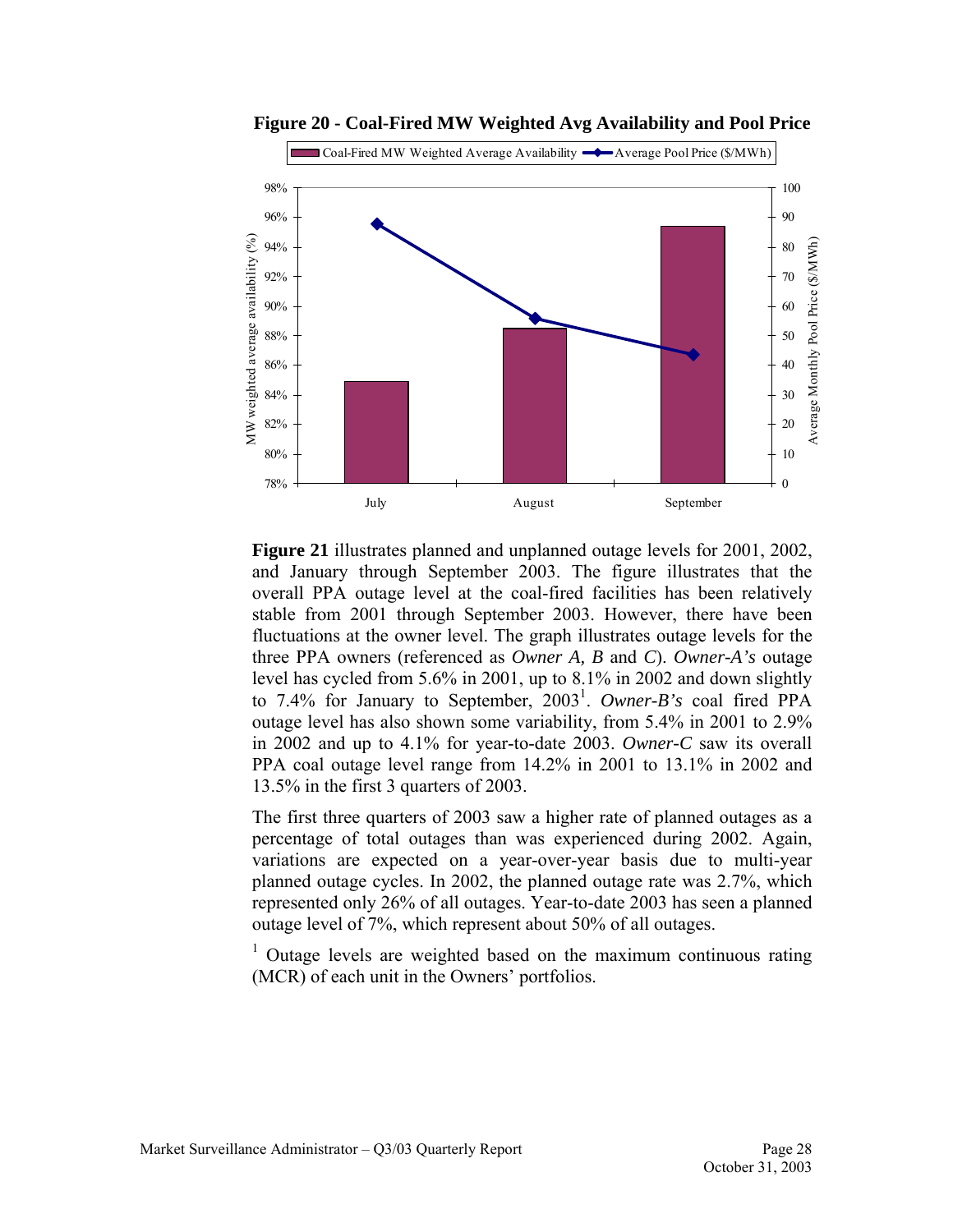<span id="page-30-0"></span>It should be noted that although outages have traditionally been considered either planned, forced or maintenance, the definitions can be somewhat arbitrary. Planned outages are normally scheduled in conjunction with the AESO, and are known well in advance. Forced outages are imminent or immediate outages with little scheduling flexibility. Maintenance outages are similar to forced outages, except that they are able to be delayed up to the start of next planned outage. The definitions between maintenance and planned outages can become administratively blurred when planned outages are rescheduled, which can lead to a previously planned outage being recorded as a maintenance outage (unplanned).



#### **Figure 21 - Planned and Unplanned Outage - PPA Coal-Fired Units**

**Table 5** reports unplanned outages on a quarterly basis for 2003, the 2003 year-to-date average, as well as 2002 and 2001 annual averages. On a quarterly basis, overall MW weighted average unplanned outages (the number of MWh's lost to forced and maintenance outage by the PPA coal units) in Q3/03 varied by owner when compared to Q2/03. Overall Q1/03 unplanned outage was 4.6%, Q2/03 was 4.7% and Q3/03 was up at 6.0%. Year to date, unplanned outages are below both 2002 and 2001 levels. This is consistent with the fact that there has been a higher rate of planned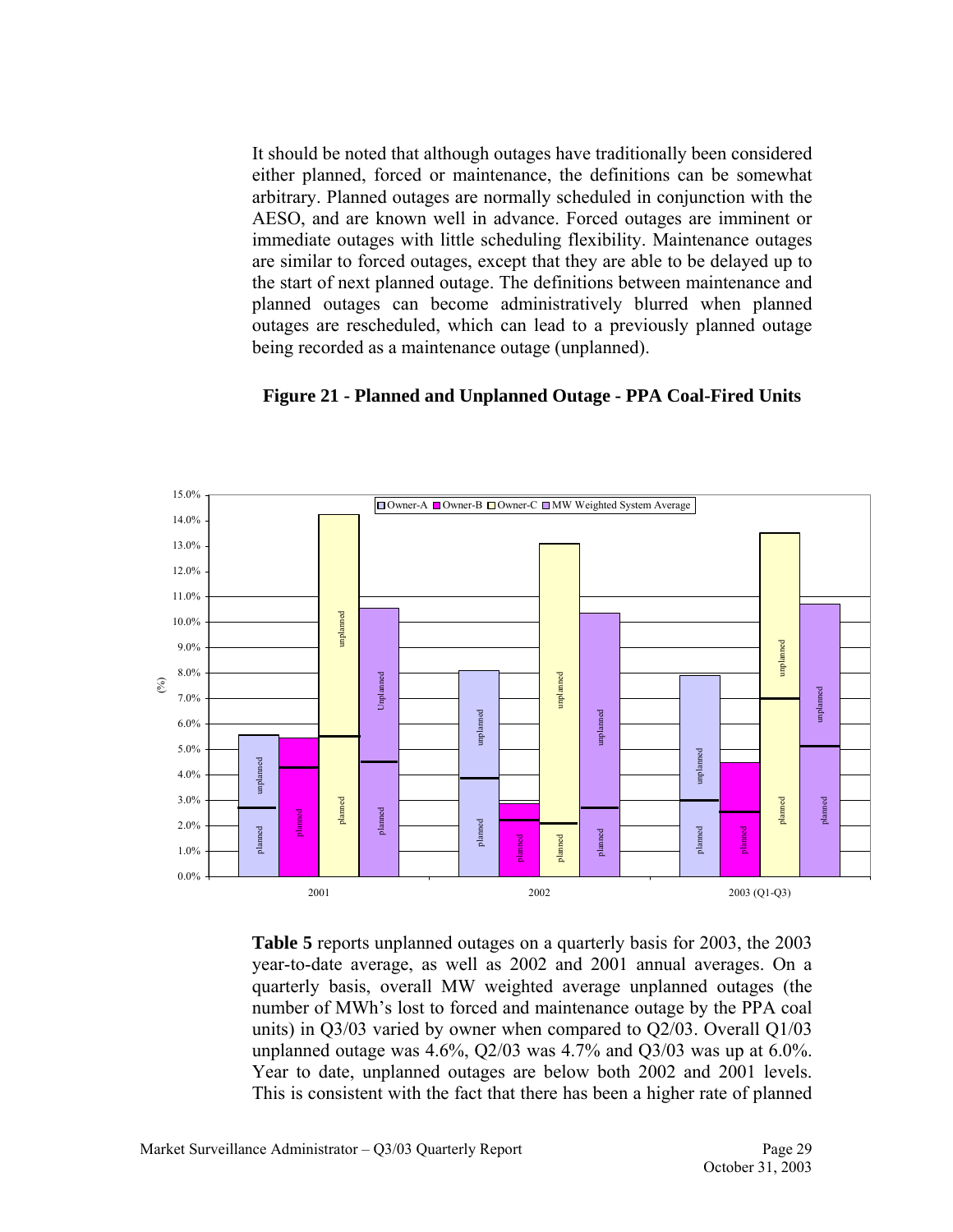<span id="page-31-0"></span>outages during the first 3 quarters of 2003. Two of the plant owners experienced higher unplanned outage rates in Q3/03 than in Q2/03. One of the owner's unplanned outage rate is down slightly over Q2/03, by 0.1%.

|                             | Q3/03   | Q2/03   | Q1/03 | <b>2003 YTD</b> | 2002    | 2001    |
|-----------------------------|---------|---------|-------|-----------------|---------|---------|
| <b>Owner-A</b>              | $6.3\%$ | $1.4\%$ | 3.7%  | 4.4%            | 4.2%    | 2.8%    |
| <b>Owner-B</b>              | 2.4%    | 2.1%    | 1.1%  | 1.9%            | 0.5%    | $1.2\%$ |
| Owner-C                     | 6.7%    | 6.8%    | 6.0%  | 6.5%            | 10.8%   | 8.8%    |
| <b>PPA</b> weighted average | $6.0\%$ | 4.6%    | 4.7%  | 5.3%            | $7.7\%$ | $6.0\%$ |

**Table 5 – Outage for PPA Coal Units (% excluding planned outages)** 

Note: 1) PPA units include: Genesee 1 & 2, Battle River 4, 5, 6, Sherness 1 & 2, Wabamun 1, 2, 3 [up to Nov 28 2002], 4, Sundance 1 - 6, Keephills 1 & 2. 2) Outages rates are based on maximum continous rating (MCR), not gross unit capacity.

> The design of the PPAs stipulates target availabilities for each PPA covered unit, based on historical performance and factors such as a unit's age and design. By owner, **Table 6** reports the MW weighted average target availability for each PPA coal fired portfolio and the actual availability achieved during the first 3 quarters of 2003 $^2$ . On average, the PPA owners have reported higher actual availability than target availability.

<sup>2</sup> Actual availability in the PPAs is defined as the minimum of the declared availability or committed capacity, whichever is less. The actual availability reported here is not calculated using availability declarations, but is instead calculated using data provided by the PPA owners.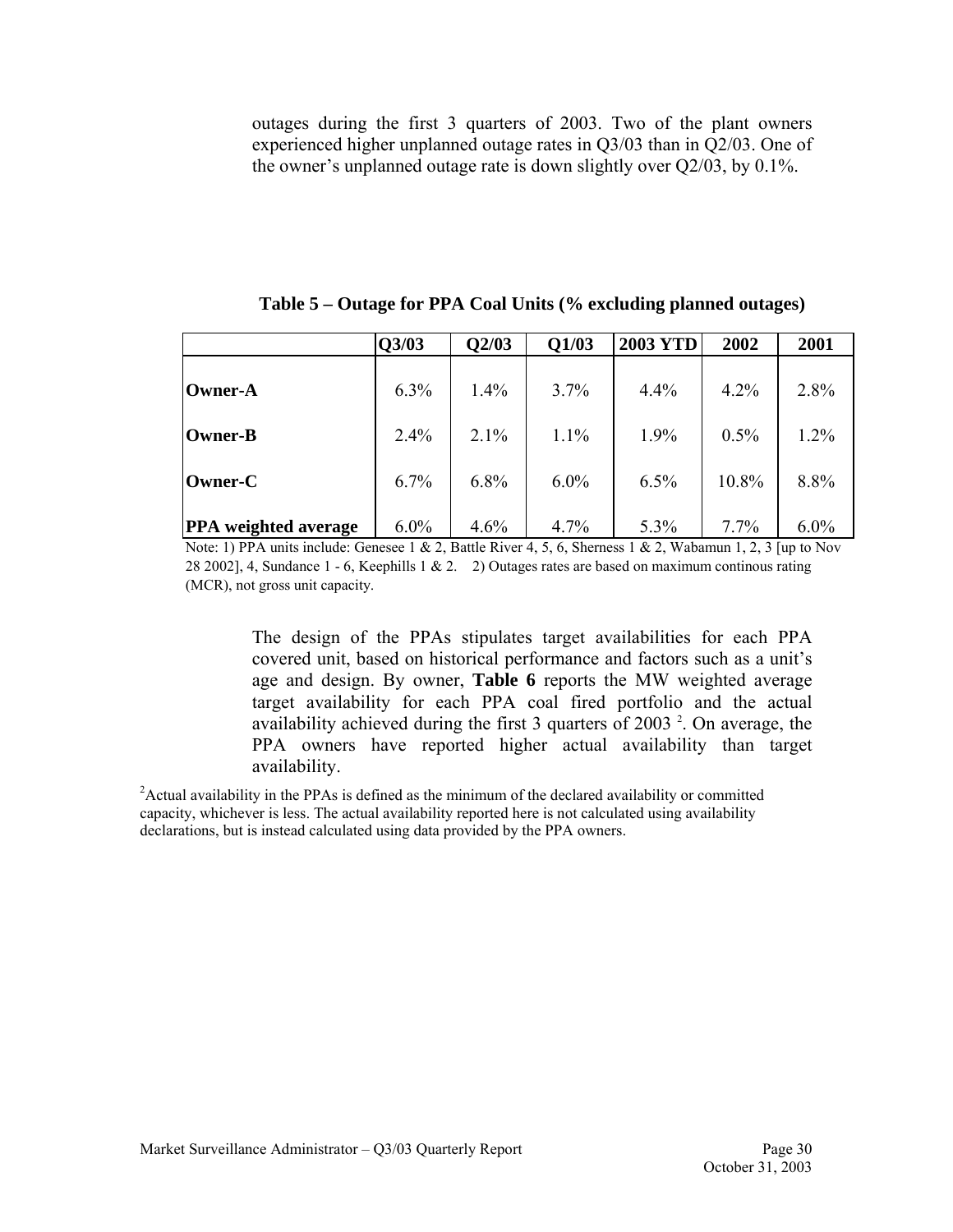<span id="page-32-0"></span>

|         | <b>Target</b>       | <b>Actual</b>       | Target              | <b>Actual</b>       | <b>Target</b>       | Actual              |
|---------|---------------------|---------------------|---------------------|---------------------|---------------------|---------------------|
|         | <b>Availability</b> | <b>Availability</b> | <b>Availability</b> | <b>Availability</b> | <b>Availability</b> | <b>Availability</b> |
|         | 2001                | 2001                | 2002                | 2002                | 2003                | <b>2003 YTD</b>     |
| Owner-A | 88%                 | 94%                 | 88%                 | 92%                 | 87%                 | 92%                 |
| Owner-B | $90\%$              | 95%                 | 90%                 | 97%                 | 90%                 | 96%                 |
| Owner-C | 86%                 | 86%                 | 85%                 | 87%                 | 85%                 | 86%                 |

**Table 6 – MW Weighted Portfolio Target Availability (%) vs. Actual Availability – Coal Fired PPA Units** 

In terms of overall availability, and compared with historical trends, Alberta's PPA units have performed well over the 3 quarters of 2003. The cycle of fewer planned outages as compared to unplanned outages that was seen last year has trended back up, with more planned outages being recorded so far this year.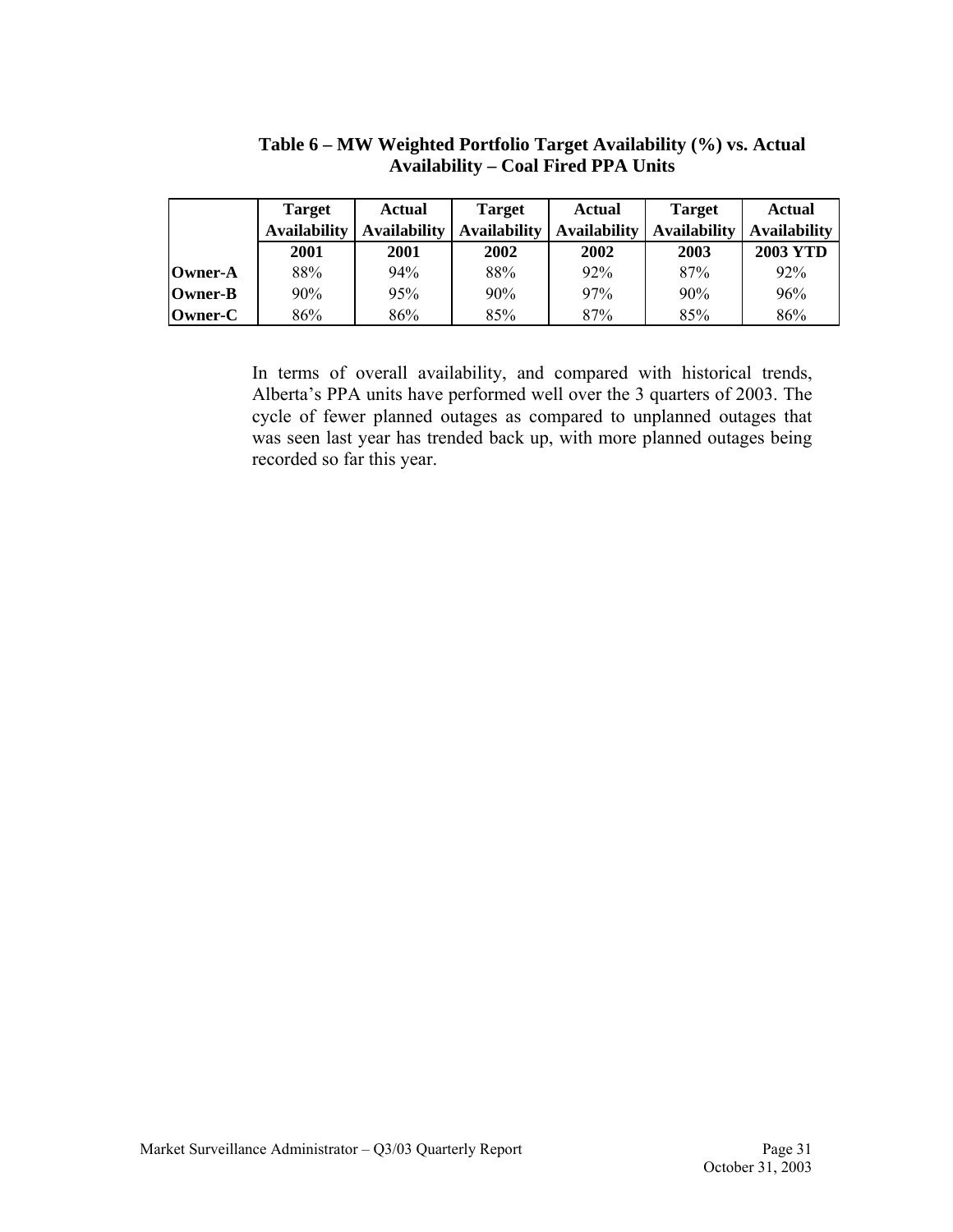#### <span id="page-33-0"></span>**2 REVIEW OF THE RETAIL MARKET**

#### **2.1 Regulatory Proceedings**

The MSA has continued its regular watch of proceedings before the Alberta Energy and Utilities Board (AEUB) and the British Columbia Utilities Commission (BCUC). The MSA intervened in certain applications before the AEUB and BCUC, for reason that they may significantly impact the mandate of the MSA. However, the MSA has not taken an active role in any related hearings.

The MSA and the AEUB are handling a joint application received from ATCO Electric and ATCO Gas for an exemption under each of the *Code of Conduct* regulations. The two regulations are very similar in nature and content; one relates to the *Gas Utilities Act* and the other to the *Electric Utilities Act*. The application is made to the AEUB pursuant to section 41(1)(a) of the (gas) *Code of Conduct Regulation*, and to the MSA pursuant to section 43(1)(a) of the (electric) *Code of Conduct Regulation*.

The exemptions sought would allow those entities to share certain customer information with Direct Energy Marketing Limited and Direct Energy Partnership in advance of the closing of the proposed sale of the ATCO retail electricity and gas businesses. The MSA and AEUB have established a process whereby a joint record is developed and maintained; however, the decision of each regulator will be handled independently, though based upon the joint record.

The application materials and the related Notice of Application are available on the MSA website at [http://www.albertamsa.ca.](http://www.albertamsa.ca/)

#### **2.2 Settlement System Code Monitoring & Enforcement**

The AESO brought forward its proposed changes to the Settlement System Code in August, 2003, and made changes in the related AESO rules effective September 30, 2003. The specific changes and related materials can be seen on the AESO website [\(http://www.aeso.ca\)](http://www.aeso.ca/) and are discussed elsewhere in this report under **New AESO Rules**.

The MSA will be monitoring the effect of the rule changes around Load Settlement Compliance Enforcement, as part of its overall surveillance responsibilities under the Act.

#### **2.3 Code of Conduct Regulation**

In accordance with its responsibilities under the Code of Conduct Regulation (Code), the MSA has begun a series of meetings with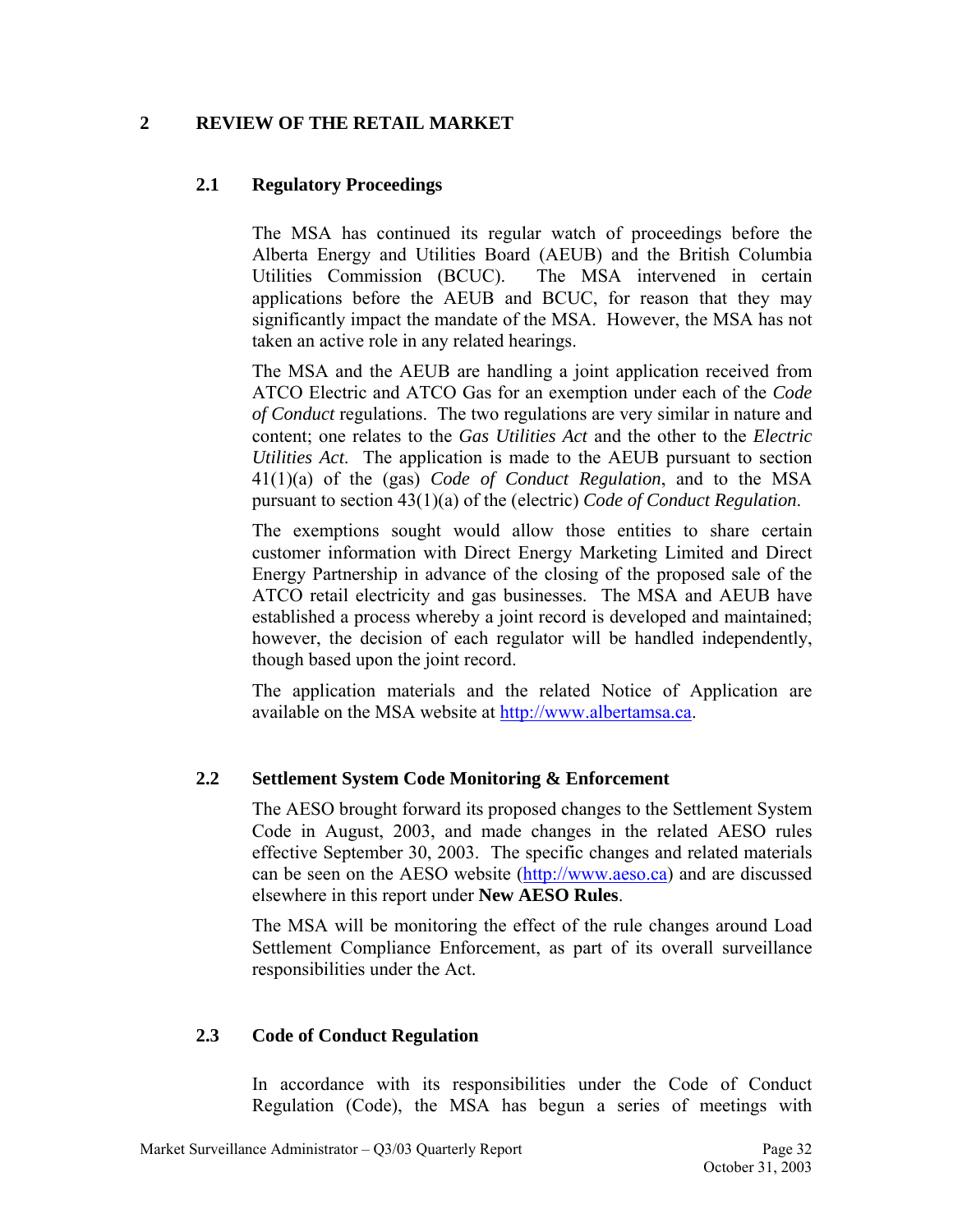<span id="page-34-0"></span>stakeholders in preparation for the reviews and approvals which will be required before the end of 2003. Those include approval of compliance plans for certain owners and affiliated retailers. Discussions around audit plans are also ongoing, in preparation for Code audits which will be required for certain parties in 2004.

Also in respect of the Code, the MSA issued a letter to certain parties in September, 2003 setting out its views around the manner of customer consent required for disclosure and use of customer information. essence, the MSA considers that written or electronic consent would be the standard required under the Code, and would expect that to be addressed in the compliance plans of the various parties subject to the Code.

The letter was intended to clarify any uncertainty amongst market participants in this regard. In particular, the MSA was aware of concerns around use of so called 'negative option' consent practices, wherein notice would be given to the customer that their consent to disclosure and use of their information would be considered given unless the customer indicated that they were in fact not consenting.

The MSA is participating in the ongoing discussions amongst market participants, the government and other stakeholders in respect of these matters.

#### **2.4 Mystery Shopper**

When considering the development of the retail market in Alberta, progress has generally been good for large and medium size customers. The mass market, that is, residential customers, has been slower to embrace Customer Choice. Switching statistics clearly indicate that most residential customers are still on Regulated Default Supply (RDS, formerly Regulated Rate Option).

There are various reasons why residential customers may not yet have elected to choose among the competitive offerings by retailers. Simple inertia may explain this in large measure since the default supply option is the easiest for us since we do not actually have to do anything for it to happen. The notion that the retail service does not necessarily have to be provided by the same entity that owns the physical connection to the home is still not yet fully understood by all Albertans in terms of electricity service although the concept seems to be understood in terms of other services – long distance telephone service for example. In some cases, people have actually assessed the choices and elected to remain on RDS, but this is likely a small proportion.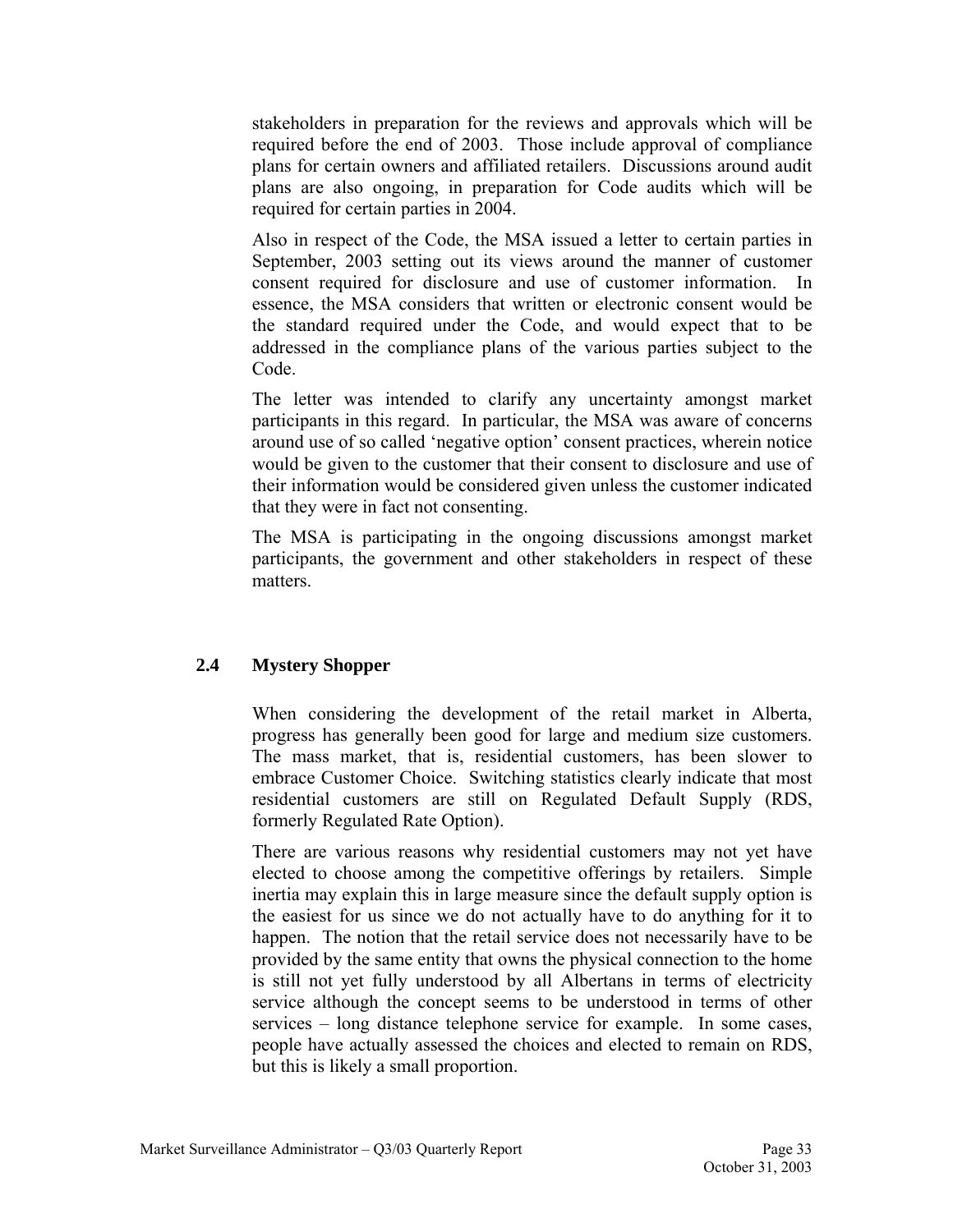Through migration and having a younger population, Alberta would appear to have potentially many new electricity customers each year and it is of interest whether these new customers receive helpful information when they contact the 'Electricity company' looking for service. When these potential/actual new customers contact the wires companies looking for service, are the customers well served in terms of helping them to understand the available choices or does the system gently lead them toward RDS? The Code of Conduct Regulation (Code) covers many aspects of the way in which the wires companies and their affiliated retailers are obligated to behave. For example, if a person calls the wires company, it is not supposed to promote its affiliated retailer, or to treat retailers differently. The MSA is responsible for overseeing compliance to this Code. Our interest here was to assess how the wires companies are doing in terms of helping new customers understand the Alberta situation with respect to electricity. Compliance with the Code was not the focus of this exercise.

#### **Assessment Approach**

The MSA contracted with an outside firm to conduct a "mystery shopper" type survey. Their researchers contacted the various wires companies call centres posing as potential new customers and gauged the call centre responses. The purpose of the survey was simply to assess whether the call centres of the wires companies, the logical first point of contact for potential new customers, was helpful to the callers in terms of describing their options in the deregulated market. This exercise did not attempt to design a statistically robust scheme, and accordingly, the findings must be considered in the same way.

#### **Survey Details and Findings**

There are call centres for four wires service providers in Alberta: Aquila Networks, ATCO Electric, Enmax and EPCOR. The two scenarios that were tested for each call centre were:

Potential new resident of Alberta: 'Hi, I might be moving to XXX into a new house and would need to arrange for hydro. What is the process? ' (with some variations).

Potential customer to switch from RDS, 'Hi, I am confused. What's with these ads I see from XXX (Enmax, EPCOR or Direct)? Do they have wires in my area so I can buy electricity from them?' (with some variations)

Each scenario was sampled 25 times with each of the four call centres for a total of 200 calls. The survey was done over a three week period in September, randomly spread out to prevent the centres from becoming suspicious of a large number of similar calls. The callers had a template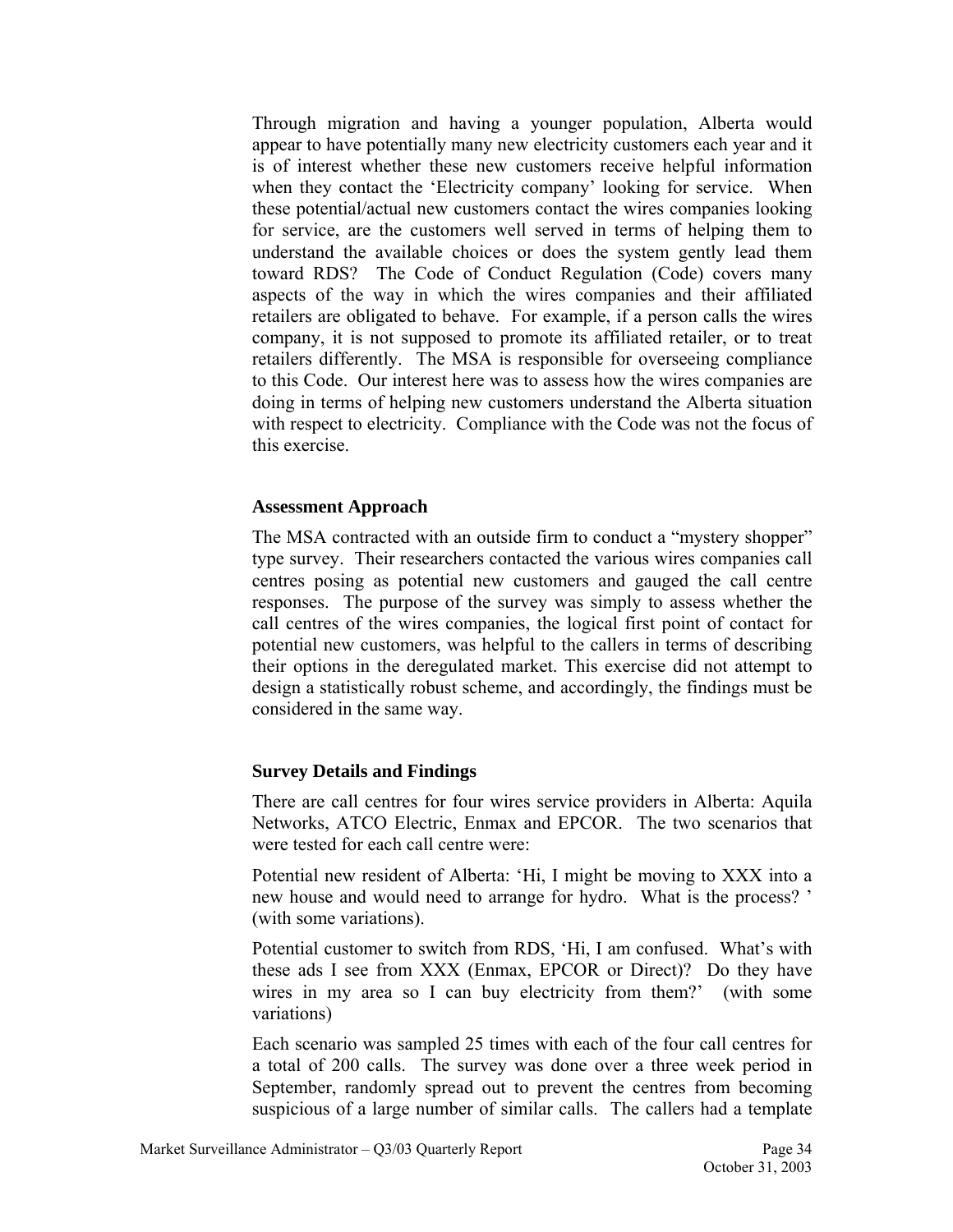sheet to check off various aspects of the call centre staff responses. They also took brief notes of overall impressions. The type of work leads to all kinds of statistics which were recorded and assessed by the research company – only the overall impressions will be mentioned here recognizing the objectives of the work.

Researchers found no overall trend by call centre agents to regularly refer to the affiliated retailer, in the course of an inquiry. In the 200 calls made 32 references to the affiliated retailer were recorded. While this number appears to be significant it must be seen in context with the types of inquiries made and how the agent used the name of the affiliated retailer in the conversation. In most cases, the name of the affiliated retailer was used along with the name of an unaffiliated retailer or as an example to explain to the caller the distinction between the wires service side of the company and the retail side.

There were a few isolated cases where the call centre agent mentioned to the researcher that if they wanted immediate electricity service it could be arranged through the affiliated retailer. Even in those situations the agent made it clear that the caller had a choice of retailers. He or she was only suggesting this action as it might take an unaffiliated retailer longer time to register the new account with the wires company, than if he or she made the arrangements now over the phone. The agent pointed out that later the caller could change retailers.

The more significant information is the number of times researchers were directed to the Customer Choice web site and given the Customer Choice toll-free phone number to get a list of retailers. In almost all of the inquiries made by researchers, they were told that the agent could not give them the name or names of the retailers but that they could get a list from the Customer Choice web site or by calling for the list. This information is considered significant.

#### **Conclusion**

The study revealed that overall, with few exceptions, calls were received and addressed by the wires company's call centre agents in a very professional manner. The call centre staff provided the kinds of responses that were helpful to the mystery shoppers seeking to understand what their options were.

Few signs of bias towards affiliated or unaffiliated retailers were detected. The majority of call centre agents steered clear of recommending a retailer and in most cases either directed the caller to the Alberta government's Customer Choice web site address or toll-free phone number. There were a few isolated situations where the call centre agent was terse with the researcher, appeared to be unfamiliar with the new market framework, and either forgot or neglected to give out the government's web site or toll-free phone number.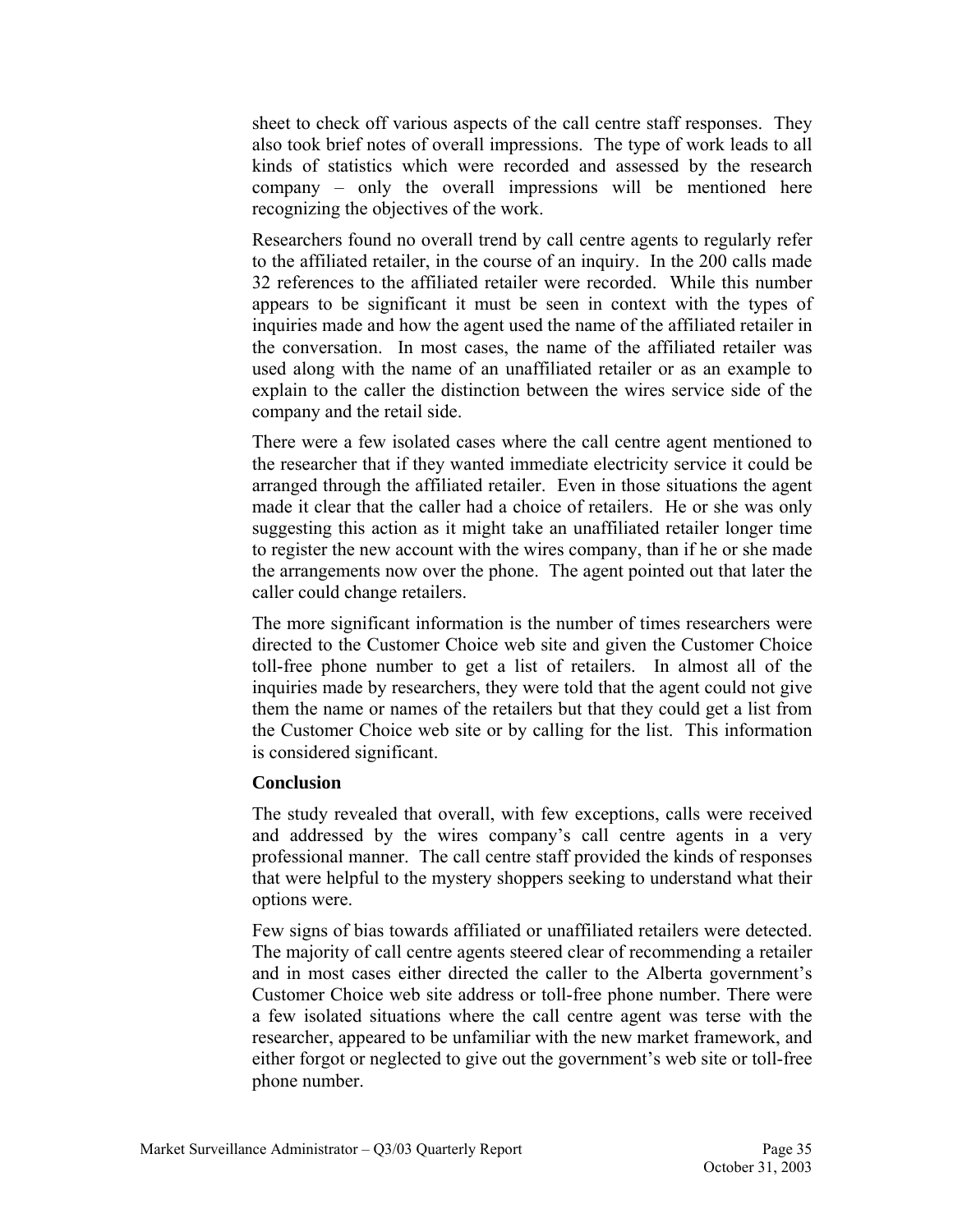#### <span id="page-37-0"></span>**2.5 Retail Market Metrics**

In the Q2/03 quarterly report the MSA started reporting a series of retail market metrics including:

- Number of active retailers
- Retailer entry and exit from the market
- Market share (with respect to load) of retailers by customer class
- Customer switching off the regulated rate option to a competitive contract by RRO<sup>3</sup> eligible customer class.

As of September 30, 2003 there were 103 active retailers in the Alberta electricity market, 74 of which are self-retailers. This is an overall decrease of 2 retailers since the end of Q2/03 and an overall increase of 3 retailers since the end of 2002. Although the total number of retailers has decreased, 2 new retailers have entered the market since June 30, 2003. This level of retailer entry and exit from the market appears to indicate a fairly healthy level of competition given the size of the market.



#### **Figure 22 – Overall Market Share of Retailers**

Note: Retailer labels do not necessarily represent the same retailer for each quarter.

 $3$  As discussed in the new EUA, RRO is now termed regulated default supply.

**Figure 22** shows the overall (all classes) market share of retailers for Q3/03 compared to Q2/03. The figure shows that there are four retailers in the province with market shares (by load) of at least 5%. Since the end of Q2/03 the market share of the four most prominent retailers has actually increased from 52% to 57%, with most loads moving away from the self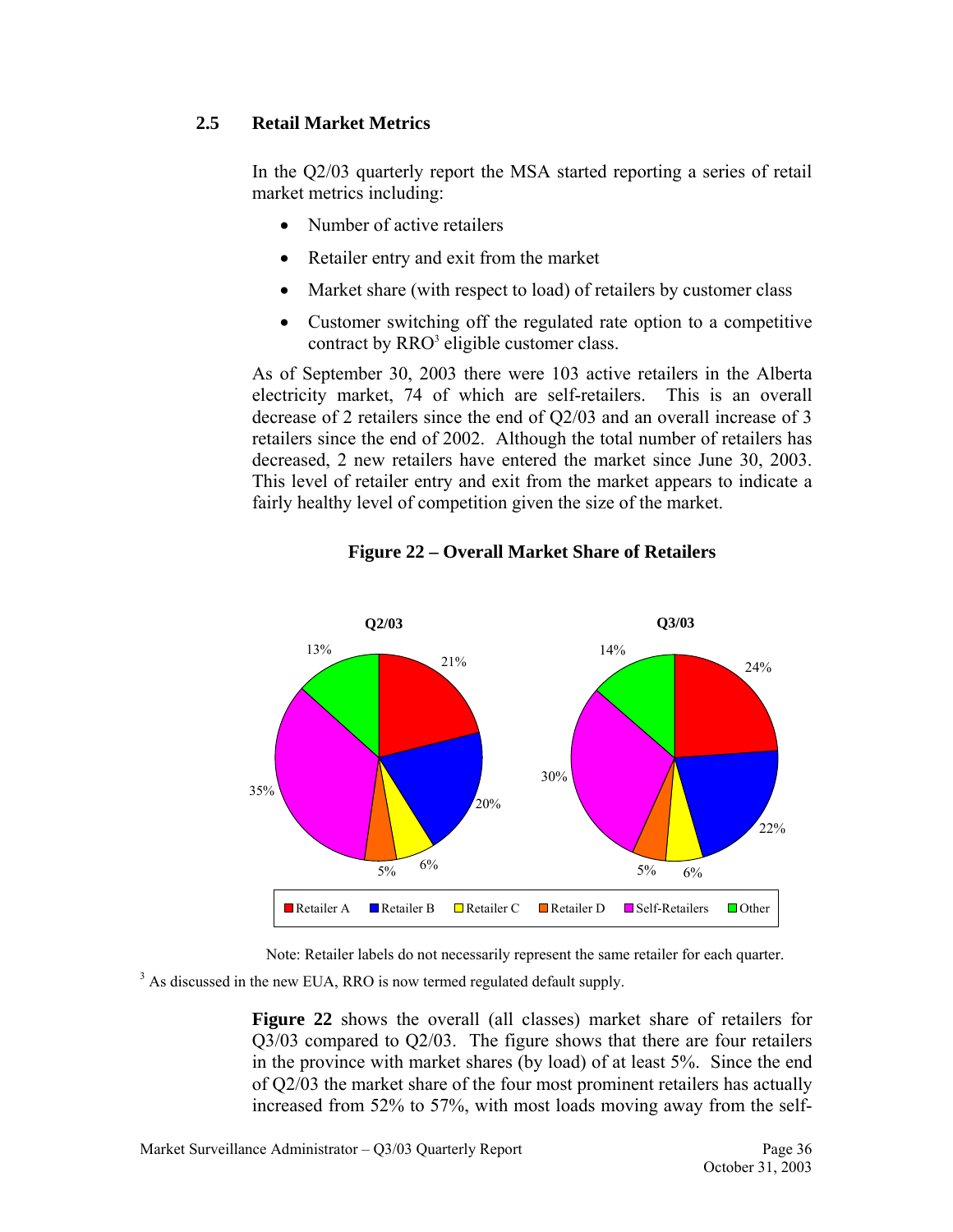<span id="page-38-0"></span>retail category to one of the two largest retailers. The market share of selfretailers has decreased from 35% to 30%. Note that these market shares are based on loads and not number of customers. The overall load was approximately 11% higher in Q2/03 than in Q3/03. This could indicate that the more seasonally variable loads have opted to self-retail. Overall the figure indicates movement of load between the various retailers. This is viewed as a sign of healthy competition.



**Figure 23 – Q3/03 Market Share of Retailers by Customer Class** 

Note: Retailer labels do not necessarily represent the same retailer for each category.

**Table 7 - Progression of Retailer Market Shares** 

| <b>Customer Class</b> | <b>Retailer</b> |     |             |     |     |             |              |
|-----------------------|-----------------|-----|-------------|-----|-----|-------------|--------------|
|                       | A               | B   | $\mathbf C$ | D   | E   | <b>Self</b> | <b>Other</b> |
| Q2/03                 |                 |     |             |     |     |             |              |
| Residential           | 45%             | 42% | 13%         | n/a | n/a | n/a         | n/a          |
| Farm                  | 41%             | 35% | 6%          | 6%  | n/a | n/a         | 12%          |
| Commercial/Industrial | 38%             | 25% | 10%         | n/a | n/a | 16%         | 11%          |
| Non-RRO Eligible      | 16%             | 13% | 8%          | n/a | n/a | 46%         | 18%          |
| Q3/03                 |                 |     |             |     |     |             |              |
| Residential           | 46%             | 41% | 13%         | n/a | n/a | n/a         | n/a          |
| Farm                  | 50%             | 19% | 9%          | 5%  | 5%  | n/a         | 11%          |
| Commercial/Industrial | 38%             | 28% | 9%          | n/a | n/a | 14%         | 11%          |
| Non-RRO Eligible      | 17%             | 15% | 8%          | 5%  | n/a | 41%         | 14%          |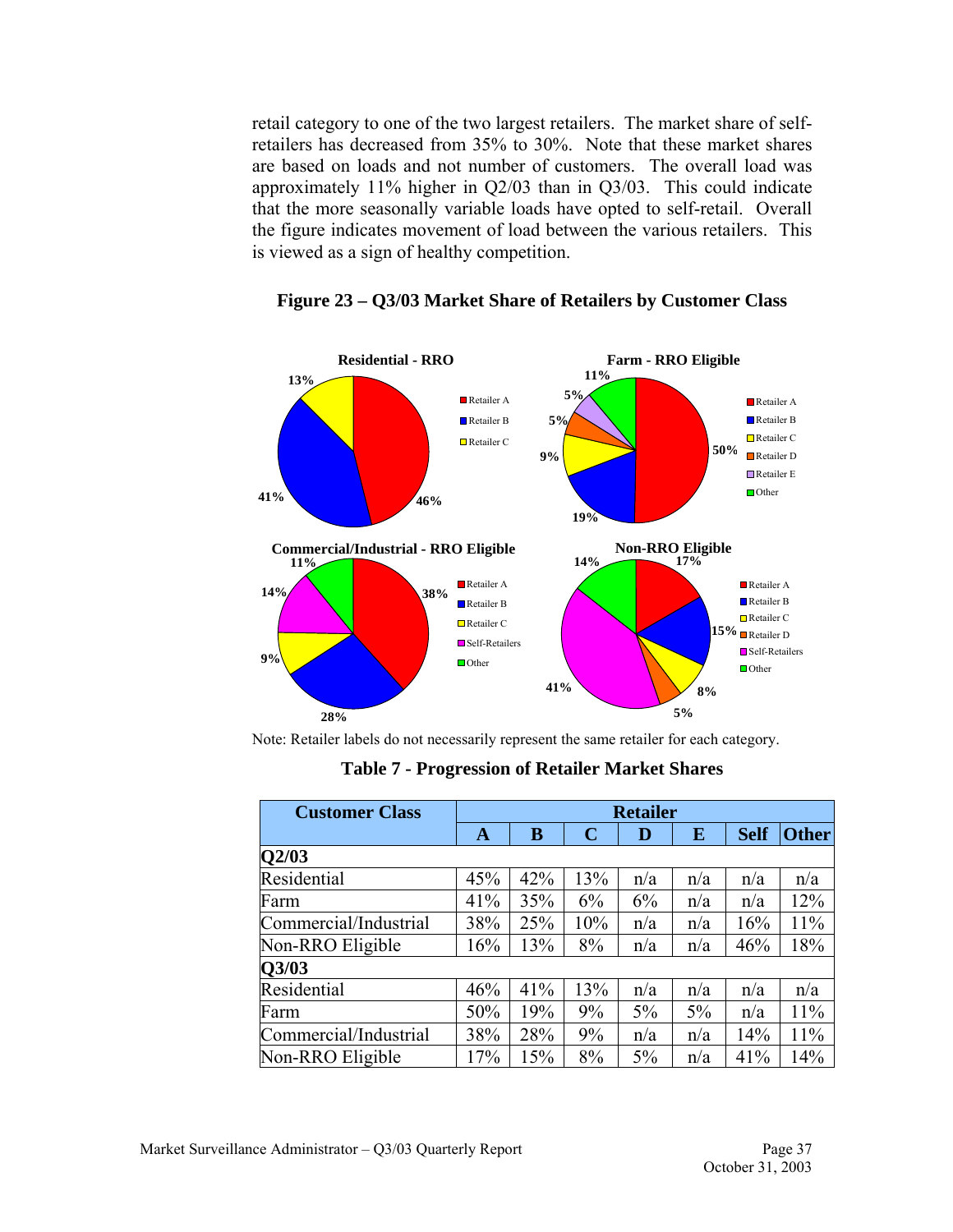**Figure 23** shows retailer market share by customer class for Q3/03. **Table 7** shows retailer market shares by customer class for the last two quarters. Note that retailer labels do not necessarily represent the same retailer in each category or each quarter.

In the Residential – RRO Eligible and Commercial/Industrial – RRO Eligible classes, load distribution amongst retailers has remained fairly static since Q2/02. These statistics are not surprising for the residential class because at this time there are essentially only three retailer options for residential customers. The results are somewhat more surprising for the small commercial class. At the end of 2003, the regulated rate option expires for small commercial customers. At that time, small commercial customers will either have to choose a competitive contract from a retailer or will be moved onto a flow-through regulated rate offered by their existing RRO provider – much like the flow-through rate already in place in the ATCO service territory. We would expect an increase in market share values in the self-retailer and other categories, indicating the movement of loads away from the incumbent retailers, yet this does not appear to be the case. Switching of customers in this customer class will be discussed later in this section.

Market share statistics for the Farm – RRO Eligible and the Non-RRO Eligible classes show a reasonable change in distribution of loads amongst the retailers. In both classes one additional retailer has achieved a market share of at least 5%, increasing the number of retailers with a market share of at least 5% to five and four in the farm and non-RRO eligible classes respectively. The movement of loads to other retailers is encouraging. However, it appears that some load has migrated from the self-retail and other categories towards the incumbent retailers.

The overall progression of customers off of RRO rates to competitive electricity contracts continues to move in the right direction. As of September 30, 2003, 7.1% of all RRO eligible customers have chosen to sign a competitive contract with a retailer, as shown in **Figure 24**. This represents a 1.7% increase since the end of Q4/02 and a 0.3% increase since the end of Q2/03.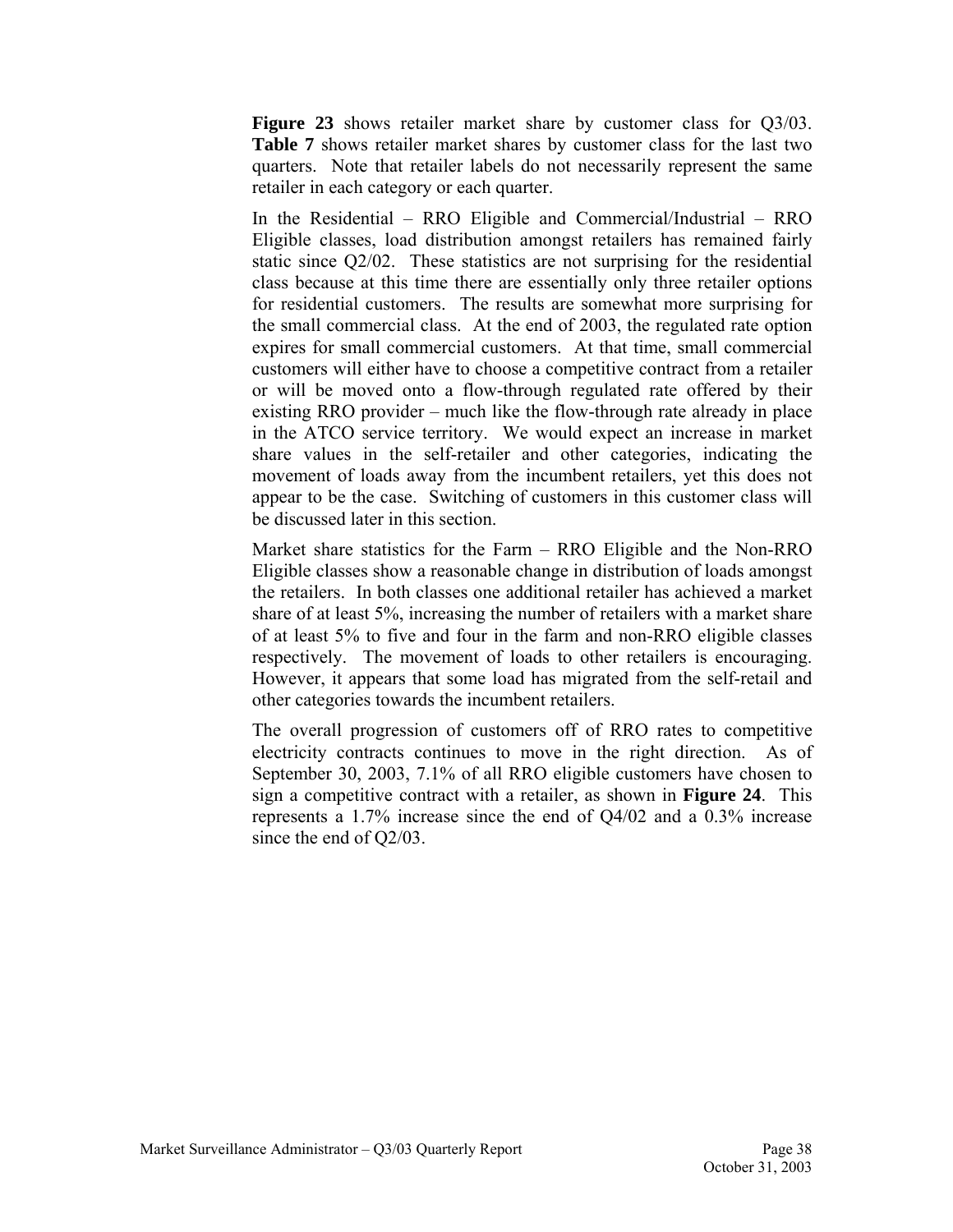<span id="page-40-0"></span>

**Figure 24 - Progression of RRO Eligible Sites Switching Off RRO** 

Note that these switching statistics do not reflect what was reported in the MSA's Q2/03 Quarterly Report as one Load Settlement Agent (LSA) has changed its reporting procedures for this metric. In previous reporting, this LSA reported switching statistics on both active and inactive sites. As a result, switching statistics were artificially low for this LSA. The procedure has now been changed and the LSA in question reports numbers that reflect only active sites – an approach that is more consistent with the approaches taken by other LSAs. The effect of this reporting change was an increase in overall switching rates throughout the reporting period – particularly in the farm class. **Table 8** shows the revised progression of RRO eligible sites switching off RRO for the last four quarters by customer type.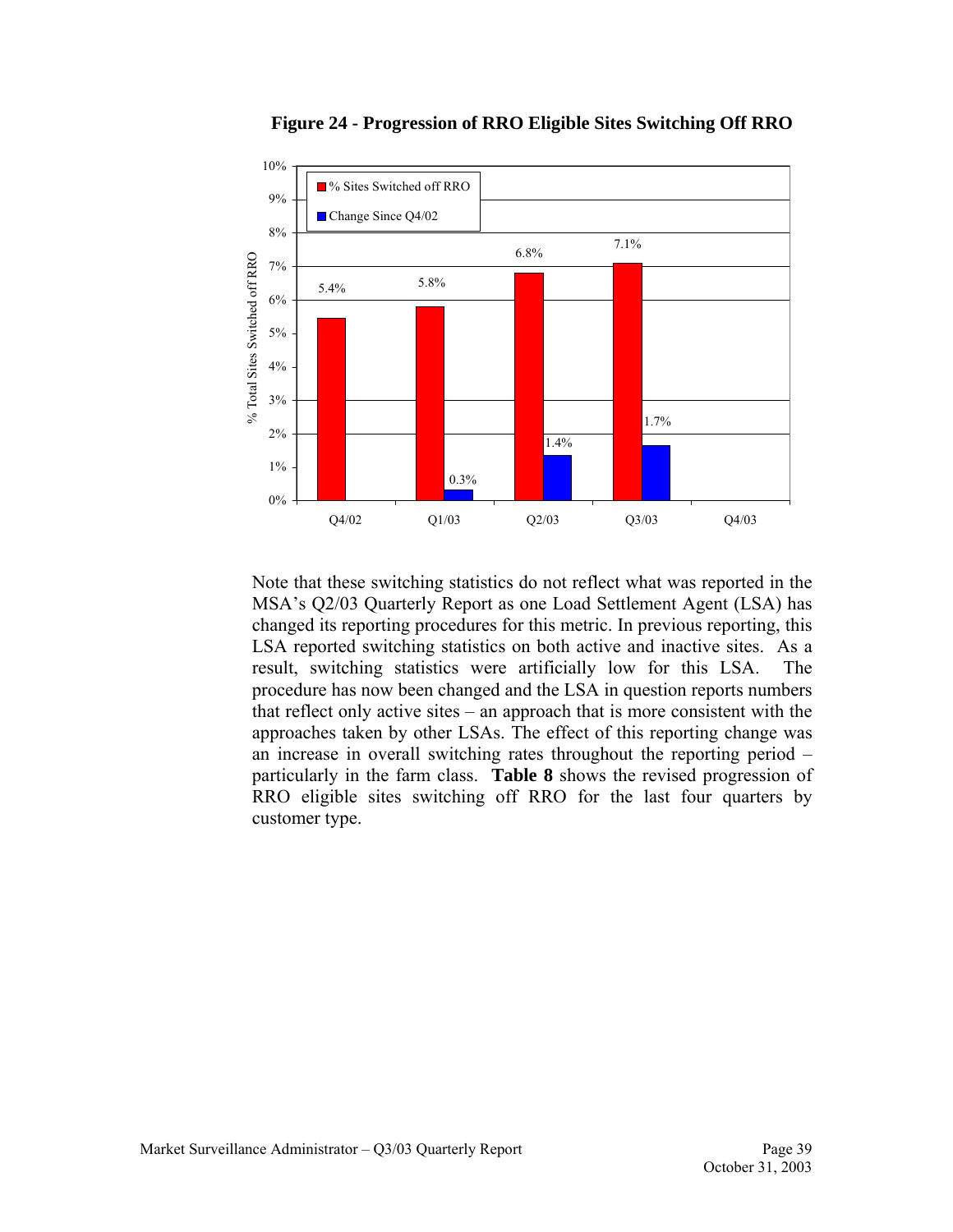<span id="page-41-0"></span>

|       | % Customers NOT on RRO                       |                                |                                                                   |                |  |  |  |  |
|-------|----------------------------------------------|--------------------------------|-------------------------------------------------------------------|----------------|--|--|--|--|
|       | <b>Residential</b><br><b>RRO</b><br>Eligible | Farm<br><b>RRO</b><br>Eligible | Commercial/<br><b>Industrial</b><br><b>RRO</b><br><b>Eligible</b> | <b>Overall</b> |  |  |  |  |
| Q4/02 | $1.8\%$                                      | $9.7\%$                        | 24.2 %                                                            | $5.4\%$        |  |  |  |  |
| Q1/03 | $2.5\%$                                      | $9.8\%$                        | $22.6\%$                                                          | 5.8%           |  |  |  |  |
| Q2/03 | $3.3\%$                                      | $9.9\%$                        | 25.6 %                                                            | $6.8\%$        |  |  |  |  |
| Q3/03 | $3.6\%$                                      | $9.9\%$                        | $26.2\%$                                                          | $7.1\%$        |  |  |  |  |

| Table 8 - Progression of RRO Eligible Sites Switching off RRO |  |  |  |
|---------------------------------------------------------------|--|--|--|
|                                                               |  |  |  |

The number of sites switching off RRO has increased in every category (although only very marginally in the farm class) for Q3/03. Although the progression is quite slow, it shows that the Alberta population is becoming more accepting of the idea of a competitive electricity market.

The progression of Commercial/Industrial – RRO Eligible customers off of RRO is not as high as might be expected considering the impending expiration of the regulated rate option. Only 0.6% of RRO customers (representing just over 2,000 sites) signed competitive contracts in Q3/03. The MSA will be watching switching rates in this particular category quite closely as RRO eligible small commercial customers are forced to choose between a competitive contract and a flow-through rate for electricity.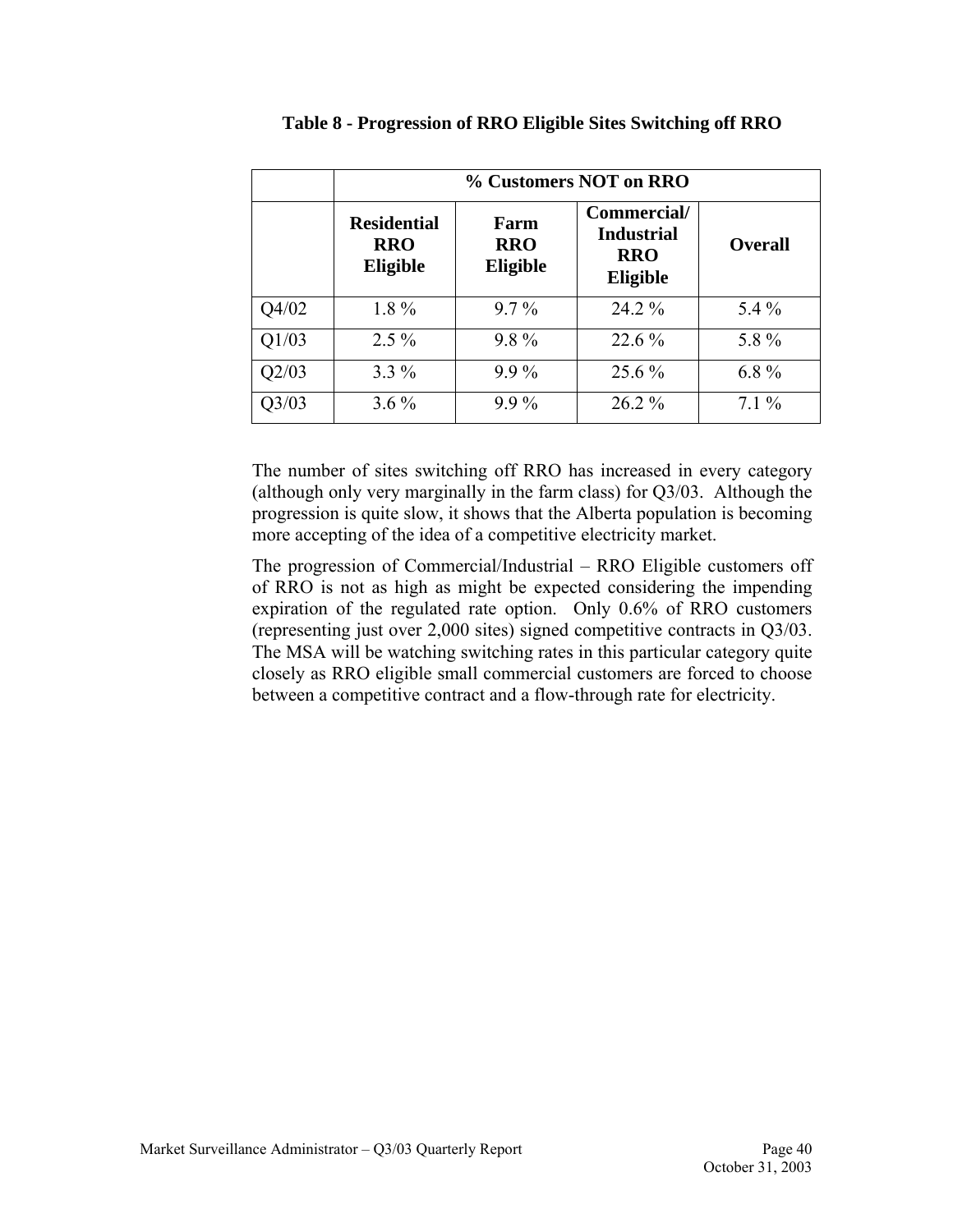#### <span id="page-42-0"></span>**3 MARKET ISSUES**

#### **3.1 Information Sharing Issues**

The sharing of confidential information within organizations and between market participants is contemplated by the nature of the market and the industry. It is part of doing business. However, from a market industry. It is part of doing business. perspective, "information sharing" issues may arise (that is, the potential for inappropriate sharing and use of confidential information). Thus, to the extent that information flows and information asymmetry can affect the fair, efficient and openly competitive operation of the market, effort is required to limit inappropriate information sharing.

Existing business structures such as the power purchase arrangements, agency relationships and joint ventures are obvious examples of commercial arrangements within which confidential commercial information must flow on a regular basis. Further, the MSA has seen a rise in the number of innovative business arrangements being contemplated and brought forward by market participants, and sees this as a positive occurrence for the market.

Given that such arrangements are integral to the operation of the market, the MSA is of the view that measures undertaken to address any information sharing issue must not only address the targeted behaviour but must also take into account goals such as facilitation of the market, costs of monitoring and compliance, and other practical and policy considerations.

In order to obtain feedback on the issues, and on measures which might be available to address any concerns around information sharing, the MSA undertook a series of workshops and other meetings during April and May. These workshops generated considerable discussion amongst the parties, and were well received in general. The MSA has assimilated all the information from these workshops along with other inputs which it sought. During this time, the MSA is preparing material for discussion first with the policy makers, then with the workshop participants, and ultimately with the market at large. This is a complex issue and as such, the MSA is finding that it will take longer to bring recommendations forward than originally anticipated.

#### **3.2 Outage and Derate Study**

The MSA has undertaken a project to analyze outages and derates at coal fired generating plants covered under the Power Purchase Arrangements (PPAs) in Alberta. The analysis focuses on PPA coal plants for a number of reasons. First, due to the design of the PPAs, outages impact plants whose capacity and energy has been purchased by another party.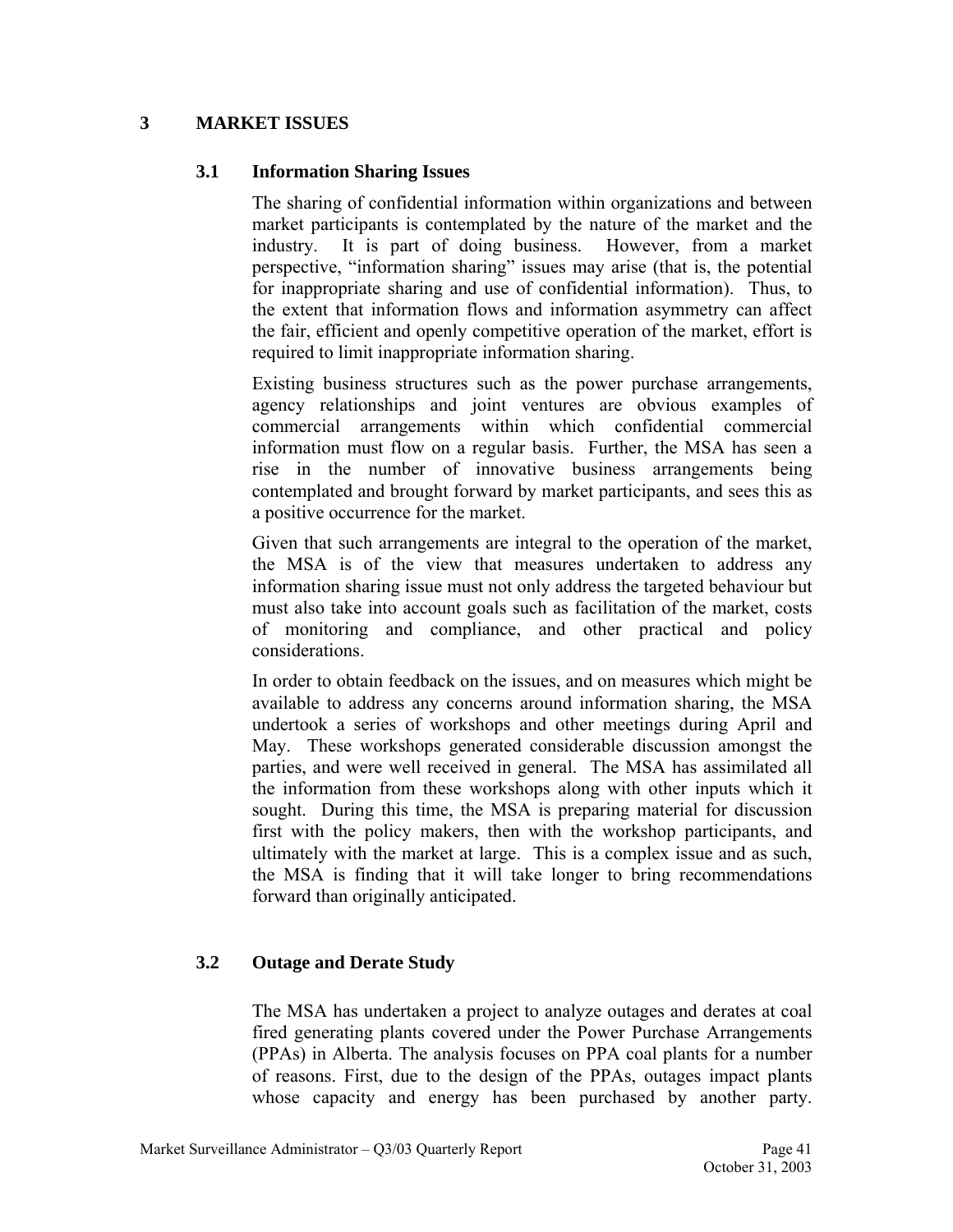Therefore, outages at these plants impact both the plant Owners' portfolios and the PPA Buyers' portfolios. Second, the PPA coal units are large compared with most peaking units and represent a major portion of installed capacity in Alberta (~5500MW or 50% of installed capacity). Therefore, outages at these units tend to have a significant impact on the Pool price. Third, the size of the portfolios in which the PPA units are held potentially position the Owners to benefit from strategically timing outages, both in terms of the 30-day rolling average Pool price (based on an incentive built into the PPA) and from their remaining portfolio position in the market. Therefore, the coal units covered under the PPAs represent a unique situation in the Alberta market.

The *Outage and Derate Study* has been undertaken with the view that a systematic approach, using analytical techniques such as regression analysis, should be developed to augment the real time monitoring and statistical filters already used by the MSA to examine coal unit availability. The intention is to generate a better understanding of coal unit availability in Alberta, as well as to develop a process to diagnose potential market issues such as physical withholding or manipulation of outages that could impact negatively on the efficient and openly competitive operation of the market at large.

Four metrics based on regression analysis were developed to examine unit availability. They are: 1) a regression of daily average outage (excluding planned outages) versus day-ahead average forecast demand; 2) Unit outage versus the supply cushion; 3) Specific portfolio outage against PPA system outage (excluding the specific portfolio outage); and 4) A regression of outage against the 30-day rolling average Pool price. The fourth metric addresses a specific industry issue regarding the PPAs, concerning the timing of planned outages around the 30-day rolling average Pool price.

#### **Unplanned Outage and Day Ahead Forecast Demand**

The first indicator is a regression of daily average unplanned outage versus day-ahead average forecast demand. It is simply a measure of whether, on average and over a specified time-frame, a portfolio tends to be available at times of higher forecast demand. In the absence of market power and to the extent operationally possible, it is economically rational for suppliers to be available to produce energy at times when forecast demand (and by association, expected price) is highest. If generators appear to be systematically absent from the market due to unplanned outage when forecast demand is highest, leading to a positive regression coefficient, this may indicate that the generator is physically withholding energy from the market in order to create higher spot prices.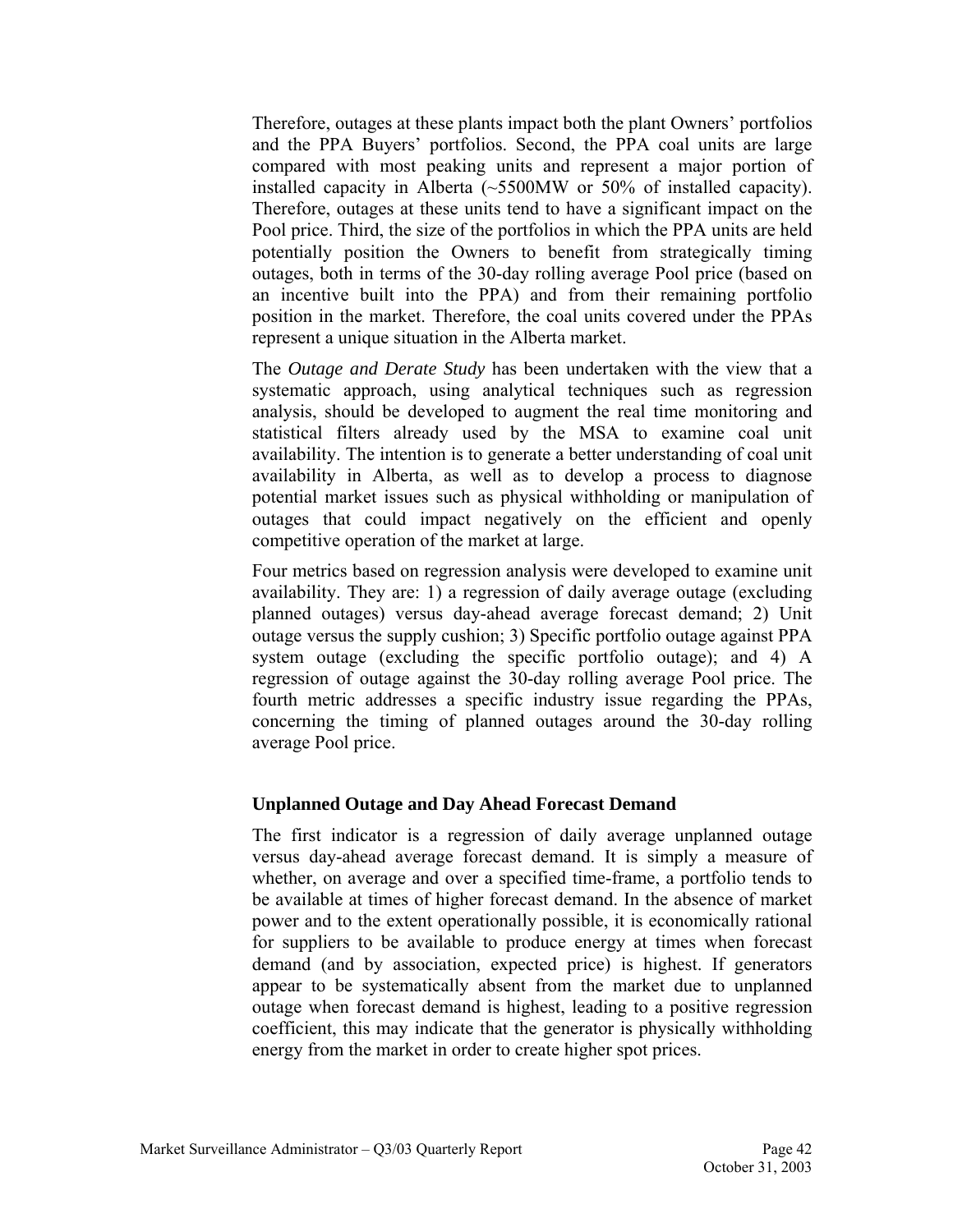**Figure 25** presents the aggregate results of this analysis for 2002. The results for all metrics presented have been aggregated to ensure the confidentiality of individual PPA Owners. In the MSA's internal study, results were disaggregated by Owner. Each point in the figure represents the daily average amount of outage that occurred in each portfolio arising from the PPA units. As is clearly evident in **Figure 25**, there is a wide range of outage levels dispersed over the range of forecast demand. The trend line indicates a positive relationship between unplanned outages and forecast demand. As mentioned, our expectation was one of either no relationship (a flat slope), or a negative relationship. On a disaggregate level, this result is being driven by a single Owner's outages.

Because of this anomalous result, the MSA investigated the outages in question to understand what was driving this dynamic, and expanded the analysis to include 2003 year-to-date to identify whether a longer-term systematic relationship existed. **Figure 26** reports the results of the same analysis for the first three quarters of 2003.

For 2003 year-to-date, this relationship has reversed itself both on an aggregate basis, and at the Owner level. The MSA will continue to monitor this relationship through Q4/03, as system demand is normally higher during this time of the year due to colder weather and because of increased demand associated with the Christmas season.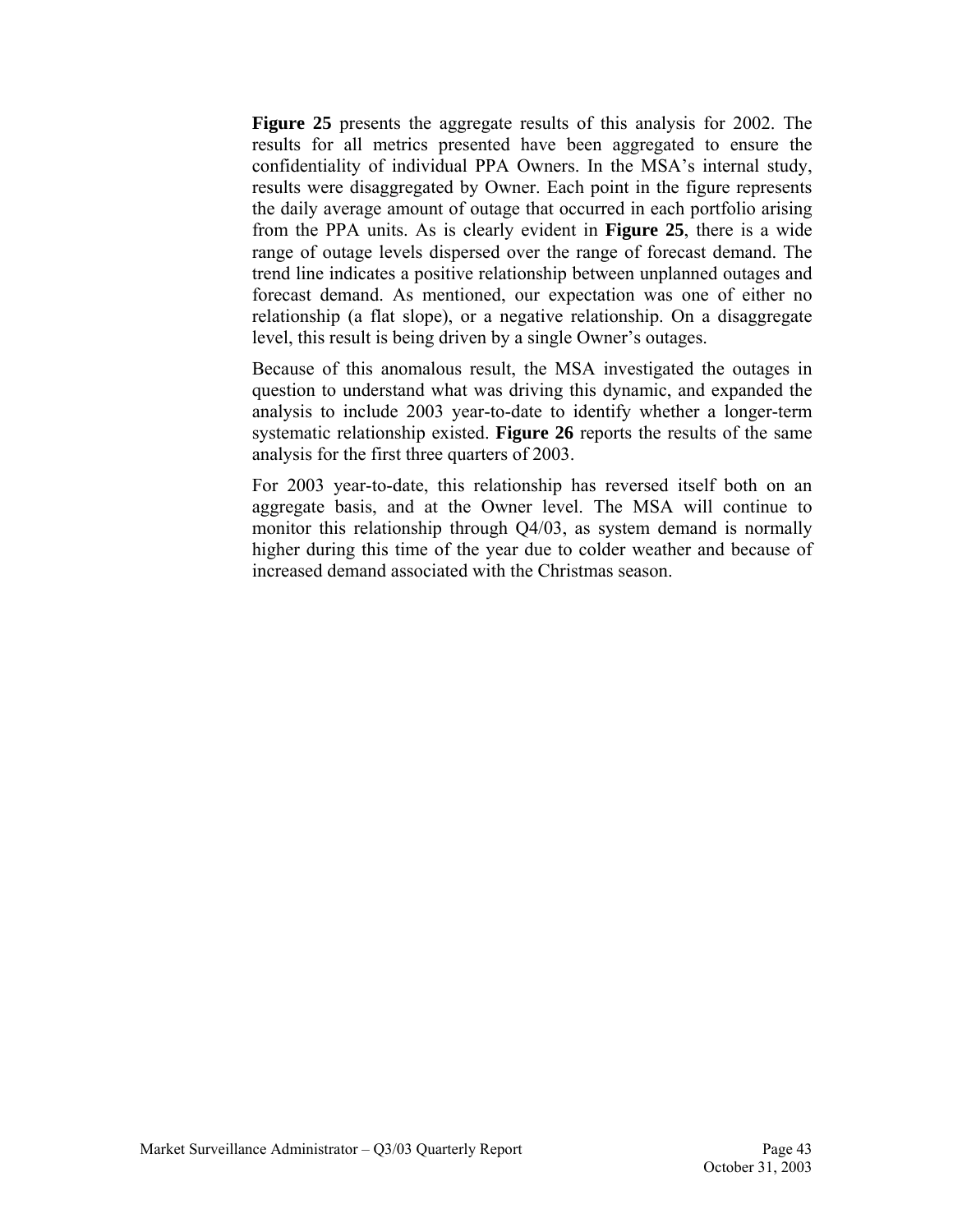<span id="page-45-0"></span>

#### **Figure 25 – 2002 Unplanned Outage vs. Day-Ahead Forecast System Demand**

**Figure 26 - 2003 (End of Q3) Unplanned Outage vs. Day Ahead Forecast System Demand** 

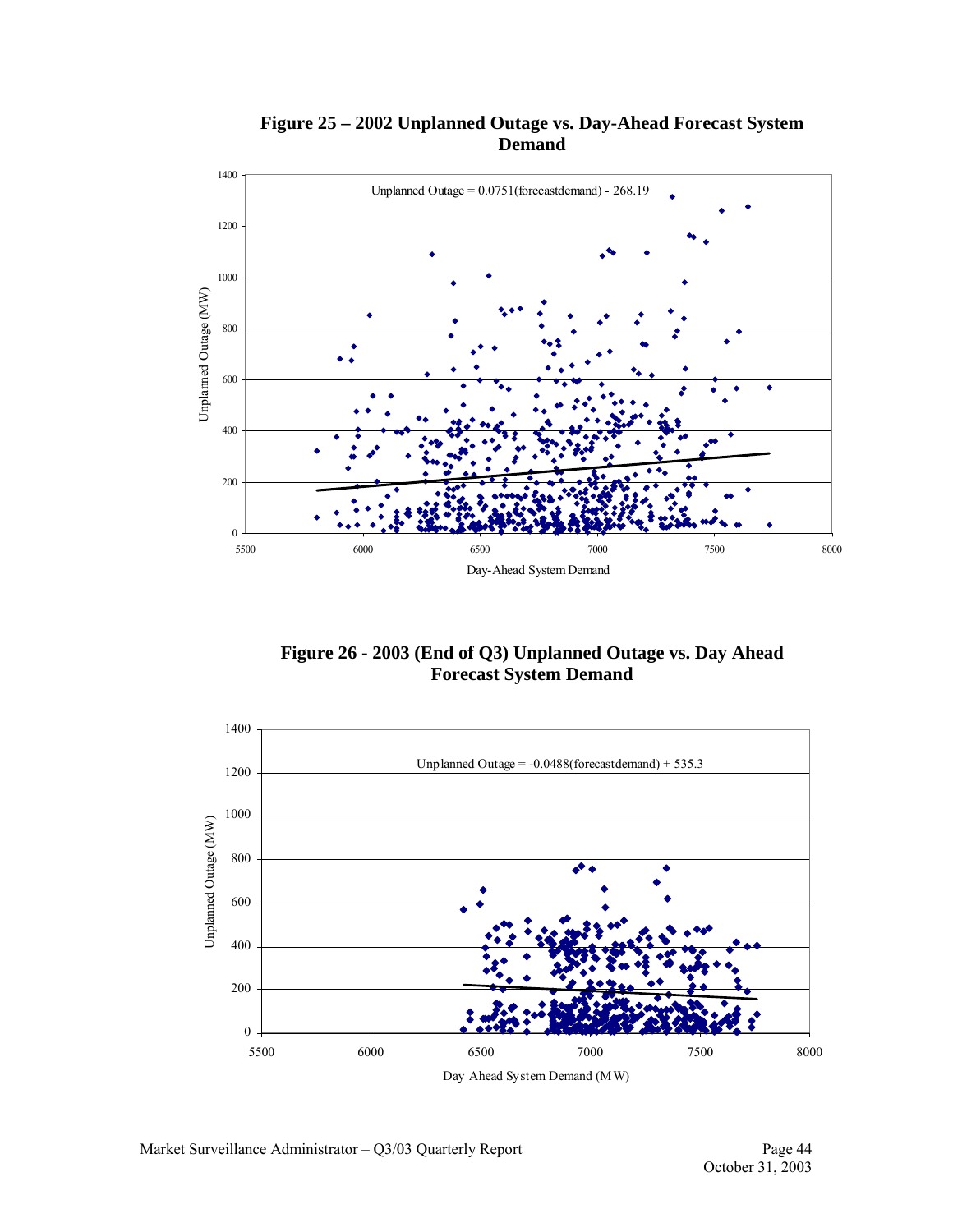#### <span id="page-46-0"></span>**Unplanned Outage Versus the Supply Cushion**

The second indicator analyzes portfolio outages against the supply cushion. The supply cushion is a measure of what capacity is available to the market, but not dispatched in a given hour. Again, presented herein are aggregate results for the PPA Owners. Each point represents the daily average unplanned outage that occurred in a given PPA coal unit Owner's portfolio during 2002. If a portfolio appears to systematically have lower availability when the supply cushion is tight, as compared with the other portfolios in the system, then further analysis of the owner's market behavior and associated unit specific market behavior (where applicable) may need to be analyzed.

**Figure 27** shows that for the PPA units in 2002, there is a negative relationship between unplanned outages and the supply cushion. This is the expected direction of this relationship, because as overall outage increases, the supply cushion will, by definition, become smaller. What is interesting in this analysis is that on a disaggregate level, the slopes vary significantly among Owners. This suggests that some Owners tend to take more outages when the supply cushion is tight compared with other Owners.



**Figure 27 - 2002 Unplanned Outage vs. Supply Cushion** 

**Figure 28** illustrates this relationship for 2003 year-to-date. In 2003 the slope of the relationship is less negative than in 2002. Significant differences remain amongst the individual Owners' portfolios however.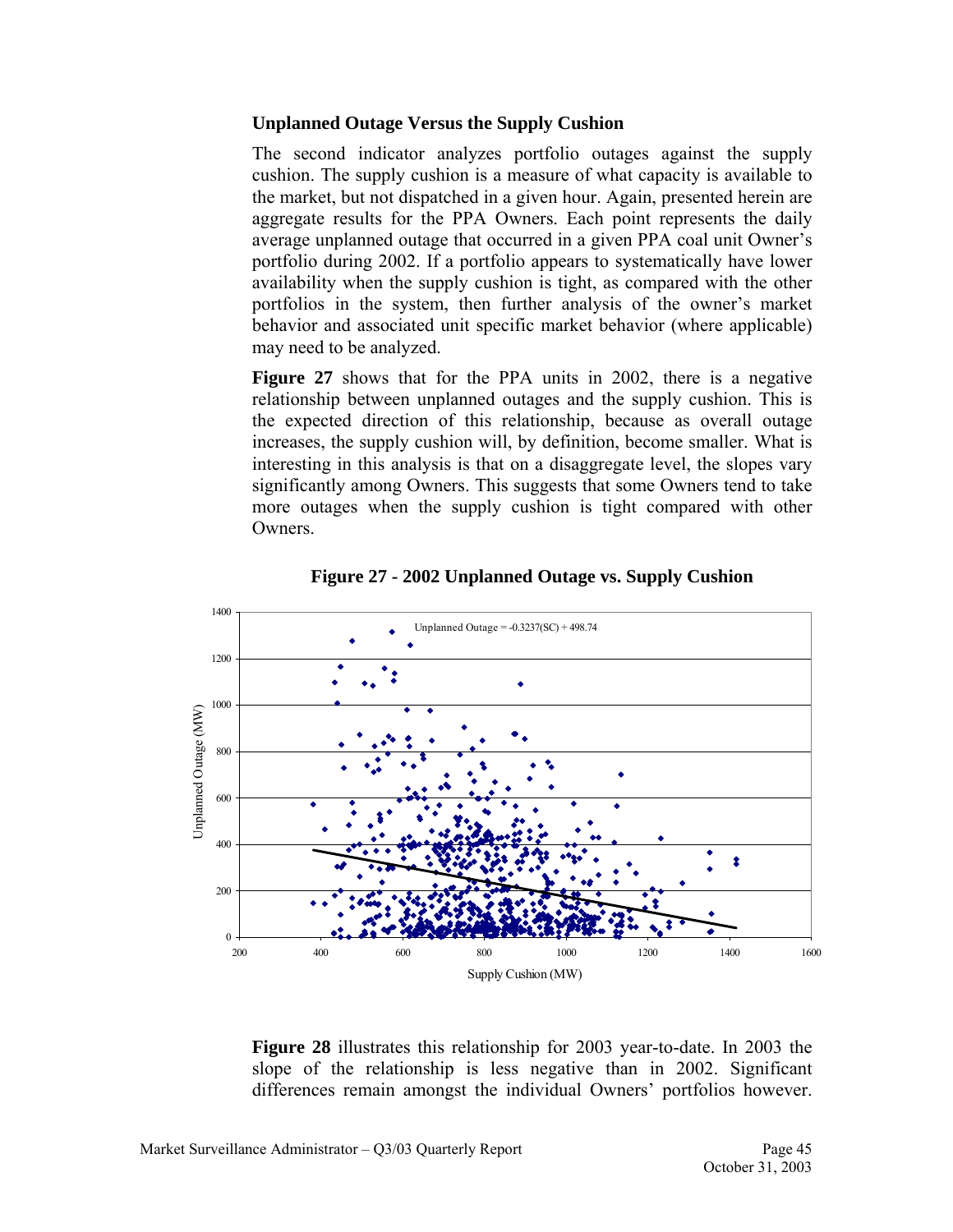<span id="page-47-0"></span>The flattening of the trend is due in large part to the fact that 2003 has experienced fewer incidents where multiple outages within the same portfolio have lead to a daily average portfolio outage level greater than 800 MW (approximately 2 large units). This high level of outage occurred on more than 30 occasions in 2002 but is yet to occur in 2003. Moving forward, the MSA will continue analyzing the difference in behavior between the Owners and changes over time in order to better understand the relationships.



**Figure 28 - 2003 (End of Q3) Unplanned Outage vs. Supply Cushion** 

#### **Portfolio Specific Outages Versus Overall PPA Outages**

The third metric correlates individual Owner portfolio outages against outages occurring in the remaining portfolios. It is a measure of how each PPA Owner reacts to outages occurring at other Owners' units. If certain Owners appear to have systematically lower availability at times when other system outages are high, this will indicate that further analysis may be necessary.

This metric cannot be aggregated to maintain owner confidentiality. However, when the analysis was performed on an Owner-by-Owner basis, the results did not suggest there were systematic relationships between outages in one Owners portfolio compared to outages occurring in the other Owners' portfolios during 2002 – Q3/2003.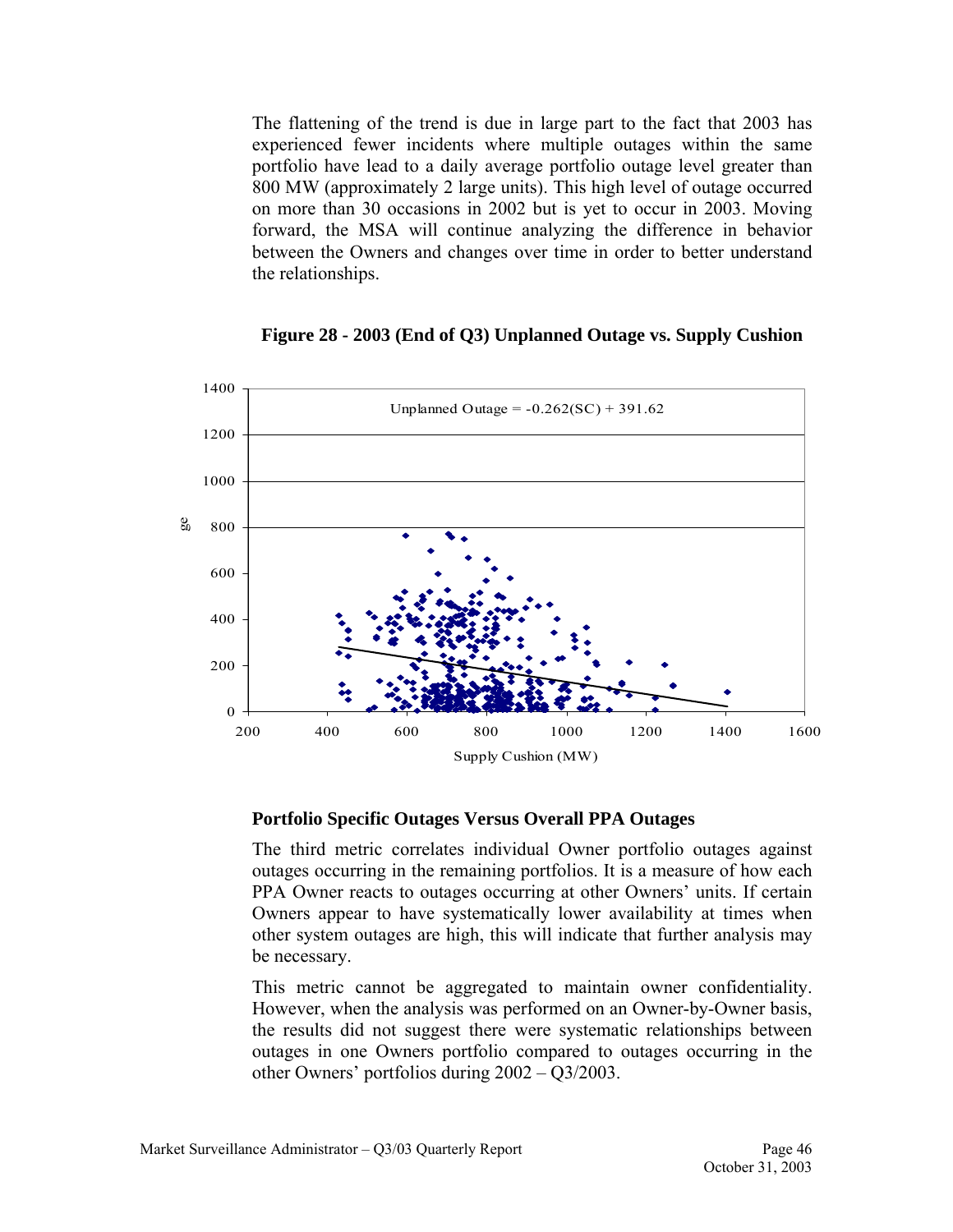#### **Planned Outages Versus the 30-Day Rolling Average Pool Price**

The fourth indicator is a comparison of planned unit outages and the 30 day rolling average Pool price (30RAPP). It is designed to examine whether generation Owners are scheduling their outages around times when the 30RAPP is lowest. There has been some suggestion by market participants that this is occurring, although *prima facie*, this does not constitute inappropriate market behavior. Rather it reflects the structure of the incentive payment component of the PPA.

Owners are incented to schedule outages when the 30RAPP is lowest due to the incentive payment system built into the PPA. The incentive payment system is based on the "Target Availability" of each unit. Target Availability is a standard based on the Committed Capacity of each PPA unit, the historical performance of each unit, as well as design, type, fuel and age of each unit (plus other factors). The availability incentive enables Owners to receive additional payments where the level of availability it achieves ("Actual Availability") is higher than the target. The Owner makes a payment to the Buyer when the actual level is lower than the target, and vice versa. Availability is calculated on an hourly basis using a rolling account concept. In hours when actual availability exceeds target availability, the account is drawn up. In hours when actual availability is below target availability, the account is drawn down. Payments in either direction are calculated based on the 30RAPP, less the Availability Energy Payment (AEP) component of the PPA. In the long run, if the performance of the units matches the target availabilities, the account should converge towards zero.

**Figure 29** illustrates that the Owners were more successful at scheduling outages when the Pool price was greater than the 30RAPP in 2002 than in 2001. In 2003 the trend has shifted somewhat back to the trend seen in 2001. In 2003 the PPA Owners have scheduled half of the planned outages when the Pool price was greater than the 30RAPP, and half when it was less. This is down from 2002, when 70% of outages were scheduled when the Pool price was greater than the 30RAPP. In 2001, 48% of planned outages were scheduled when the Pool price was greater than the 30RAPP.

The MSA expects that the Owners will continue to refine their outage scheduling around the 30RAPP as they gain more experience with the PPAs in Alberta's competitive market environment. Because of the long term nature of the PPAs, the timing of outages around the 30RAPP will remain an important issue between the Owners and Buyers.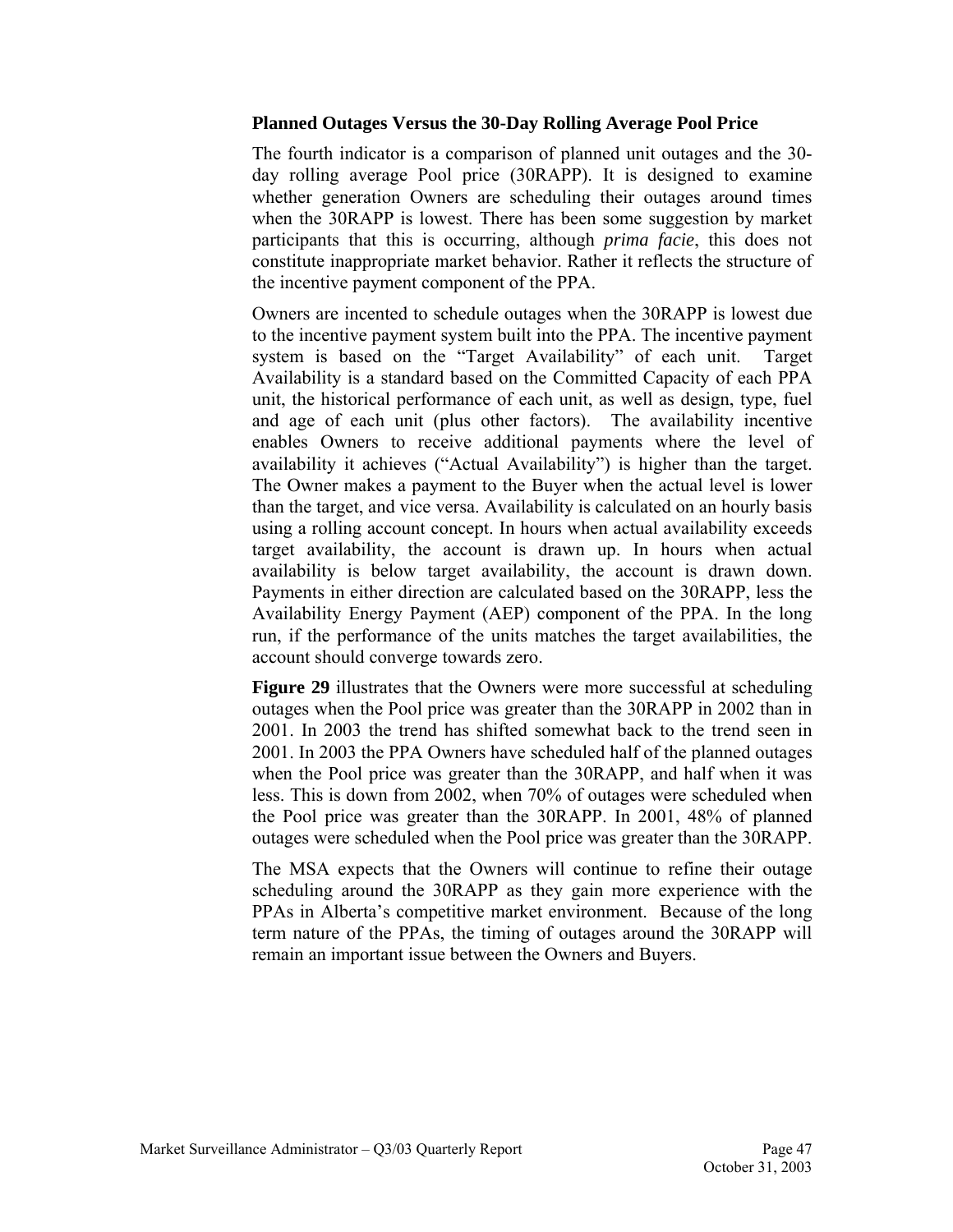<span id="page-49-0"></span>

#### **Figure 29 - Pool Price – 30 Day RAPP Vs Planned Outages (Major Turnarounds), PPA Coal Units**

Planned Outage (MWh)

In terms of the Pool price, 60% of major planned outages have occurred when prevailing prices over the course of the outage have been below the 2003 year-to-date average Pool price of \$65.75. **Figure 30** shows the distribution of major planned outages against the average Pool price that prevailed over the course of each outage event. The figure suggests that on average, planned outages are occurring during relatively low priced periods.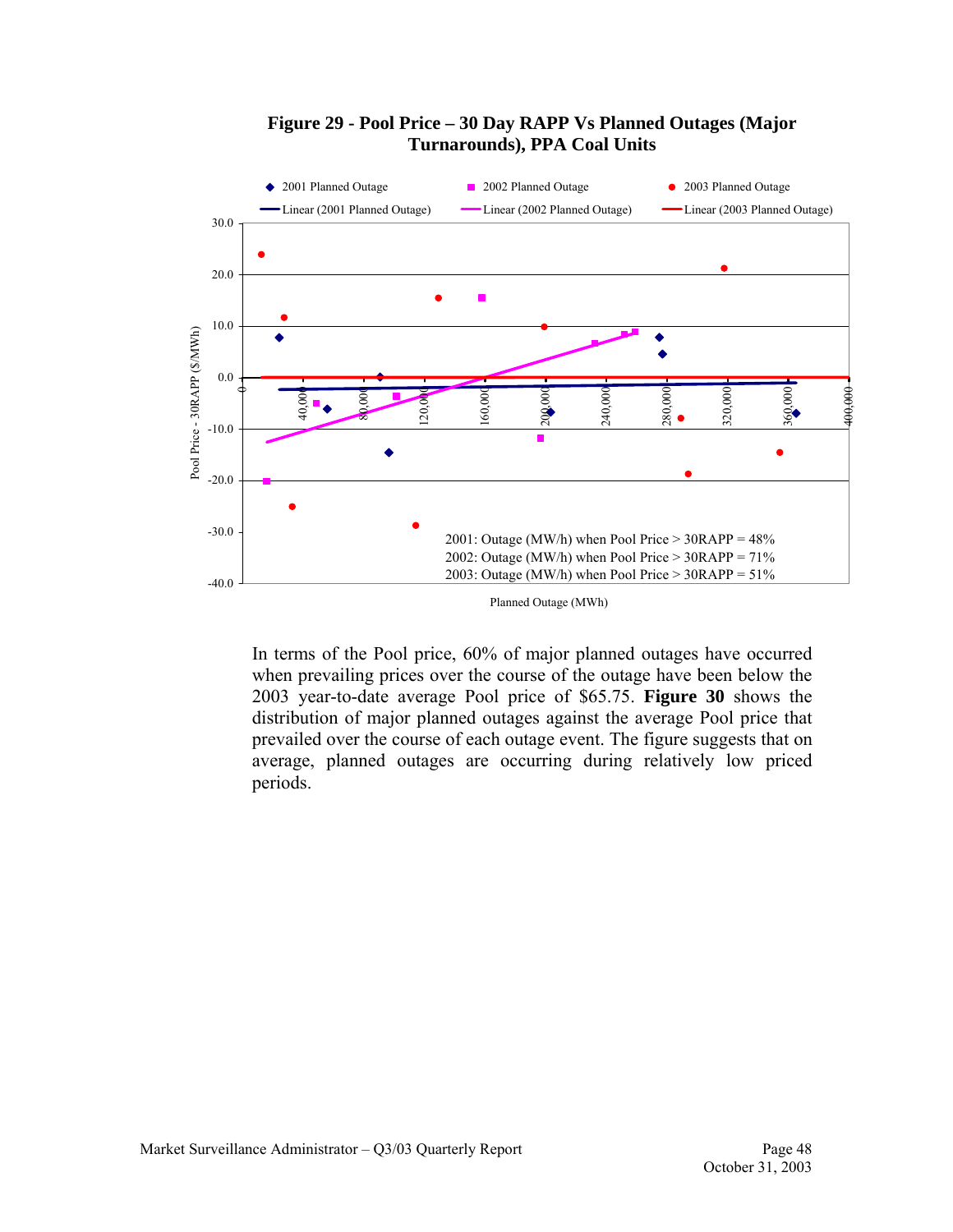<span id="page-50-0"></span>

#### **Figure 30 – Major Turnarounds vs. Pool Price**

#### **Conclusions**

The *Outage and Derate Study* uses statistical techniques to understand broad relationships with respect to the availability of the PPA coal units. The analysis is not without its share of data problems. Planned outage data is 'lumpy', and therefore non-normally distributed. Also, the data tends to be 'noisy'. For example, many factors influence the timing of a planned or maintenance outages, including (but not limited to) the nature of the maintenance work, availability of maintenance crews and replacement parts, corporate philosophies, portfolio position, and market conditions. Each factor adds noise to the data. Despite these issues, the analysis has produced results which, on a go-forward-basis, will be added to the MSA's overall market monitoring program.

#### **Recommendations**

Recommendations arising from the *Outage and Derate Study* include:

• The MSA will continue the current monitoring which includes both *ad hoc* real-time monitoring and evaluation and the data filters designed to evaluate planned and unplanned outages at the PPA units in the context of their historical performance.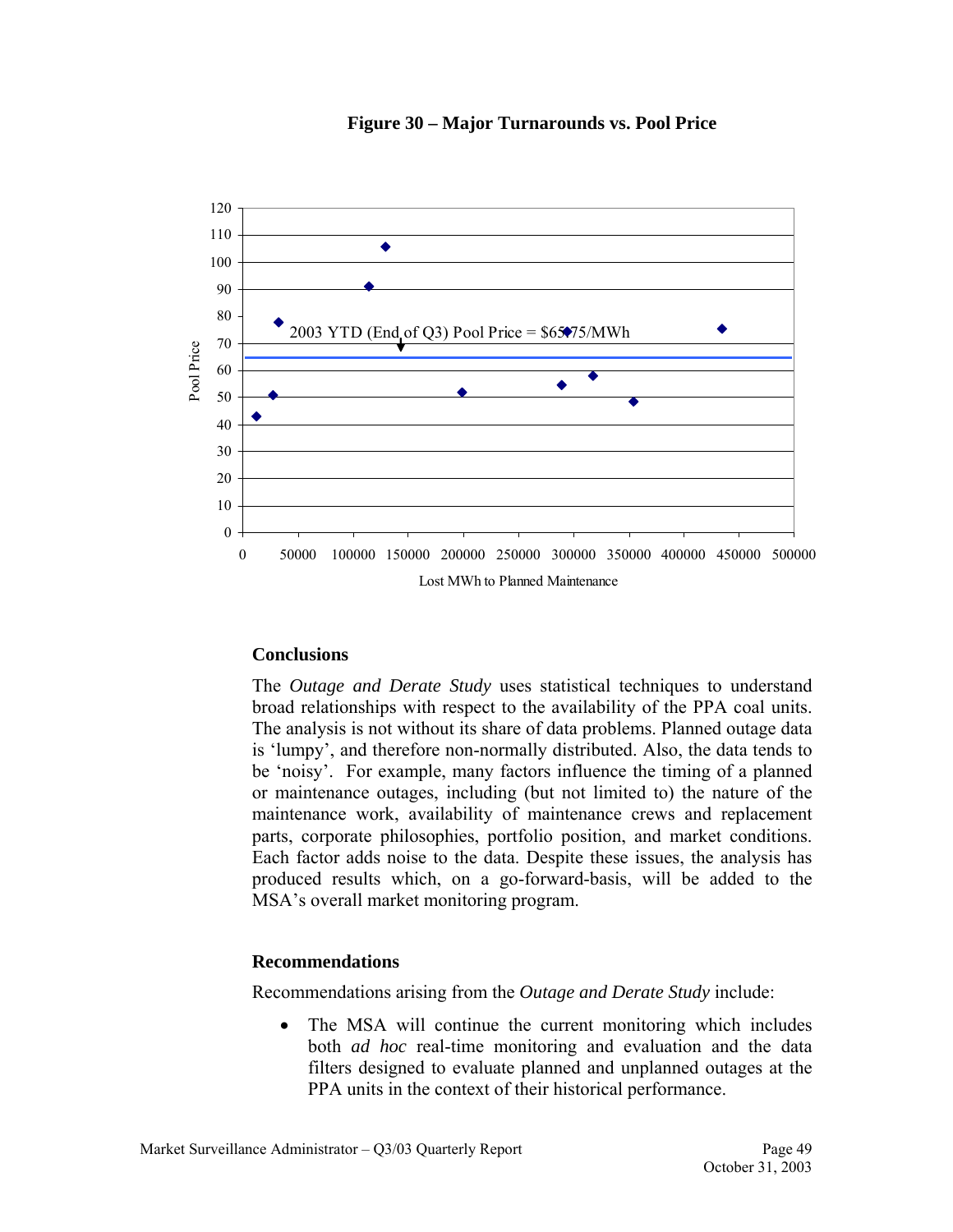- <span id="page-51-0"></span>• The MSA will adopt the daily average outage versus forecast system demand regression and graph as a monitoring metric. This graph will be updated on both a quarterly and annual basis and considered for publication in an aggregate form in the Quarterly Report.
- Further work will be undertaken with respect to the outage versus the supply cushion metric. At present, there is no benchmark to aid in interpreting the absolute level of this metric. However, the metric appears useful in comparing outage behavior with respect to the supply cushion between and amongst portfolios.
- Because of its importance to market participants, the MSA will continue to monitor the relationship between planned outage behavior and the 30-day Rolling Average Pool Price (30RAPP).

#### **3.3 FERC Trade Data**

The Federal Energy and Regulatory Commission's (FERC) new electronic Quarterly Report includes all physical electricity trades conducted in the U.S. The MSA is scrutinizing this source of data as a way to make better interpretations of activities on the tie lines to Alberta. This new database is still a work in progress at FERC and further development is ongoing. The MSA is hopeful that this new source of important market data will be useful in its monitoring activities.

#### **3.4 Physical Plant Audits**

The MSA does not intend to implement a program of regular plant audits similar to what has been undertaken by the New York ISO. However, the MSA cannot preclude the possibility that a physical audit of a plant or transmission facility may, at some time, become necessary. The MSA held several discussions with staff at the NYISO regarding their procedures and have contacted firms that specialize in this type of work. The MSA is satisfied that it could assemble a well qualified team at short notice to undertake such an audit if it is deemed necessary.